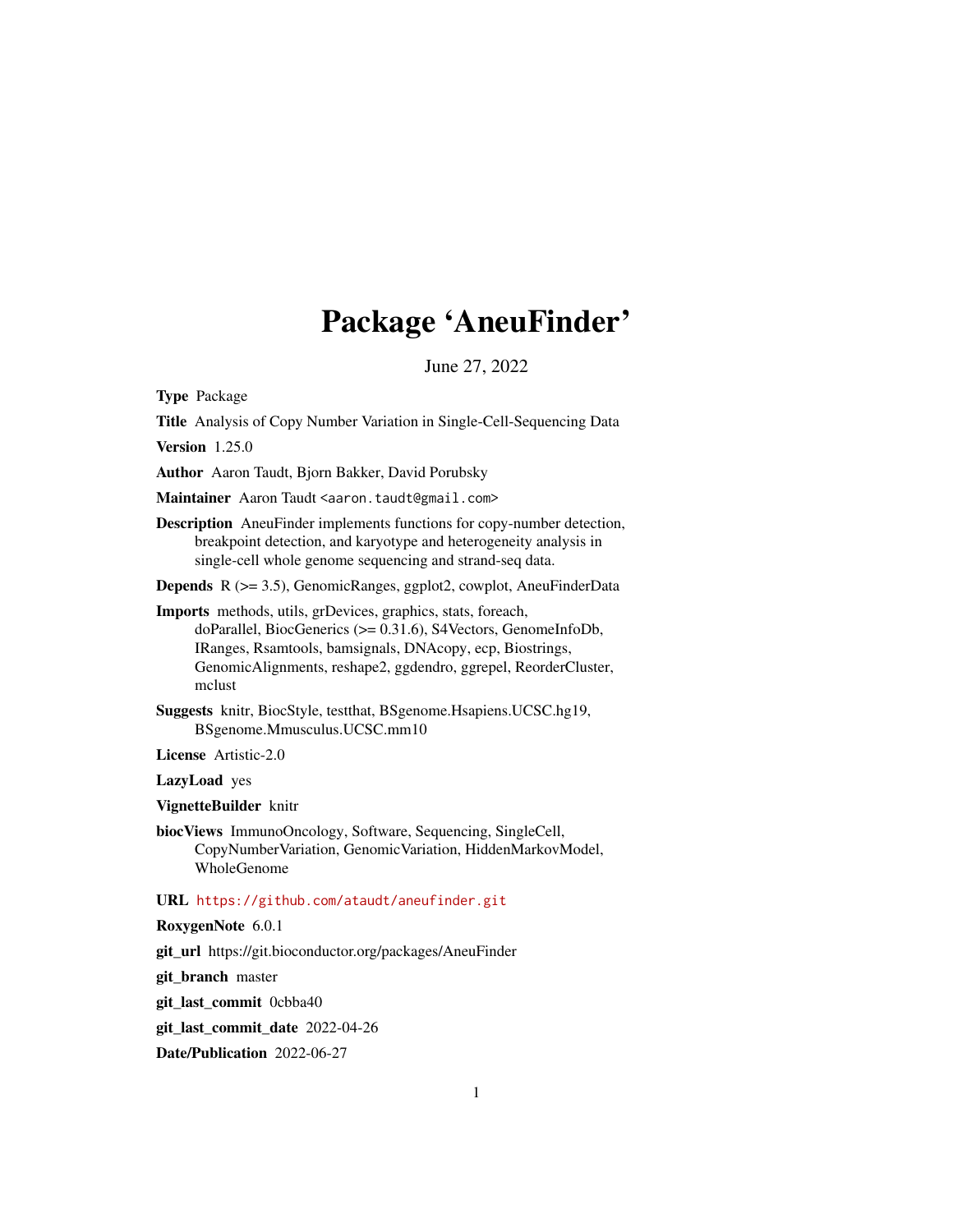# R topics documented:

|              | 3              |
|--------------|----------------|
|              | $\overline{4}$ |
|              | 5              |
|              | $\overline{7}$ |
|              | 8              |
|              | 9              |
|              | 10             |
|              | 11             |
|              | 12             |
|              | 12             |
|              | 14             |
|              | 14             |
|              | 14             |
|              | 16             |
|              | 17             |
|              | -19            |
|              | 20             |
|              | 21             |
|              | 22             |
|              | 23             |
|              | 24             |
|              | 24             |
|              | 26             |
|              | 26             |
|              | 27             |
|              | 28             |
|              | 29             |
|              | 30             |
|              | 32             |
|              | 34             |
|              | 35             |
|              | 36             |
|              | 37             |
|              | 38             |
|              |                |
|              | 40             |
|              | 41             |
|              | 42             |
| HMM.findCNVs | 43             |
|              | 44             |
|              | 45             |
|              | 46             |
|              | 47             |
|              | 47             |
|              | 49             |
|              | 50             |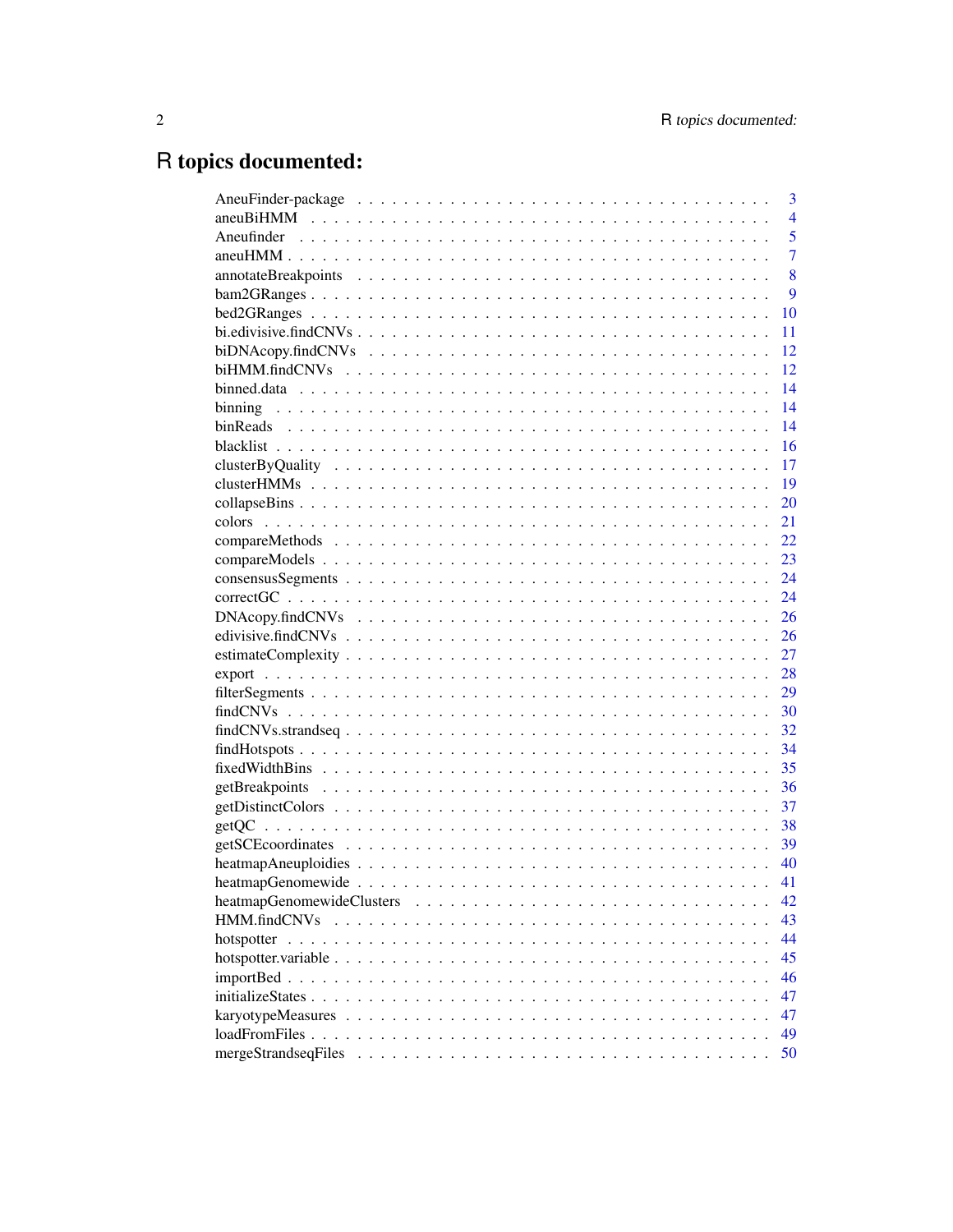<span id="page-2-0"></span>

| Index | 67 |
|-------|----|

AneuFinder-package *Copy-number detection in WGSCS and Strand-Seq data*

## <span id="page-2-1"></span>Description

CNV detection in whole-genome single cell sequencing (WGSCS) and Strand-seq data using a Hidden Markov Model. The package implements CNV detection, commonly used plotting functions, export to BED format for upload to genome browsers, and measures for assessment of karyotype heterogeneity and quality metrics.

## Details

The main function of this package is [Aneufinder](#page-4-1) and produces several plots and browser files. If you want to have more fine-grained control over the different steps (binning, GC-correction, HMM, plotting) check the vignette [Introduction to AneuFinder.](#page-0-0)

## Author(s)

Aaron Taudt, David Porubsky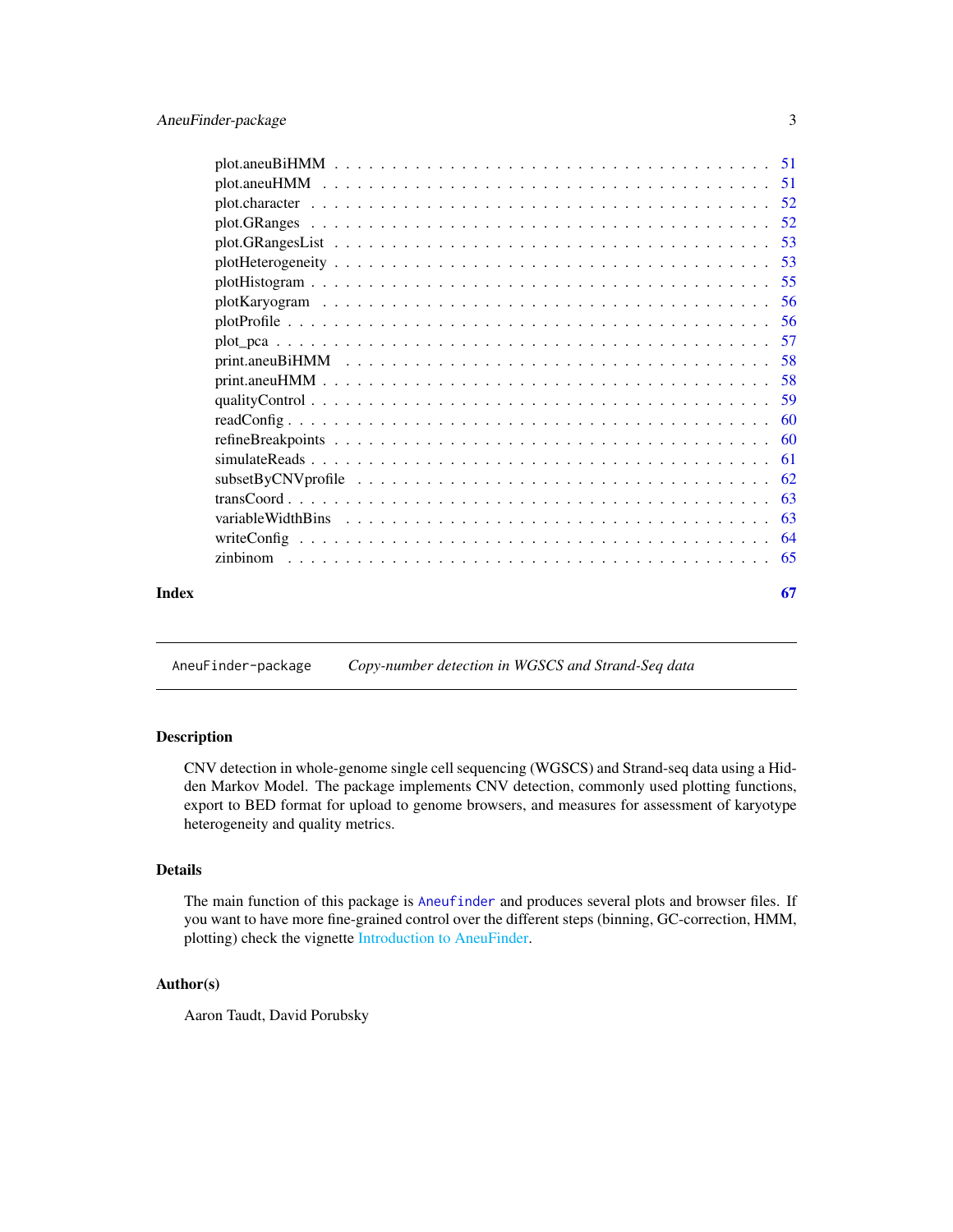## <span id="page-3-1"></span><span id="page-3-0"></span>Description

The aneuBiHMM object is output of the function [findCNVs.strandseq](#page-31-1) and is basically a list with various entries. The class() attribute of this list was set to "aneuBiHMM". For a given hmm, the entries can be accessed with the list operators 'hmm[[]]' and 'hmm\$'.

## Value

| ID                            | An identifier that is used in various <b>AneuFinder</b> functions.                                           |  |
|-------------------------------|--------------------------------------------------------------------------------------------------------------|--|
| bins                          | A GRanges-class object containing the genomic bin coordinates, their read count<br>and state classification. |  |
| segments                      | A GRanges-class object containing regions and their state classification.                                    |  |
| weights                       | Weight for each component.                                                                                   |  |
| transitionProbs               |                                                                                                              |  |
|                               | Matrix of transition probabilities from each state (row) into each state (column).                           |  |
| transitionProbs.initial       |                                                                                                              |  |
|                               | Initial transitionProbs at the beginning of the Baum-Welch.                                                  |  |
| startProbs                    | Probabilities for the first bin                                                                              |  |
| startProbs.initial            |                                                                                                              |  |
|                               | Initial startProbs at the beginning of the Baum-Welch.                                                       |  |
| distributions                 | Estimated parameters of the emission distributions.                                                          |  |
| distributions.initial         |                                                                                                              |  |
|                               | Distribution parameters at the beginning of the Baum-Welch.                                                  |  |
| convergenceInfo               |                                                                                                              |  |
|                               | Contains information about the convergence of the Baum-Welch algorithm.                                      |  |
| convergenceInfo\$eps          |                                                                                                              |  |
|                               | Convergence threshold for the Baum-Welch.                                                                    |  |
| convergenceInfo\$loglik       |                                                                                                              |  |
|                               | Final loglikelihood after the last iteration.                                                                |  |
| convergenceInfo\$loglik.delta |                                                                                                              |  |
|                               | Change in loglikelihood after the last iteration (should be smaller than eps)                                |  |
|                               | convergenceInfo\$num.iterations                                                                              |  |
|                               | Number of iterations that the Baum-Welch needed to converge to the desired                                   |  |
|                               | eps.                                                                                                         |  |
| convergenceInfo\$time.sec     |                                                                                                              |  |
|                               | Time in seconds that the Baum-Welch needed to converge to the desired eps.                                   |  |
|                               |                                                                                                              |  |

#### See Also

findCNVs.strandseq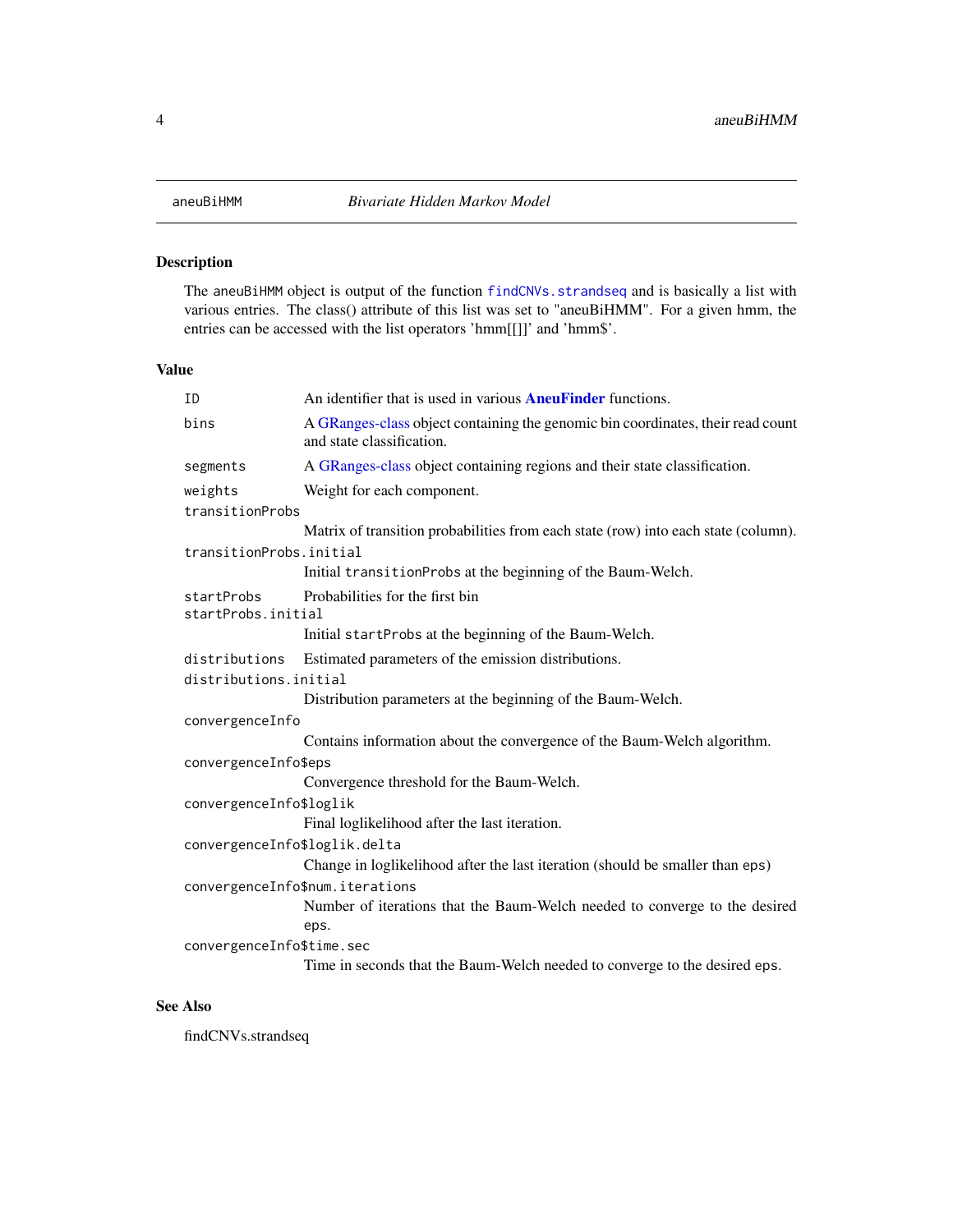<span id="page-4-1"></span><span id="page-4-0"></span>

## Description

This function is an easy-to-use wrapper to [bin the data,](#page-0-0) [find copy-number-variations,](#page-0-0) [locate break](#page-0-0)[points,](#page-0-0) plot [genomewide heatmaps,](#page-0-0) [distributions, profiles and karyograms.](#page-0-0)

#### Usage

```
Aneufinder(inputfolder, outputfolder, configfile = NULL, numCPU = 1,
  reuse.existing.files = TRUE, binsizes = 1e+06, stepsizes = binsizes,
  variable.width.reference = NULL, reads.per.bin = NULL,
 pairedEndReads = FALSE, assembly = NULL, chromosomes = NULL,
 remove.duplicate.reads = TRUE, min.mapq = 10, blacklist = NULL,
 use.bamsignals = FALSE, reads.store = FALSE, correction.method = NULL,
 GC.BSgenome = NULL, method = c("edivisive"), strandseq = FALSE,
 R = 10, sig.lvl = 0.1, eps = 0.01, max.time = 60, max.iter = 5000,
 num.trials = 15, states = c("zero-inflation", paste0(0:10, "-somy")),
  confint = NULL, refine.breakpoints = FALSE, hotspot.bandwidth = NULL,
  hotspot.pval = 0.05, cluster.plots = TRUE
```

| inputfolder              | Folder with either BAM or BED files.                                                                                                                                                                                                                                                                                |
|--------------------------|---------------------------------------------------------------------------------------------------------------------------------------------------------------------------------------------------------------------------------------------------------------------------------------------------------------------|
| outputfolder             | Folder to output the results. If it does not exist it will be created.                                                                                                                                                                                                                                              |
| configfile               | A file specifying the parameters of this function (without input folder, output folder<br>and configfile). Having the parameters in a file can be handy if many samples<br>with the same parameter settings are to be run. If a configfile is specified, it<br>will take priority over the command line parameters. |
| numCPU                   | The numbers of CPUs that are used. Should not be more than available on your<br>machine.                                                                                                                                                                                                                            |
| reuse.existing.files     |                                                                                                                                                                                                                                                                                                                     |
|                          | A logical indicating whether or not existing files in outputfolder should be<br>reused.                                                                                                                                                                                                                             |
| binsizes                 | An integer vector with bin sizes. If more than one value is given, output files<br>will be produced for each bin size.                                                                                                                                                                                              |
| stepsizes                | A vector of step sizes the same length as binsizes. Only used for method="HMM".                                                                                                                                                                                                                                     |
| variable.width.reference |                                                                                                                                                                                                                                                                                                                     |
|                          | A BAM file that is used as reference to produce variable width bins. See variable WidthBins<br>for details.                                                                                                                                                                                                         |
| reads.per.bin            | Approximate number of desired reads per bin. The bin size will be selected<br>accordingly. Output files are produced for each value.                                                                                                                                                                                |
|                          | pairedEndReads Set to TRUE if you have paired-end reads in your BAM files (not implemented<br>for BED files).                                                                                                                                                                                                       |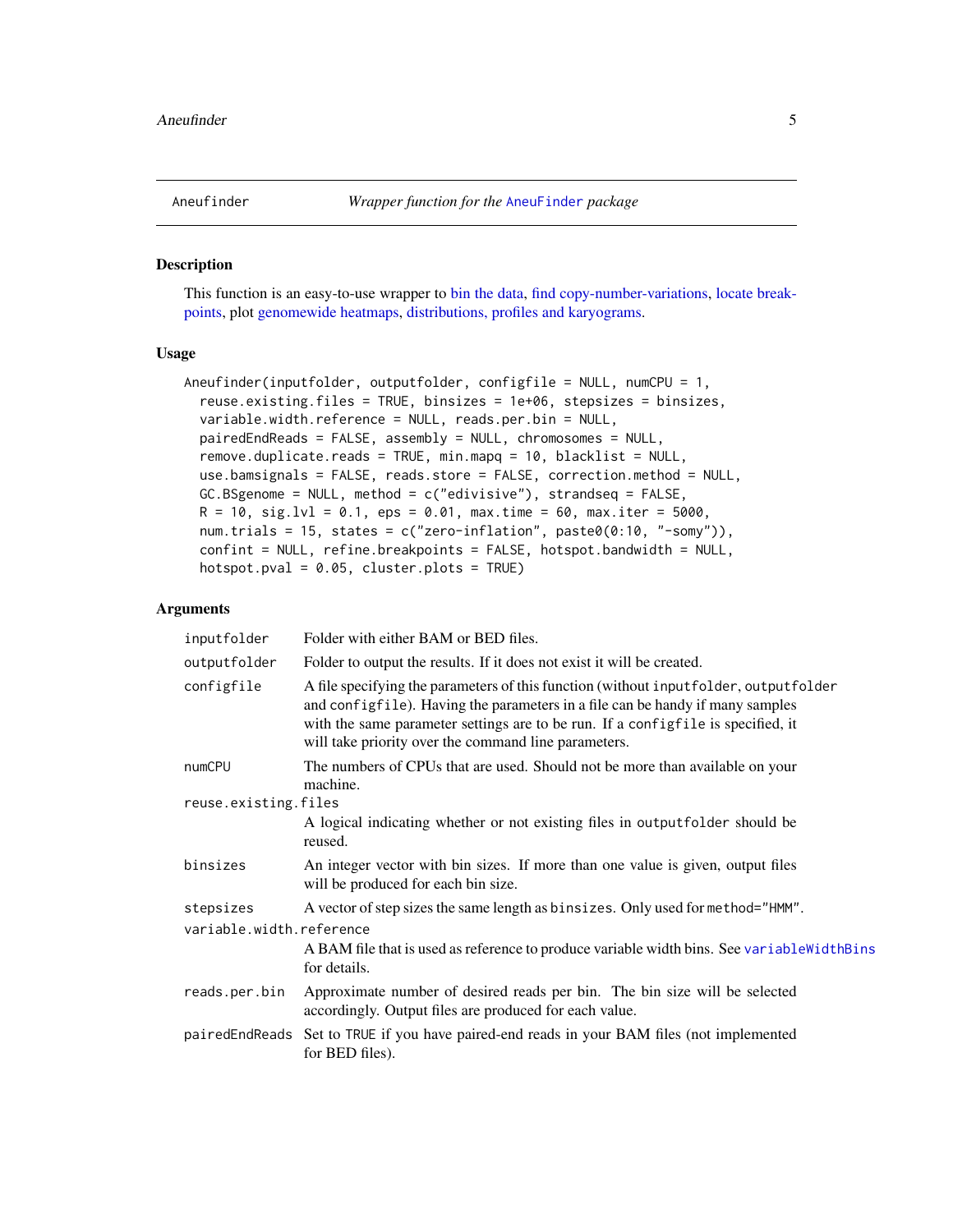<span id="page-5-0"></span>

| assembly               | Please see fetchExtendedChromInfoFromUCSC for available assemblies. Only<br>necessary when importing BED files. BAM files are handled automatically.<br>Alternatively a data.frame with columns 'chromosome' and 'length'.                                                                                                                                                                                                                                                                                                                   |
|------------------------|----------------------------------------------------------------------------------------------------------------------------------------------------------------------------------------------------------------------------------------------------------------------------------------------------------------------------------------------------------------------------------------------------------------------------------------------------------------------------------------------------------------------------------------------|
| chromosomes            | If only a subset of the chromosomes should be imported, specify them here.                                                                                                                                                                                                                                                                                                                                                                                                                                                                   |
| remove.duplicate.reads |                                                                                                                                                                                                                                                                                                                                                                                                                                                                                                                                              |
|                        | A logical indicating whether or not duplicate reads should be removed.                                                                                                                                                                                                                                                                                                                                                                                                                                                                       |
| min.mapq               | Minimum mapping quality when importing from BAM files. Set min. mapq=NA<br>to keep all reads.                                                                                                                                                                                                                                                                                                                                                                                                                                                |
| blacklist              | A GRanges-class or a bed(.gz) file with blacklisted regions. Reads falling into<br>those regions will be discarded.                                                                                                                                                                                                                                                                                                                                                                                                                          |
|                        | use bamsignals If TRUE the bamsignals package will be used for binning. This gives a tremen-<br>dous performance increase for the binning step. reads. store and calc. complexity<br>will be set to FALSE in this case.                                                                                                                                                                                                                                                                                                                      |
| reads.store            | Set reads. store=TRUE to store read fragments as RData in folder 'data' and as<br>BED files in 'BROWSERFILES/data'. This option will force use . bamsignals=FALSE.                                                                                                                                                                                                                                                                                                                                                                           |
| correction.method      |                                                                                                                                                                                                                                                                                                                                                                                                                                                                                                                                              |
|                        | Correction methods to be used for the binned read counts. Currently only 'GC'.                                                                                                                                                                                                                                                                                                                                                                                                                                                               |
| GC.BSgenome            | A BSgenome object which contains the DNA sequence that is used for the GC<br>correction.                                                                                                                                                                                                                                                                                                                                                                                                                                                     |
| method                 | Any combination of c('HMM', 'dnacopy', 'edivisive'). Option method='HMM'<br>uses a Hidden Markov Model as described in doi:10.1186/s13059-016-0971-7 to<br>call copy numbers. Option 'dnacopy' uses segment from the DNAcopy pack-<br>age to call copy numbers similarly to the method proposed in doi:10.1038/nmeth.3578,<br>which gives more robust but less sensitive results compared to the HMM. Option<br>'edivisive' (DEFAULT) works like option 'dnacopy' but uses the e.divisive<br>function from the ecp package for segmentation. |
| strandseq              | A logical indicating whether the data comes from Strand-seq experiments. If<br>TRUE, both strands carry information and are treated separately.                                                                                                                                                                                                                                                                                                                                                                                              |
| R                      | method-edivisive: The maximum number of random permutations to use in each<br>iteration of the permutation test (see e.divisive). Increase this value to in-<br>crease accuracy on the cost of speed.                                                                                                                                                                                                                                                                                                                                        |
| sig.lvl                | method-edivisive: The level at which to sequentially test if a proposed change<br>point is statistically significant (see e.divisive). Increase this value to find<br>more breakpoints.                                                                                                                                                                                                                                                                                                                                                      |
| eps                    | method-HMM: Convergence threshold for the Baum-Welch algorithm.                                                                                                                                                                                                                                                                                                                                                                                                                                                                              |
| max.time               | method-HMM: The maximum running time in seconds for the Baum-Welch al-<br>gorithm. If this time is reached, the Baum-Welch will terminate after the current<br>iteration finishes. Set max. time $= -1$ for no limit.                                                                                                                                                                                                                                                                                                                        |
| max.iter               | method-HMM: The maximum number of iterations for the Baum-Welch algo-<br>rithm. Set max. iter $= -1$ for no limit.                                                                                                                                                                                                                                                                                                                                                                                                                           |
| num.trials             | method-HMM: The number of trials to find a fit where state most. frequent. state<br>is most frequent. Each time, the HMM is seeded with different random initial<br>values.                                                                                                                                                                                                                                                                                                                                                                  |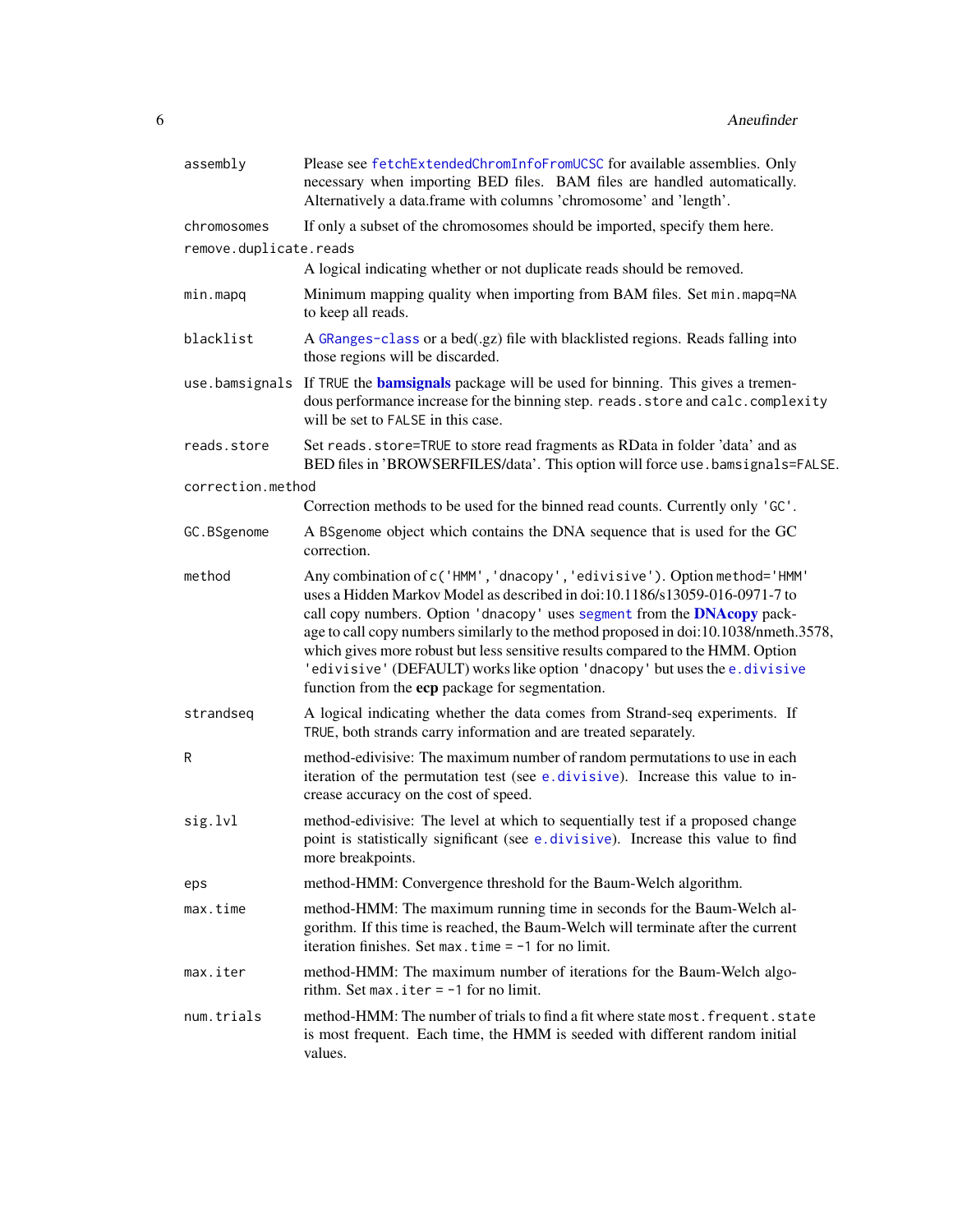#### <span id="page-6-0"></span> $a$ neuHMM  $\overline{7}$

| states             | method-HMM: A subset or all of c("zero-inflation", "0-somy", "1-somy", "2-somy", "3-somy", "4-<br>This vector defines the states that are used in the Hidden Markov Model. The<br>order of the entries must not be changed.  |
|--------------------|------------------------------------------------------------------------------------------------------------------------------------------------------------------------------------------------------------------------------|
| confint            | Desired confidence interval for breakpoints. Set confint=NULL to disable confi-<br>dence interval estimation. Confidence interval estimation will force reads, store=TRUE.                                                   |
| refine.breakpoints |                                                                                                                                                                                                                              |
|                    | A logical indicating whether breakpoints from the HMM should be refined with                                                                                                                                                 |
|                    | read-level information. refine.breakpoints=TRUE will force reads.store=TRUE.                                                                                                                                                 |
| hotspot.bandwidth  |                                                                                                                                                                                                                              |
|                    | A vector the same length as binsizes with bandwidths for breakpoint hotspot<br>detection (see hotspotter for further details). If NULL, the bandwidth will be<br>chosen automatically as the average distance between reads. |
| hotspot.pval       | P-value for breakpoint hotspot detection (see hotspotter for further details).<br>Set hotspot. pval = NULL to skip hotspot detection.                                                                                        |
| cluster.plots      | A logical indicating whether plots should be clustered by similarity.                                                                                                                                                        |
|                    |                                                                                                                                                                                                                              |

## Value

NULL

## Author(s)

Aaron Taudt

## Examples

```
## Not run:
## The following call produces plots and genome browser files for all BAM files in "my-data-folder"
Aneufinder(inputfolder="my-data-folder", outputfolder="my-output-folder")
## End(Not run)
```
<span id="page-6-1"></span>aneuHMM *Hidden Markov Model*

## Description

The aneuHMM object is output of the function [findCNVs](#page-29-1) and is basically a list with various entries. The class() attribute of this list was set to "aneuHMM". For a given hmm, the entries can be accessed with the list operators 'hmm[[]]' and 'hmm\$'.

## Value

| ID   | An identifier that is used in various <b>AneuFinder</b> functions.              |
|------|---------------------------------------------------------------------------------|
| bins | A GRanges-class object containing the genomic bin coordinates, their read count |
|      | and state classification.                                                       |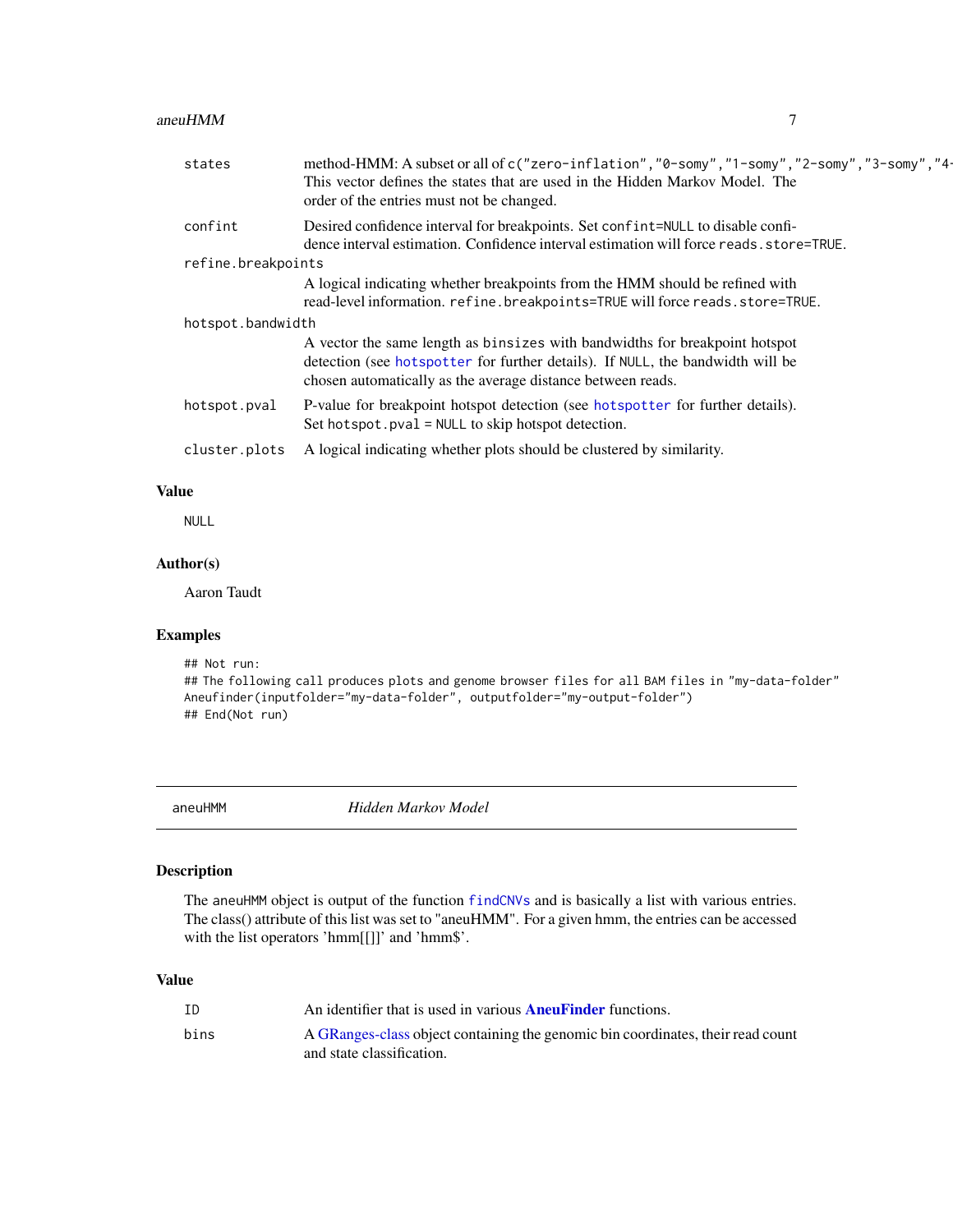<span id="page-7-0"></span>

| segments                         | A GRanges-class object containing regions and their state classification.          |  |
|----------------------------------|------------------------------------------------------------------------------------|--|
| weights                          | Weight for each component.                                                         |  |
| transitionProbs                  |                                                                                    |  |
|                                  | Matrix of transition probabilities from each state (row) into each state (column). |  |
| transitionProbs.initial          |                                                                                    |  |
|                                  | Initial transitionProbs at the beginning of the Baum-Welch.                        |  |
| startProbs<br>startProbs.initial | Probabilities for the first bin                                                    |  |
|                                  | Initial startProbs at the beginning of the Baum-Welch.                             |  |
| distributions                    | Estimated parameters of the emission distributions.                                |  |
| distributions.initial            |                                                                                    |  |
|                                  | Distribution parameters at the beginning of the Baum-Welch.                        |  |
| convergenceInfo                  |                                                                                    |  |
|                                  | Contains information about the convergence of the Baum-Welch algorithm.            |  |
| convergenceInfo\$eps             |                                                                                    |  |
|                                  | Convergence threshold for the Baum-Welch.                                          |  |
| convergenceInfo\$loglik          |                                                                                    |  |
|                                  | Final loglikelihood after the last iteration.                                      |  |
| convergenceInfo\$loglik.delta    |                                                                                    |  |
|                                  | Change in loglikelihood after the last iteration (should be smaller than eps)      |  |
| convergenceInfo\$num.iterations  |                                                                                    |  |
|                                  | Number of iterations that the Baum-Welch needed to converge to the desired         |  |
|                                  | eps.                                                                               |  |
| convergenceInfo\$time.sec        |                                                                                    |  |
|                                  | Time in seconds that the Baum-Welch needed to converge to the desired eps.         |  |
|                                  |                                                                                    |  |

## See Also

findCNVs

annotateBreakpoints *Annotate breakpoints*

## Description

Annotate breakpoints as sister-chromatid-exchange (SCE), copy-number-breakpoint (CNB).

## Usage

annotateBreakpoints(breakpoints)

## Arguments

breakpoints A [GRanges-class](#page-0-0) as returned by [getBreakpoints](#page-35-1).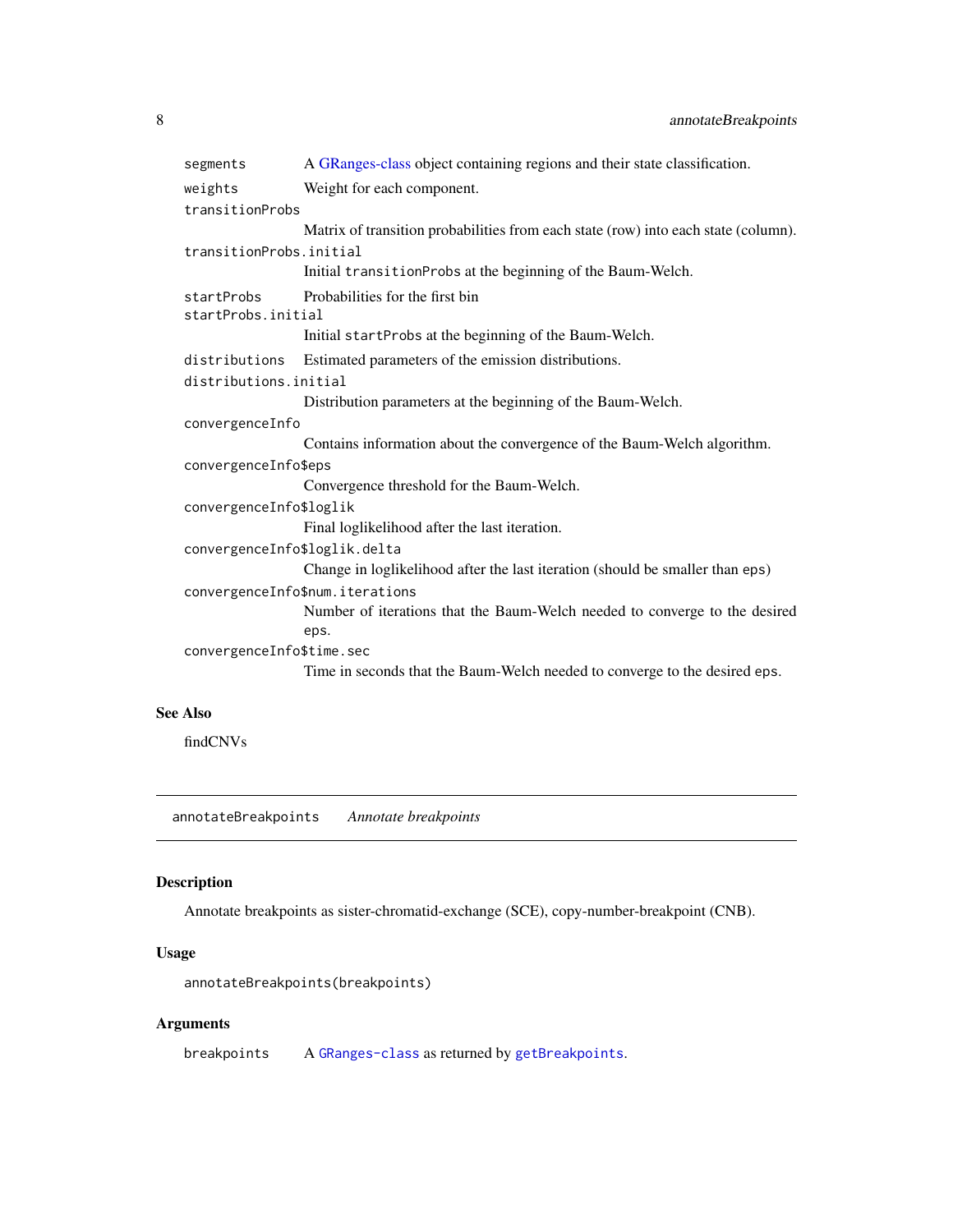## <span id="page-8-0"></span>bam2GRanges 9

#### Value

The input [GRanges-class](#page-0-0) with additinal column 'type'.

#### Examples

```
## Get an example BED file with single-cell-sequencing reads
bedfile <- system.file("extdata", "KK150311_VI_07.bam.bed.gz", package="AneuFinderData")
## Bin the data into bin size 1Mp
readfragments <- binReads(bedfile, assembly='mm10', binsize=1e6,
                  chromosomes=c(1:19,'X','Y'), reads.return=TRUE)
binned <- binReads(bedfile, assembly='mm10', binsize=1e6,
                  chromosomes=c(1:19,'X','Y'))
## Fit the Hidden Markov Model
model <- findCNVs.strandseq(binned[[1]])
## Add confidence intervals
breakpoints <- getBreakpoints(model, readfragments)
```
<span id="page-8-1"></span>bam2GRanges *Import BAM file into GRanges*

## Description

Import aligned reads from a BAM file into a [GRanges-class](#page-0-0) object.

## Usage

```
bam2GRanges(bamfile, bamindex = bamfile, chromosomes = NULL,
 pairedEndReads = FALSE, remove.duplicate.reads = FALSE, min.mapq = 10,
 max.fragment.width = 1000, blacklist = NULL, what = "mapq")
```

| bamfile                | A sorted BAM file.                                                                                                                       |  |
|------------------------|------------------------------------------------------------------------------------------------------------------------------------------|--|
| bamindex               | BAM index file. Can be specified without the bai ending. If the index file does<br>not exist it will be created and a warning is issued. |  |
| chromosomes            | If only a subset of the chromosomes should be imported, specify them here.                                                               |  |
|                        | paired End Reads Set to TRUE if you have paired-end reads in your BAM files (not implemented<br>for BED files).                          |  |
| remove.duplicate.reads |                                                                                                                                          |  |
|                        | A logical indicating whether or not duplicate reads should be removed.                                                                   |  |
| min.mapq               | Minimum mapping quality when importing from BAM files. Set min. mapq=NA<br>to keep all reads.                                            |  |
| max.fragment.width     |                                                                                                                                          |  |
|                        | Maximum allowed fragment length. This is to filter out erroneously wrong frag-<br>ments due to mapping errors of paired end reads.       |  |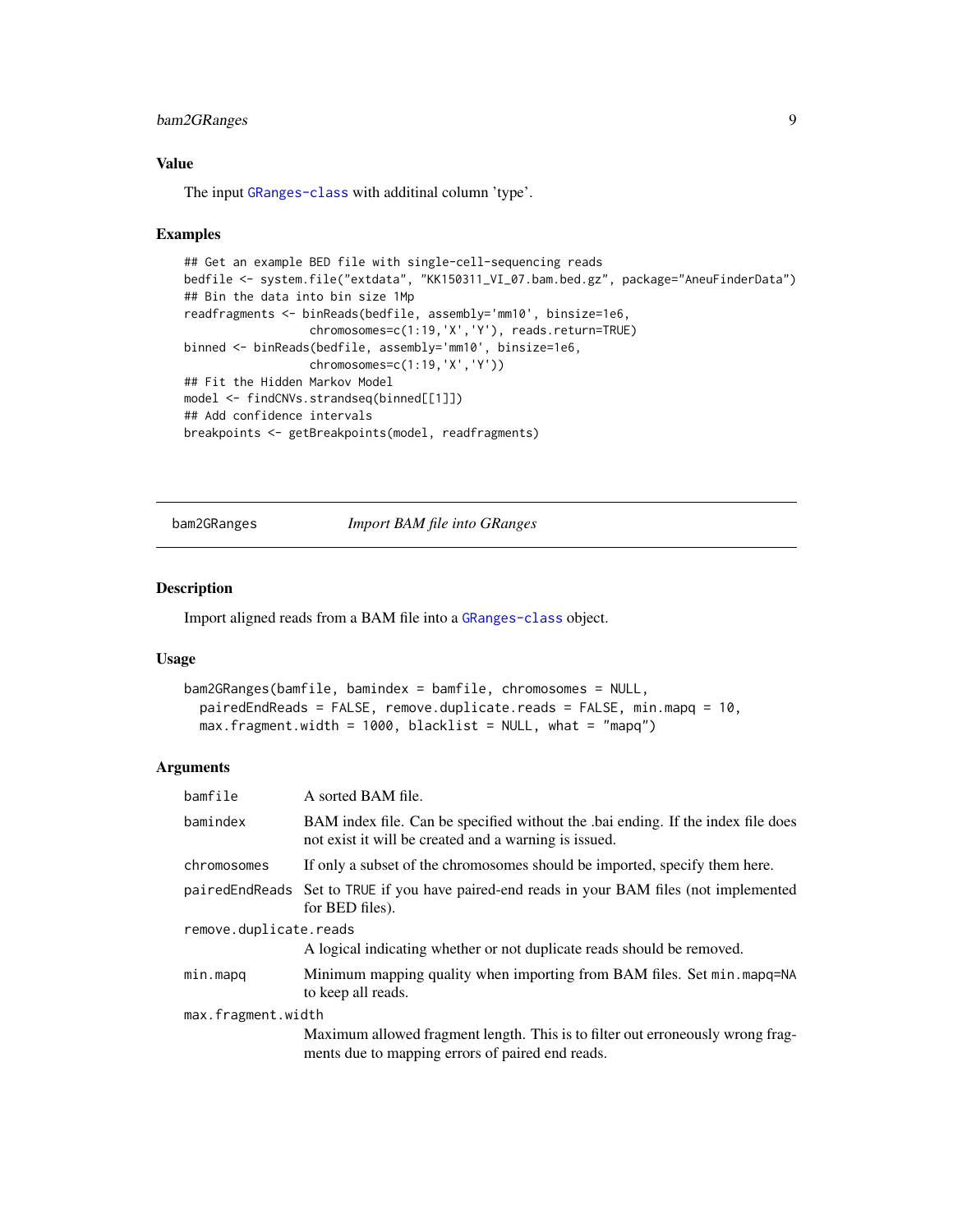<span id="page-9-0"></span>10 bed2GRanges

| blacklist | A GRanges-class or a bed(.gz) file with blacklisted regions. Reads falling into<br>those regions will be discarded.                                  |
|-----------|------------------------------------------------------------------------------------------------------------------------------------------------------|
| what      | A character vector of fields that are returned. Uses the Rsamtools: : scanBamWhat<br>function. See Rsamtools::ScanBamParam to see what is available. |

## Value

A [GRanges-class](#page-0-0) object containing the reads.

## Examples

```
## Get an example BAM file with single-cell-sequencing reads
bamfile <- system.file("extdata", "BB150803_IV_074.bam", package="AneuFinderData")
## Read the file into a GRanges object
reads <- bam2GRanges(bamfile, chromosomes=c(1:19,'X','Y'), pairedEndReads=FALSE,
                   min.mapq=10, remove.duplicate.reads=TRUE)
print(reads)
```
<span id="page-9-1"></span>bed2GRanges *Import BED file into GRanges*

#### Description

Import aligned reads from a BED file into a [GRanges-class](#page-0-0) object.

#### Usage

```
bed2GRanges(bedfile, assembly, chromosomes = NULL,
  remove.duplicate.reads = FALSE, min.mapq = 10,
 max.fragment.width = 1000, blacklist = NULL)
```

| bedfile                | A file with aligned reads in BED format. The columns have to be c('chromosome','start','end','description                                                                                                                  |
|------------------------|----------------------------------------------------------------------------------------------------------------------------------------------------------------------------------------------------------------------------|
| assembly               | Please see fetchExtendedChromInfoFromUCSC for available assemblies. Only<br>necessary when importing BED files. BAM files are handled automatically.<br>Alternatively a data.frame with columns 'chromosome' and 'length'. |
| chromosomes            | If only a subset of the chromosomes should be imported, specify them here.                                                                                                                                                 |
| remove.duplicate.reads |                                                                                                                                                                                                                            |
|                        | A logical indicating whether or not duplicate reads should be removed.                                                                                                                                                     |
| min.mapq               | Minimum mapping quality when importing from BAM files. Set min. mapq=NA<br>to keep all reads.                                                                                                                              |
| max.fragment.width     |                                                                                                                                                                                                                            |
|                        | Maximum allowed fragment length. This is to filter out erroneously wrong frag-                                                                                                                                             |
|                        | ments.                                                                                                                                                                                                                     |
| blacklist              | A GRanges-class or a bed(.gz) file with blacklisted regions. Reads falling into<br>those regions will be discarded.                                                                                                        |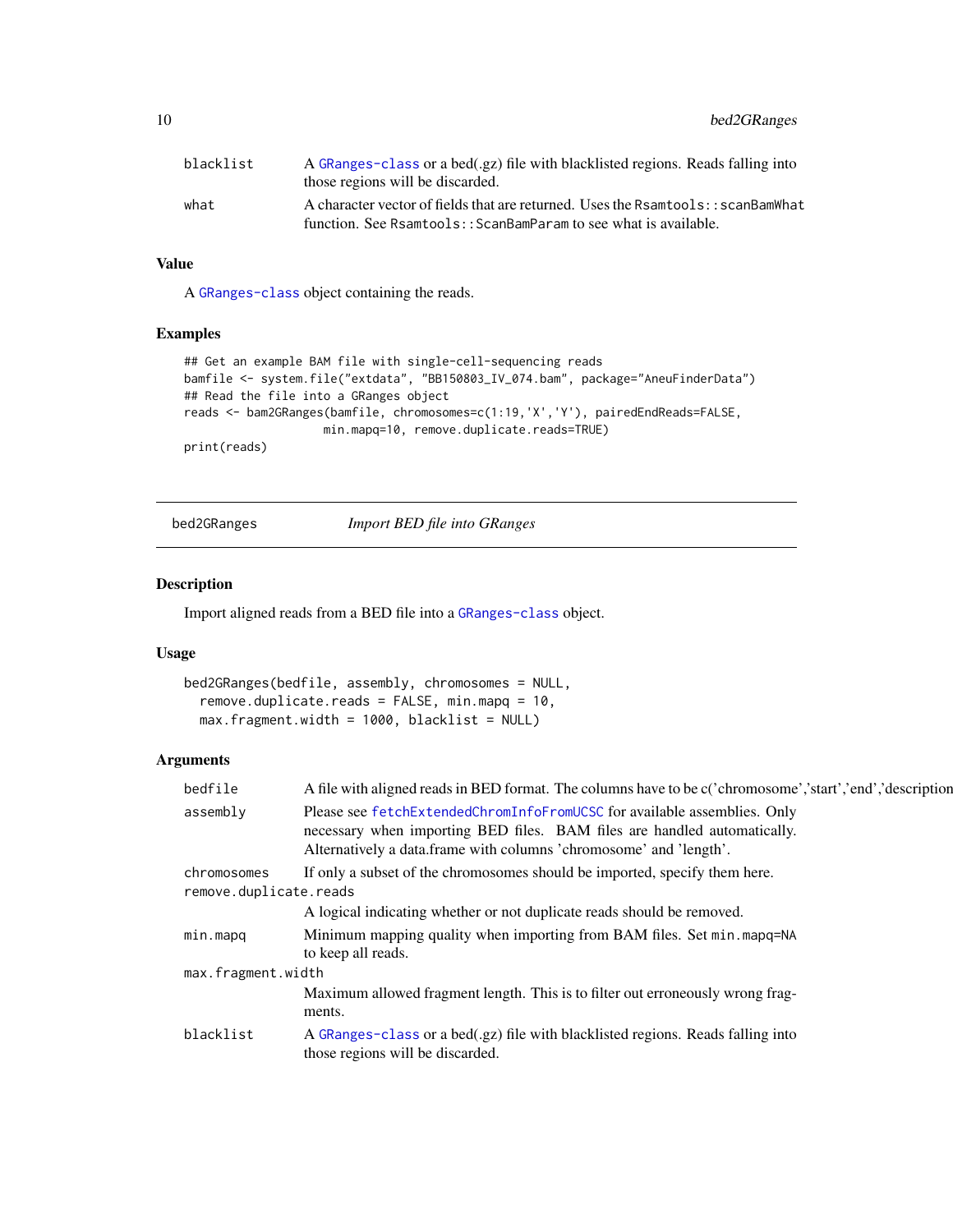#### <span id="page-10-0"></span>bi.edivisive.findCNVs 11

## Value

A [GRanges-class](#page-0-0) object containing the reads.

#### Examples

```
## Get an example BED file with single-cell-sequencing reads
bedfile <- system.file("extdata", "KK150311_VI_07.bam.bed.gz", package="AneuFinderData")
## Read the file into a GRanges object
reads <- bed2GRanges(bedfile, assembly='mm10', chromosomes=c(1:19,'X','Y'),
                    min.mapq=10, remove.duplicate.reads=TRUE)
print(reads)
```
bi.edivisive.findCNVs *Find copy number variations (edivisive, bivariate)*

## Description

Classify the binned read counts into several states which represent copy-number-variation. The function uses the [e.divisive](#page-0-0) function to segment the genome.

#### Usage

```
bi.edivisive.findCNVs(binned.data, ID = NULL, CNgrid.start = 0.5, R = 10,
  sig.lvl = 0.1
```
## Arguments

| binned.data  | A GRanges-class object with binned read counts.                                                                                                                                                        |
|--------------|--------------------------------------------------------------------------------------------------------------------------------------------------------------------------------------------------------|
| ID           | An identifier that will be used to identify this sample in various downstream<br>functions. Could be the file name of the binned data for example.                                                     |
| CNgrid.start | Start parameter for the CNgrid variable. Very empiric. Set to 1.5 for normal<br>data and 0.5 for Strand-seq data.                                                                                      |
| R            | method-edivisive: The maximum number of random permutations to use in each<br>iteration of the permutation test (see e. divisive). Increase this value to in-<br>crease accuracy on the cost of speed. |
| sig.lvl      | method-edivisive: The level at which to sequentially test if a proposed change<br>point is statistically significant (see e. divisive). Increase this value to find<br>more breakpoints.               |

## Value

An [aneuHMM](#page-6-1) object.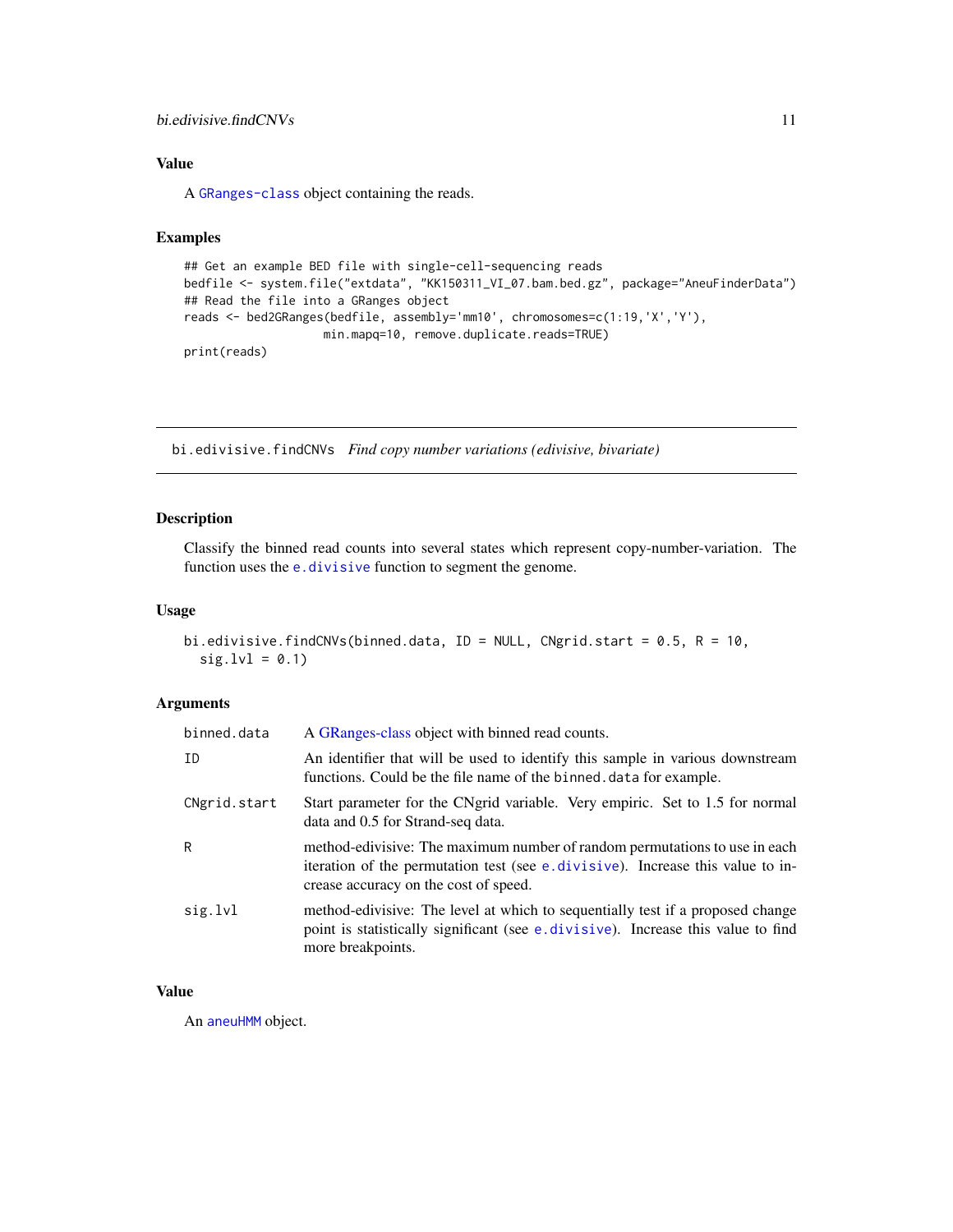<span id="page-11-0"></span>biDNAcopy.findCNVs *Find copy number variations (DNAcopy, bivariate)*

## Description

biDNAcopy.findCNVs classifies the binned read counts into several states which represent copynumber-variation using read count information from both strands.

#### Usage

```
biDNAcopy.findCNVs(binned.data, ID = NULL, CNgrid.start = 0.5)
```
#### Arguments

| binned.data  | A GRanges-class object with binned read counts.                                                                                                    |
|--------------|----------------------------------------------------------------------------------------------------------------------------------------------------|
| ID           | An identifier that will be used to identify this sample in various downstream<br>functions. Could be the file name of the binned data for example. |
| CNgrid.start | Start parameter for the CNgrid variable. Very empiric. Set to 1.5 for normal<br>data and 0.5 for Strand-seq data.                                  |

### Value

An [aneuHMM](#page-6-1) object.

biHMM.findCNVs *Find copy number variations (bivariate)*

## Description

biHMM.findCNVs finds CNVs using read count information from both strands.

#### Usage

```
biHMM.findCNVs(binned.data, ID = NULL, eps = 0.01, init = "standard",
 max.time = -1, max.iter = -1, num.trials = 1, eps.try = NULL,
 num.threads = 1, count.cutoff.quantile = 0.999,
  states = c("zero-inflation", paste0(0:10, "-somy")),
 most.frequent.state = "1-somy", algorithm = "EM", initial.params = NULL,
 verbosity = 1)
```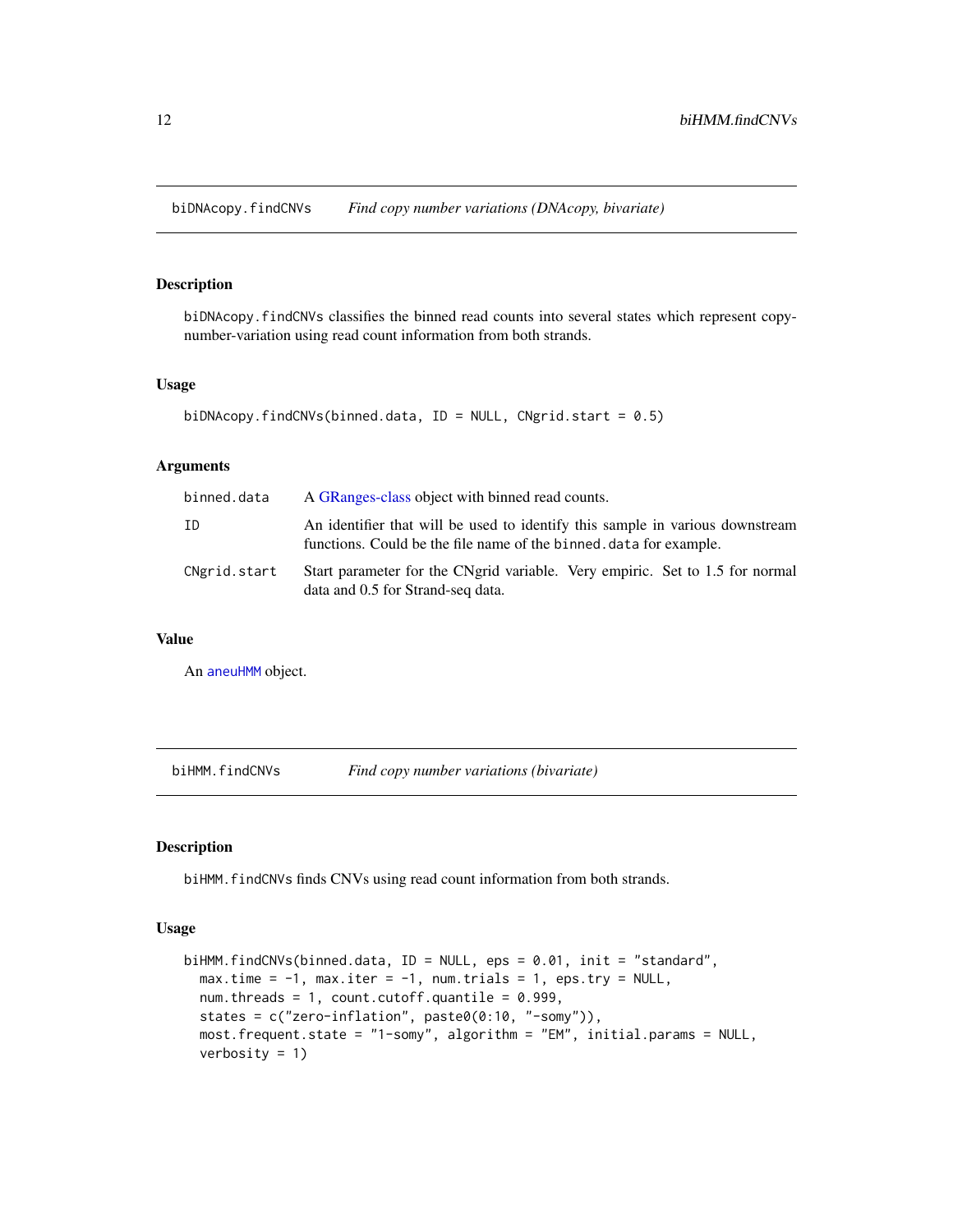<span id="page-12-0"></span>

| binned.data           | A GRanges-class object with binned read counts. Alternatively a GRangesList<br>object with offsetted read counts.                                                                                                                                                                                                                                                                             |  |  |  |  |  |
|-----------------------|-----------------------------------------------------------------------------------------------------------------------------------------------------------------------------------------------------------------------------------------------------------------------------------------------------------------------------------------------------------------------------------------------|--|--|--|--|--|
| ΙD                    | An identifier that will be used to identify this sample in various downstream<br>functions. Could be the file name of the binned. data for example.                                                                                                                                                                                                                                           |  |  |  |  |  |
| eps                   | method-HMM: Convergence threshold for the Baum-Welch algorithm.                                                                                                                                                                                                                                                                                                                               |  |  |  |  |  |
| init                  | method-HMM: One of the following initialization procedures:                                                                                                                                                                                                                                                                                                                                   |  |  |  |  |  |
|                       | standard The negative binomial of state '2-somy' will be initialized with mean=mean(counts),<br>var=var(counts). This procedure usually gives good convergence.<br>random Mean and variance of the negative binomial of state '2-somy' will be<br>initialized with random values (in certain boundaries, see source code). Try<br>this if the standard procedure fails to produce a good fit. |  |  |  |  |  |
| max.time              | method-HMM: The maximum running time in seconds for the Baum-Welch al-<br>gorithm. If this time is reached, the Baum-Welch will terminate after the current<br>iteration finishes. Set max. time $= -1$ for no limit.                                                                                                                                                                         |  |  |  |  |  |
| max.iter              | method-HMM: The maximum number of iterations for the Baum-Welch algo-<br>rithm. Set max. iter $= -1$ for no limit.                                                                                                                                                                                                                                                                            |  |  |  |  |  |
| num.trials            | method-HMM: The number of trials to find a fit where state most. frequent. state<br>is most frequent. Each time, the HMM is seeded with different random initial<br>values.                                                                                                                                                                                                                   |  |  |  |  |  |
| eps.try               | method-HMM: If code num.trials is set to greater than 1, eps.try is used for<br>the trial runs. If unset, eps is used.                                                                                                                                                                                                                                                                        |  |  |  |  |  |
| num.threads           | method-HMM: Number of threads to use. Setting this to >1 may give increased<br>performance.                                                                                                                                                                                                                                                                                                   |  |  |  |  |  |
| count.cutoff.quantile | method-HMM: A quantile between 0 and 1. Should be near 1. Read counts<br>above this quantile will be set to the read count specified by this quantile. Filter-<br>ing very high read counts increases the performance of the Baum-Welch fitting<br>procedure. However, if your data contains very few peaks they might be filtered<br>out. Set count.cutoff.quantile=1 in this case.          |  |  |  |  |  |
| states                | method-HMM: A subset or all of c("zero-inflation", "0-somy", "1-somy", "2-somy", "3-somy", "4-<br>This vector defines the states that are used in the Hidden Markov Model. The<br>order of the entries must not be changed.                                                                                                                                                                   |  |  |  |  |  |
| most.frequent.state   |                                                                                                                                                                                                                                                                                                                                                                                               |  |  |  |  |  |
|                       | method-HMM: One of the states that were given in states. The specified state<br>is assumed to be the most frequent one. This can help the fitting procedure to<br>converge into the correct fit.                                                                                                                                                                                              |  |  |  |  |  |
| algorithm             | method-HMM: One of c('baumWelch', 'EM'). The expectation maximization<br>('EM') will find the most likely states and fit the best parameters to the data, the<br>'baumWelch' will find the most likely states using the initial parameters.                                                                                                                                                   |  |  |  |  |  |
| initial.params        | method-HMM: A aneuHMM object or file containing such an object from which<br>initial starting parameters will be extracted.                                                                                                                                                                                                                                                                   |  |  |  |  |  |
| verbosity             | method-HMM: Integer specifying the verbosity of printed messages.                                                                                                                                                                                                                                                                                                                             |  |  |  |  |  |
|                       |                                                                                                                                                                                                                                                                                                                                                                                               |  |  |  |  |  |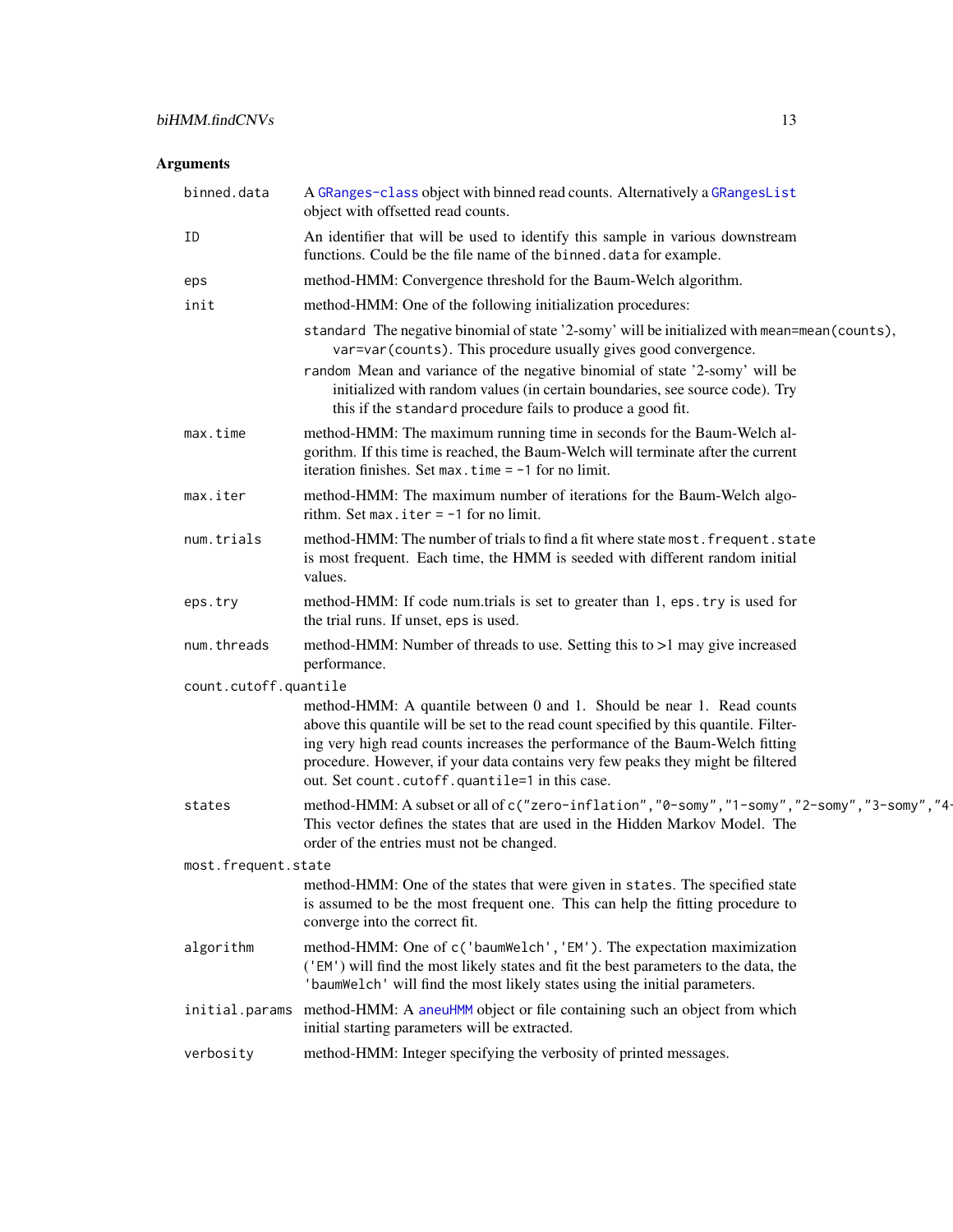## <span id="page-13-0"></span>Value

An [aneuBiHMM](#page-3-1) object.

<span id="page-13-2"></span>binned.data *Binned read counts*

## Description

A [GRanges-class](#page-0-0) object which contains binned read counts as meta data column reads. It is output of the various [binning](#page-13-1) functions.

<span id="page-13-1"></span>binning *Bin the genome*

#### Description

Please see functions [fixedWidthBins](#page-34-1) and [variableWidthBins](#page-62-1) for further details.

| binReads | Convert aligned reads from various file formats into read counts in |
|----------|---------------------------------------------------------------------|
|          | equidistant bins                                                    |

## Description

Convert aligned reads in .bam or .bed(.gz) format into read counts in equidistant windows.

#### Usage

```
binReads(file, assembly, ID = basename(file), bamindex = file,
 chromosomes = NULL, pairedEndReads = FALSE, min.mapq = 10,
  remove.duplicate.reads = TRUE, max.fragment.width = 1000,
 blacklist = NULL, outputfolder.binned = "binned_data", binsizes = 1e+06,
  stepsizes = NULL, reads.per.bin = NULL, reads.per.step = NULL,
 bins = NULL, variable.width.reference = NULL, save.as.RData = FALSE,
  calc.complexity = TRUE, call = match.call(), reads.store = FALSE,
  outputfolder.reads = "data", reads.return = FALSE,
  reads.overwrite = FALSE, reads.only = FALSE, use.bamsignals = FALSE)
```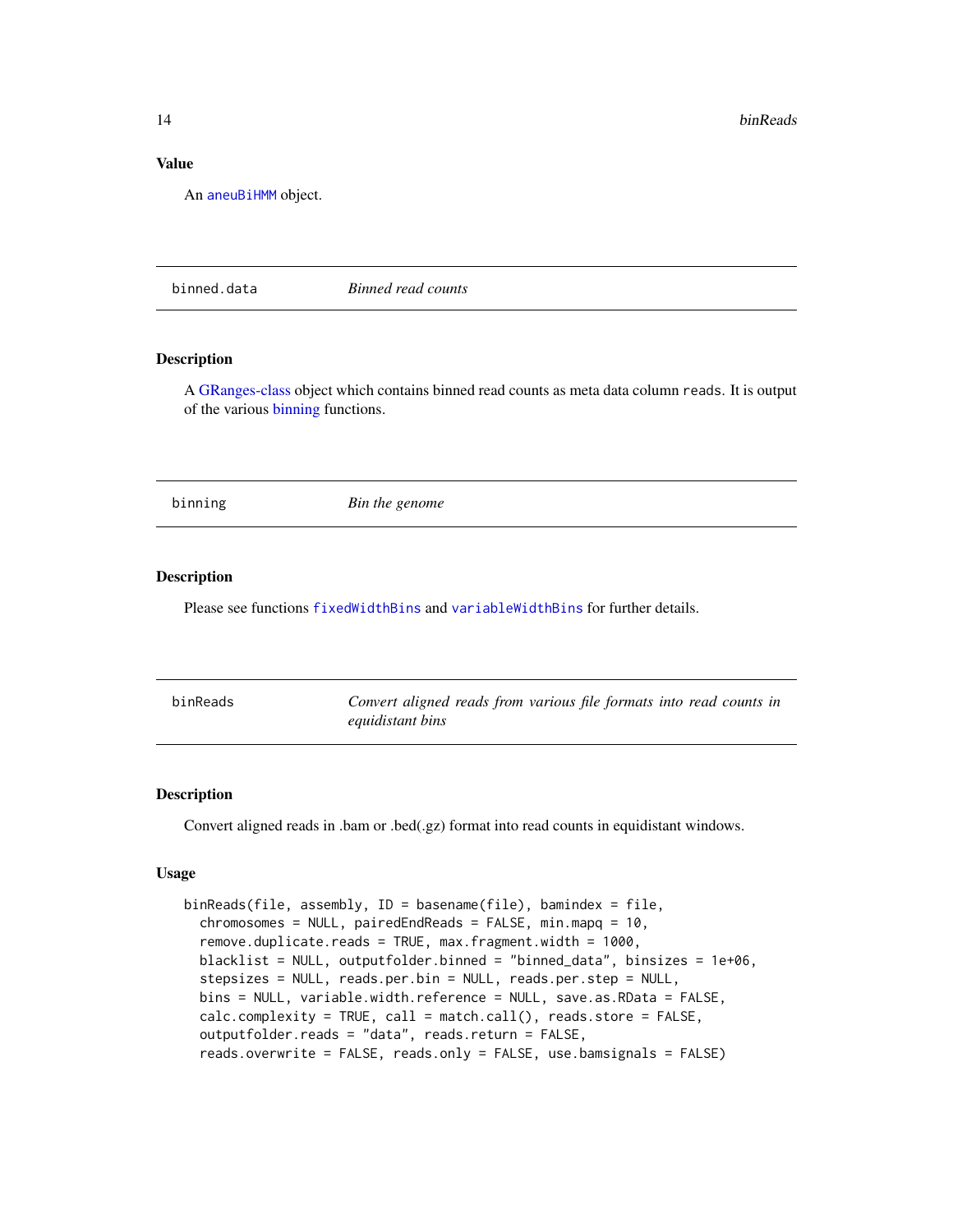#### <span id="page-14-0"></span>binReads 15

| file                     | A file with aligned reads. Alternatively a GRanges-class with aligned reads.                                                                                                                                               |  |  |  |  |  |
|--------------------------|----------------------------------------------------------------------------------------------------------------------------------------------------------------------------------------------------------------------------|--|--|--|--|--|
| assembly                 | Please see fetchExtendedChromInfoFromUCSC for available assemblies. Only<br>necessary when importing BED files. BAM files are handled automatically.<br>Alternatively a data.frame with columns 'chromosome' and 'length'. |  |  |  |  |  |
| ΙD                       | An identifier that will be used to identify the file throughout the workflow and<br>in plotting.                                                                                                                           |  |  |  |  |  |
| bamindex                 | BAM index file. Can be specified without the .bai ending. If the index file does<br>not exist it will be created and a warning is issued.                                                                                  |  |  |  |  |  |
| chromosomes              | If only a subset of the chromosomes should be binned, specify them here.                                                                                                                                                   |  |  |  |  |  |
|                          | pairedEndReads Set to TRUE if you have paired-end reads in your BAM files (not implemented<br>for BED files).                                                                                                              |  |  |  |  |  |
| min.mapq                 | Minimum mapping quality when importing from BAM files. Set min.mapq=NA<br>to keep all reads.                                                                                                                               |  |  |  |  |  |
| remove.duplicate.reads   |                                                                                                                                                                                                                            |  |  |  |  |  |
|                          | A logical indicating whether or not duplicate reads should be removed.                                                                                                                                                     |  |  |  |  |  |
| max.fragment.width       | Maximum allowed fragment length. This is to filter out erroneously wrong frag-<br>ments due to mapping errors of paired end reads.                                                                                         |  |  |  |  |  |
| blacklist                | A GRanges-class or a bed(.gz) file with blacklisted regions. Reads falling into<br>those regions will be discarded.                                                                                                        |  |  |  |  |  |
| outputfolder.binned      |                                                                                                                                                                                                                            |  |  |  |  |  |
|                          | Folder to which the binned data will be saved. If the specified folder does not<br>exist, it will be created.                                                                                                              |  |  |  |  |  |
| binsizes                 | An integer vector with bin sizes. If more than one value is given, output files<br>will be produced for each bin size.                                                                                                     |  |  |  |  |  |
| stepsizes                | A vector of step sizes the same length as binsizes. Only used for method="HMM".                                                                                                                                            |  |  |  |  |  |
| reads.per.bin            | Approximate number of desired reads per bin. The bin size will be selected<br>accordingly. Output files are produced for each value.                                                                                       |  |  |  |  |  |
|                          | reads.per.step Approximate number of desired reads per step.                                                                                                                                                               |  |  |  |  |  |
| bins                     | A named list with GRanges-class containing precalculated bins produced<br>by fixedWidthBins or variableWidthBins. Names must correspond to the<br>binsize.                                                                 |  |  |  |  |  |
| variable.width.reference | A BAM file that is used as reference to produce variable width bins. See variable WidthBins<br>for details.                                                                                                                |  |  |  |  |  |
| save.as.RData            | If set to FALSE, no output file will be written. Instead, a GenomicRanges ob-<br>ject containing the binned data will be returned. Only the first binsize will be<br>processed in this case.                               |  |  |  |  |  |
| calc.complexity          |                                                                                                                                                                                                                            |  |  |  |  |  |
|                          | A logical indicating whether or not to estimate library complexity.                                                                                                                                                        |  |  |  |  |  |
| call                     | The match.call() of the parent function.                                                                                                                                                                                   |  |  |  |  |  |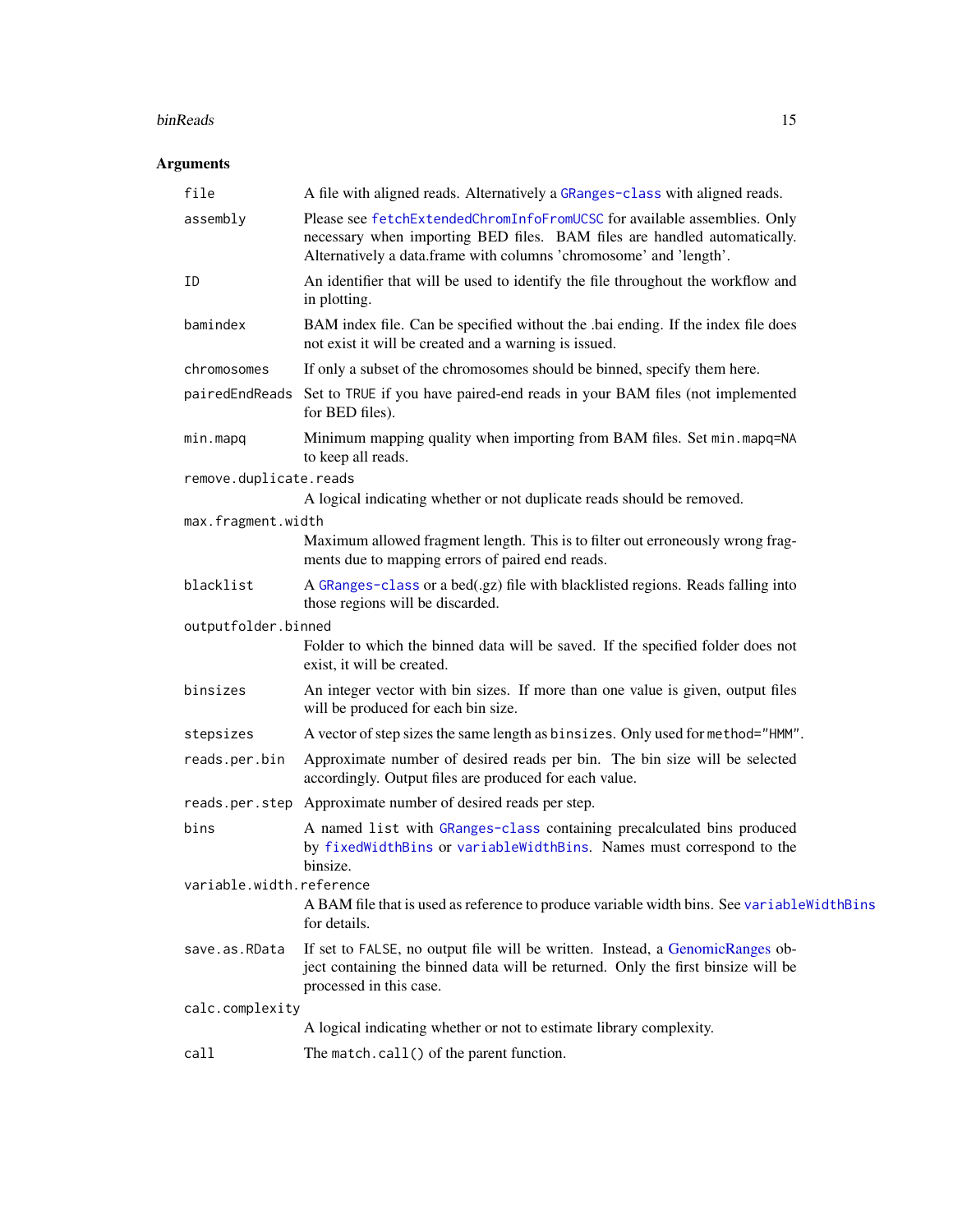<span id="page-15-0"></span>

| reads.store        | If TRUE processed read fragments will be saved to file. Reads are processed                                                                                                                                                    |  |  |  |  |
|--------------------|--------------------------------------------------------------------------------------------------------------------------------------------------------------------------------------------------------------------------------|--|--|--|--|
|                    | according to min.mapq and remove.duplicate.reads. Paired end reads are                                                                                                                                                         |  |  |  |  |
|                    | coerced to single end fragments. Will be ignored if use bamsignals=TRUE.                                                                                                                                                       |  |  |  |  |
| outputfolder.reads |                                                                                                                                                                                                                                |  |  |  |  |
|                    | Folder to which the read fragments will be saved. If the specified folder does<br>not exist, it will be created.                                                                                                               |  |  |  |  |
| reads.return       | If TRUE no binning is done and instead, read fragments from the input file are<br>returned in GRanges-class format.                                                                                                            |  |  |  |  |
| reads.overwrite    |                                                                                                                                                                                                                                |  |  |  |  |
|                    | Whether or not an existing file with read fragments should be overwritten.                                                                                                                                                     |  |  |  |  |
| reads.only         | If TRUE only read fragments are stored and/or returned and no binning is done.                                                                                                                                                 |  |  |  |  |
|                    | use bamsignals If TRUE the <b>bamsignals</b> package will be used for binning. This gives a tremen-<br>dous performance increase for the binning step. reads. store and calc. complexity<br>will be set to FALSE in this case. |  |  |  |  |
|                    |                                                                                                                                                                                                                                |  |  |  |  |

#### Details

Convert aligned reads from .bam or .bed(.gz) files into read counts in equidistant windows (bins). This function uses GenomicRanges::countOverlaps to calculate the read counts.

## Value

The function produces a list() of [GRanges-class](#page-0-0) or [GRangesList](#page-0-0) objects with meta data columns 'counts', 'mcounts', 'pcounts' that contain the total, minus and plus read count. This binned data will be either written to file (save.as.RData=FALSE) or given as return value (save.as.RData=FALSE).

#### See Also

binning

#### Examples

```
## Get an example BED file with single-cell-sequencing reads
bedfile <- system.file("extdata", "KK150311_VI_07.bam.bed.gz", package="AneuFinderData")
## Bin the BED file into bin size 1Mb
binned <- binReads(bedfile, assembly='mm10', binsize=1e6,
                  chromosomes=c(1:19,'X','Y'))
print(binned)
```
blacklist *Make a blacklist for genomic regions*

#### Description

Produce a blacklist of genomic regions with a high ratio of duplicate to unique reads. This blacklist can be used to exclude reads for analysis in [Aneufinder](#page-4-1), [bam2GRanges](#page-8-1) and [bed2GRanges](#page-9-1). This function produces a pre-blacklist which has to manually be filtered with a sensible cutoff. See the examples section for details.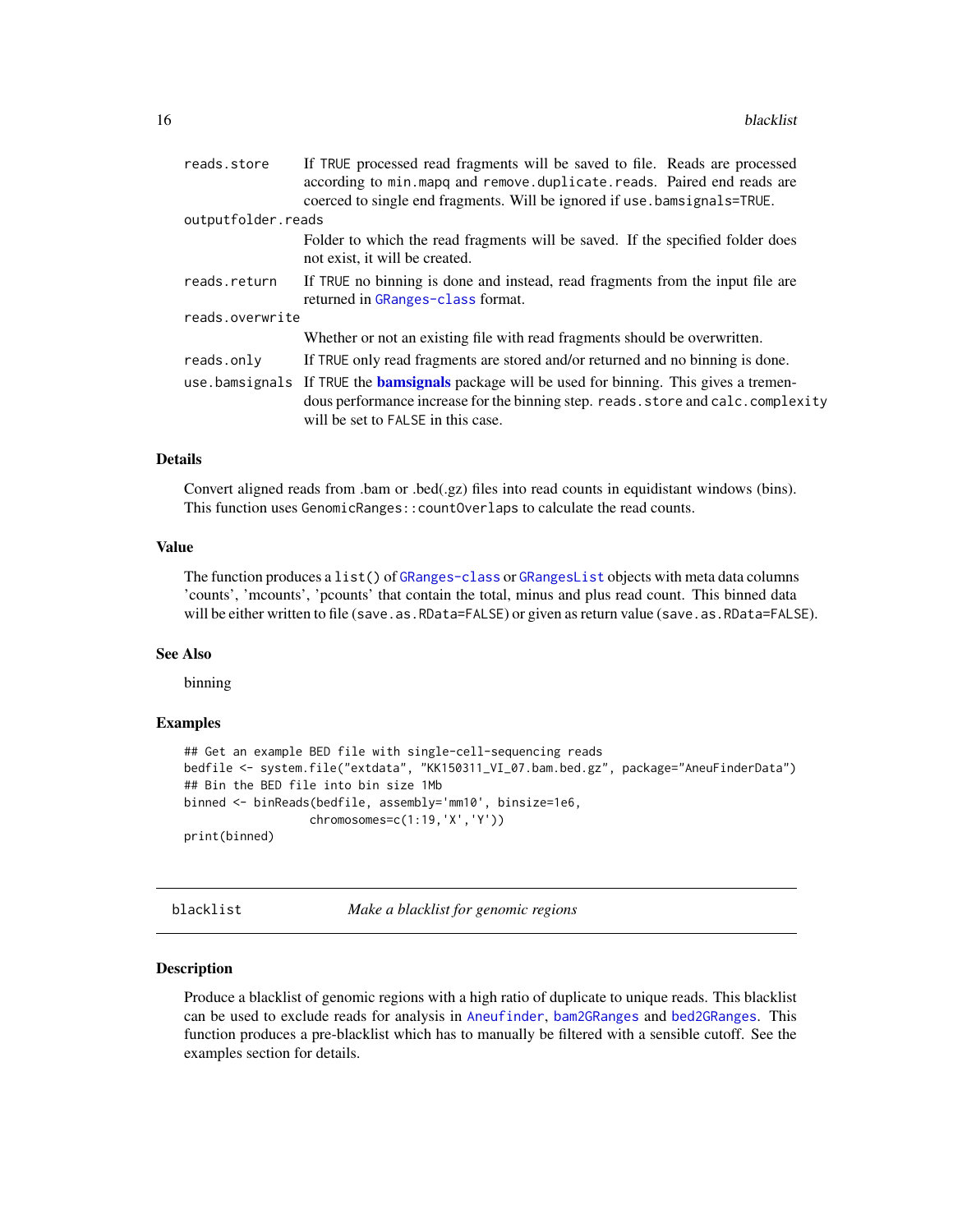## <span id="page-16-0"></span>clusterByQuality 17

#### Usage

```
blacklist(files, assembly, bins, min.mapq = 10, pairedEndReads = FALSE)
```
#### Arguments

| A character vector of either BAM or BED files.                                                                                                                                                                             |  |  |  |  |
|----------------------------------------------------------------------------------------------------------------------------------------------------------------------------------------------------------------------------|--|--|--|--|
| Please see fetchExtendedChromInfoFromUCSC for available assemblies. Only<br>necessary when importing BED files. BAM files are handled automatically.<br>Alternatively a data.frame with columns 'chromosome' and 'length'. |  |  |  |  |
| A list with one GRanges-class with binned read counts generated by fixed Width Bins.                                                                                                                                       |  |  |  |  |
| Minimum mapping quality when importing from BAM files. Set min. mapq=NA<br>to keep all reads.                                                                                                                              |  |  |  |  |
| pairedEndReads Set to TRUE if you have paired-end reads in your BAM files (not implemented<br>for BED files).                                                                                                              |  |  |  |  |
|                                                                                                                                                                                                                            |  |  |  |  |

## Value

A [GRanges-class](#page-0-0) with the same coordinates as bins with metadata columns ratio, duplicated counts and deduplicated counts.

#### Examples

```
## Get an example BAM file with single-cell-sequencing reads
bamfile <- system.file("extdata", "BB150803_IV_074.bam", package="AneuFinderData")
## Prepare the blacklist
bins <- fixedWidthBins(assembly='mm10', binsizes=1e6, chromosome.format='NCBI')
pre.blacklist <- blacklist(bamfile, bins=bins)
## Plot a histogram to decide on a sensible cutoff
qplot(pre.blacklist$ratio, binwidth=0.1)
## Make the blacklist with cutoff = 1.9
blacklist <- pre.blacklist[pre.blacklist$ratio > 1.9]
```
<span id="page-16-1"></span>clusterByQuality *Cluster based on quality variables*

#### Description

This function uses the **[mclust](#page-0-0)** package to cluster the input samples based on various quality measures.

#### Usage

```
clusterByQuality(hmms, G = 1:9, itmax = c(100, 100),
  measures = c("spikiness", "entropy", "num.segments", "bhattacharyya",
  "complexity", "sos"), orderBy = "spikiness", reverseOrder = FALSE)
```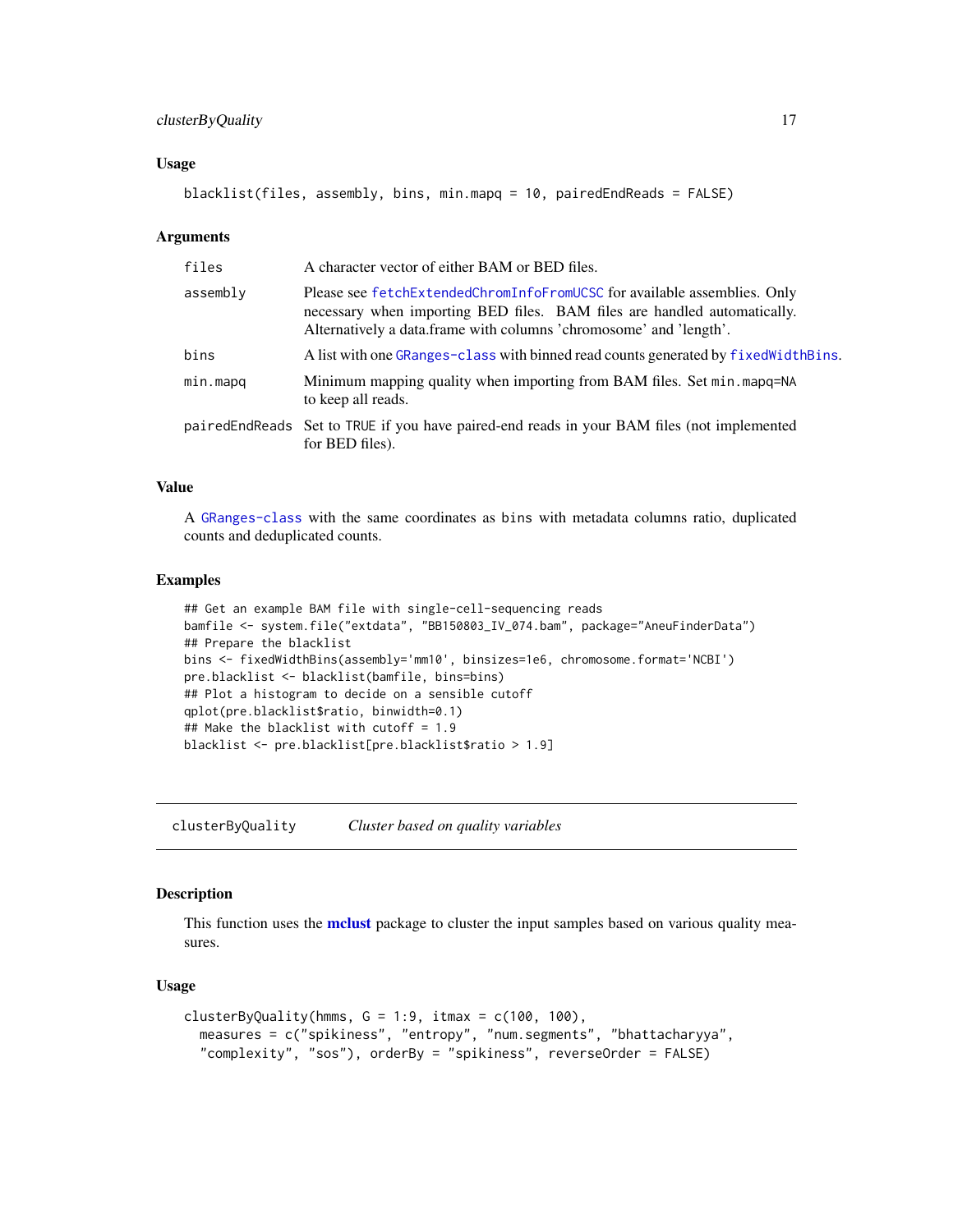## <span id="page-17-0"></span>Arguments

| hmms         | A list of aneuHMM objects or a character vector with files that contain such ob-<br>jects.                                                                                 |
|--------------|----------------------------------------------------------------------------------------------------------------------------------------------------------------------------|
| G            | An integer vector specifying the number of clusters that are compared. See<br>Molust for details.                                                                          |
| itmax        | The maximum number of outer and inner iterations for the Mclust function. See<br>emControl for details.                                                                    |
| measures     | The quality measures that are used for the clustering. Supported is any combina-<br>tion of c('spikiness','entropy','num.segments','bhattacharyya','loglik','complexity',' |
| orderBy      | The quality measure to order the clusters by. Default is 'spikiness'.                                                                                                      |
| reverse0rder | Logical indicating whether the ordering by order By is reversed.                                                                                                           |

## Details

Please see [getQC](#page-37-1) for a brief description of the quality measures.

## Value

A list with the classification, parameters and the [Mclust](#page-0-0) fit.

## Author(s)

Aaron Taudt

## See Also

[getQC](#page-37-1)

## Examples

```
## Get a list of HMMs
folder <- system.file("extdata", "primary-lung", "hmms", package="AneuFinderData")
files <- list.files(folder, full.names=TRUE)
cl <- clusterByQuality(files)
## Plot the clustering and print the parameters
plot(cl$Mclust, what='classification')
print(cl$parameters)
## Select files from the best 2 clusters for further processing
best.files <- unlist(cl$classification[1:2])
```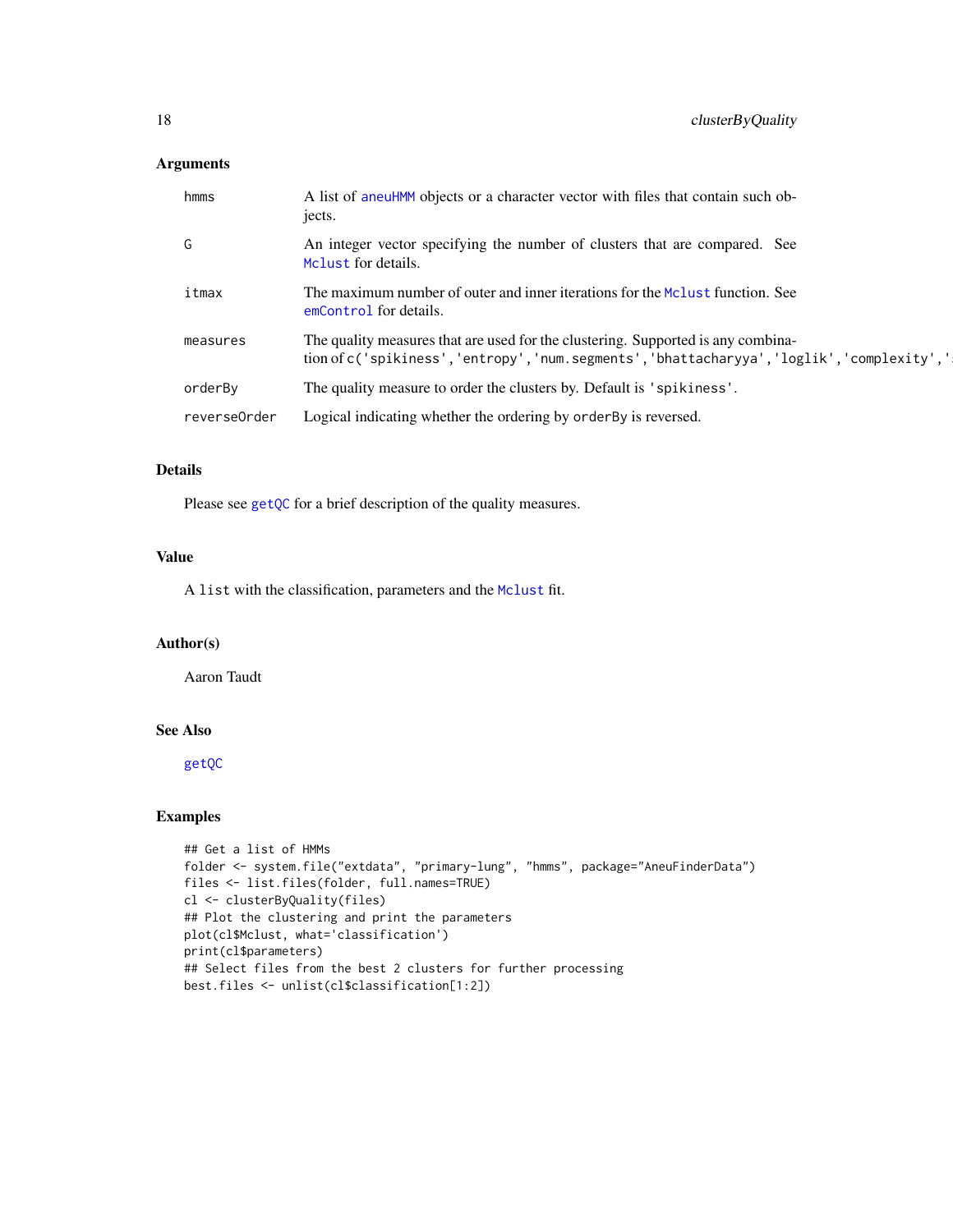<span id="page-18-0"></span>

## Description

Cluster a list of [aneuHMM](#page-6-1) or [aneuBiHMM](#page-3-1) objects by similarity in their CNV-state.

#### Usage

```
clusterHMMs(hmms, cluster = TRUE, classes = NULL, exclude.regions = NULL)
```
#### Arguments

| hmms            | A list of aneuHMM or aneuBiHMM objects or a character vector of files that con-<br>tains such objects.                                                                 |
|-----------------|------------------------------------------------------------------------------------------------------------------------------------------------------------------------|
| cluster         | Either TRUE or FALSE, indicating whether the samples should be clustered by<br>similarity in their CNV-state.                                                          |
| classes         | A vector with class labels the same length as homes. If supplied, the clustering<br>will be ordered optimally with respect to the class labels (see Rearrange Joseph). |
| exclude.regions |                                                                                                                                                                        |
|                 | A GRanges-class with regions that will be excluded from the computation of<br>the clustering. This can be useful to exclude regions with artifacts.                    |

#### Value

An list() with ordered ID indices and the hierarchical clustering.

## Examples

```
## Get results from a small-cell-lung-cancer
lung.folder <- system.file("extdata", "primary-lung", "hmms", package="AneuFinderData")
lung.files <- list.files(lung.folder, full.names=TRUE)
models <- loadFromFiles(lung.files)
## Not run:
# Plot unclustered heatmap
heatmapGenomewide(models, cluster=FALSE)
## End(Not run)
## Cluster and reorder the models
clust <- clusterHMMs(models)
models <- models[clust$IDorder]
## Not run:
# Plot re-ordered heatmap
heatmapGenomewide(models, cluster=FALSE)
## End(Not run)
```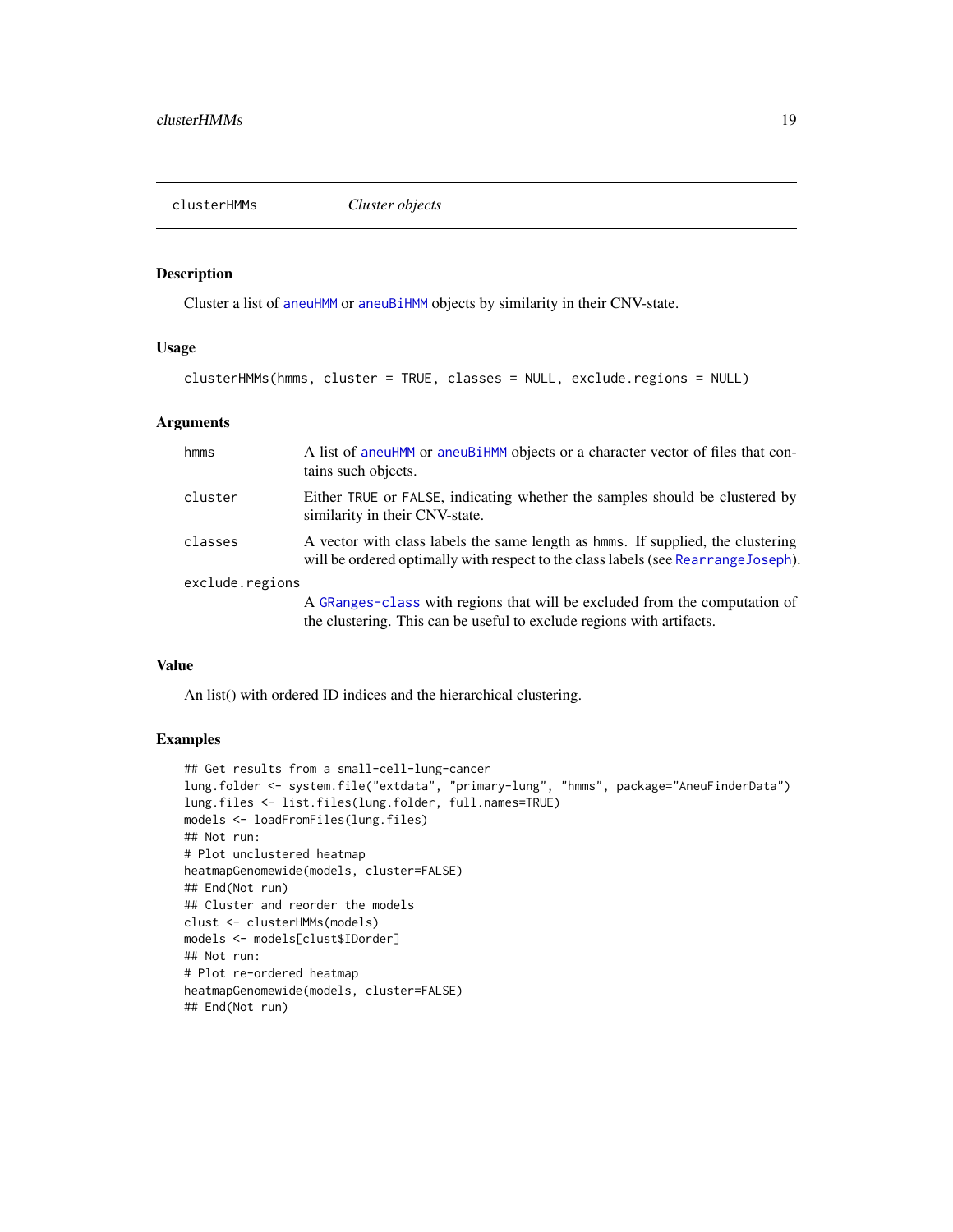<span id="page-19-0"></span>

## Description

The function will collapse consecutive bins which have, for example, the same combinatorial state.

## Usage

```
collapseBins(data, column2collapseBy = NULL, columns2sumUp = NULL,
  columns2average = NULL, columns2getMax = NULL, columns2drop = NULL)
```
## Arguments

| data              | A data frame containing the genomic coordinates in the first three columns.                                                                                                                                                                                                  |
|-------------------|------------------------------------------------------------------------------------------------------------------------------------------------------------------------------------------------------------------------------------------------------------------------------|
| column2collapseBy |                                                                                                                                                                                                                                                                              |
|                   | The number of the column which will be used to collapse all other inputs. If a set<br>of consecutive bins has the same value in this column, they will be aggregated<br>into one bin with adjusted genomic coordinates. If NULL directly adjacent bins<br>will be collapsed. |
| columns2sumUp     | Column numbers that will be summed during the aggregation process.                                                                                                                                                                                                           |
| columns2average   |                                                                                                                                                                                                                                                                              |
|                   | Column numbers that will be averaged during the aggregation process.                                                                                                                                                                                                         |
|                   | columns2getMax Column numbers where the maximum will be chosen during the aggregation<br>process.                                                                                                                                                                            |
| columns2drop      | Column numbers that will be dropped after the aggregation process.                                                                                                                                                                                                           |

## Details

The following tables illustrate the principle of the collapsing:

Input data:

|      |         |               | sequames start end column2collapseBy moreColumns columns2sumUp |       |    |
|------|---------|---------------|----------------------------------------------------------------|-------|----|
| chr1 |         | $0 \quad 199$ |                                                                | 1 10  | 13 |
| chr1 | 200 399 |               |                                                                | 2.11  | 03 |
| chr1 |         | 400 599       |                                                                | 3.12  | 13 |
| chr1 | 600     | 799           |                                                                | 4.13  | 03 |
| chr1 | 800     | 999           |                                                                | 5 1 4 | 13 |

## Output data:

|              | segnames start end column2collapseBy moreColumns columns2sumUp |      |    |
|--------------|----------------------------------------------------------------|------|----|
| chrl 0 599   | 2 1 10                                                         |      | 29 |
| chr1 600 999 |                                                                | 4.13 | 16 |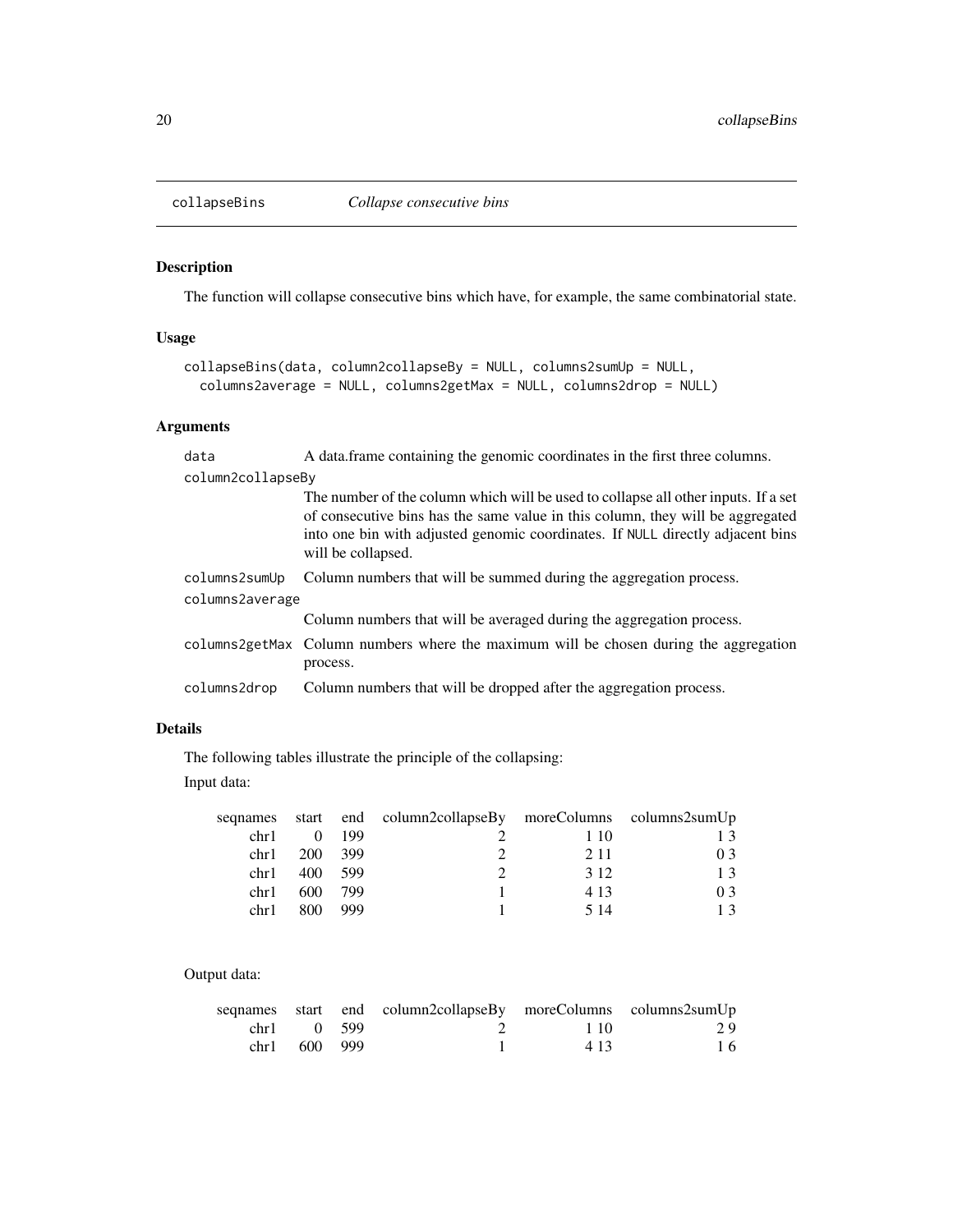<span id="page-20-0"></span>colors 21

## Value

A data.frame.

#### Author(s)

Aaron Taudt

#### Examples

```
## Get an example BED file with single-cell-sequencing reads
bedfile <- system.file("extdata", "KK150311_VI_07.bam.bed.gz", package="AneuFinderData")
## Bin the BAM file into bin size 1Mp
binned <- binReads(bedfile, assembly='mm10', binsize=1e6,
                  chromosomes=c(1:19,'X','Y'))
## Collapse the bins by chromosome and get average, summed and maximum read count
df <- as.data.frame(binned[[1]])
# Remove one bin for illustration purposes
df \leftarrow df[-3, ]head(df)
collapseBins(df, column2collapseBy='seqnames', columns2sumUp=c('width','counts'),
                       columns2average='counts', columns2getMax='counts',
                       columns2drop=c('mcounts','pcounts'))
collapseBins(df, column2collapseBy=NULL, columns2sumUp=c('width','counts'),
                       columns2average='counts', columns2getMax='counts',
                       columns2drop=c('mcounts','pcounts'))
```
<span id="page-20-1"></span>

| o⊥or | ï |
|------|---|

colors AneuFinder *color scheme*

#### Description

Get the color schemes that are used in the AneuFinder plots.

#### Usage

```
stateColors(states = c("zero-inflation", paste0(0:10, "-somy"), "total"))
```

```
strandColors(strands = c("+", "-"))
```

```
breakpointColors(breaktypes = c("CNB", "SCE", "CNB+SCE", "other"))
```

| states     | A character vector with states whose color should be returned.                                                                      |
|------------|-------------------------------------------------------------------------------------------------------------------------------------|
| strands    | A character vector with strands whose color should be returned. Any combina-<br>tion of $c('+','-',''')$ .                          |
| breaktypes | A character vector with breakpoint types whose color should be returned. Any<br>combination of c('CNB', 'SCE', 'CNB+SCE', 'other'). |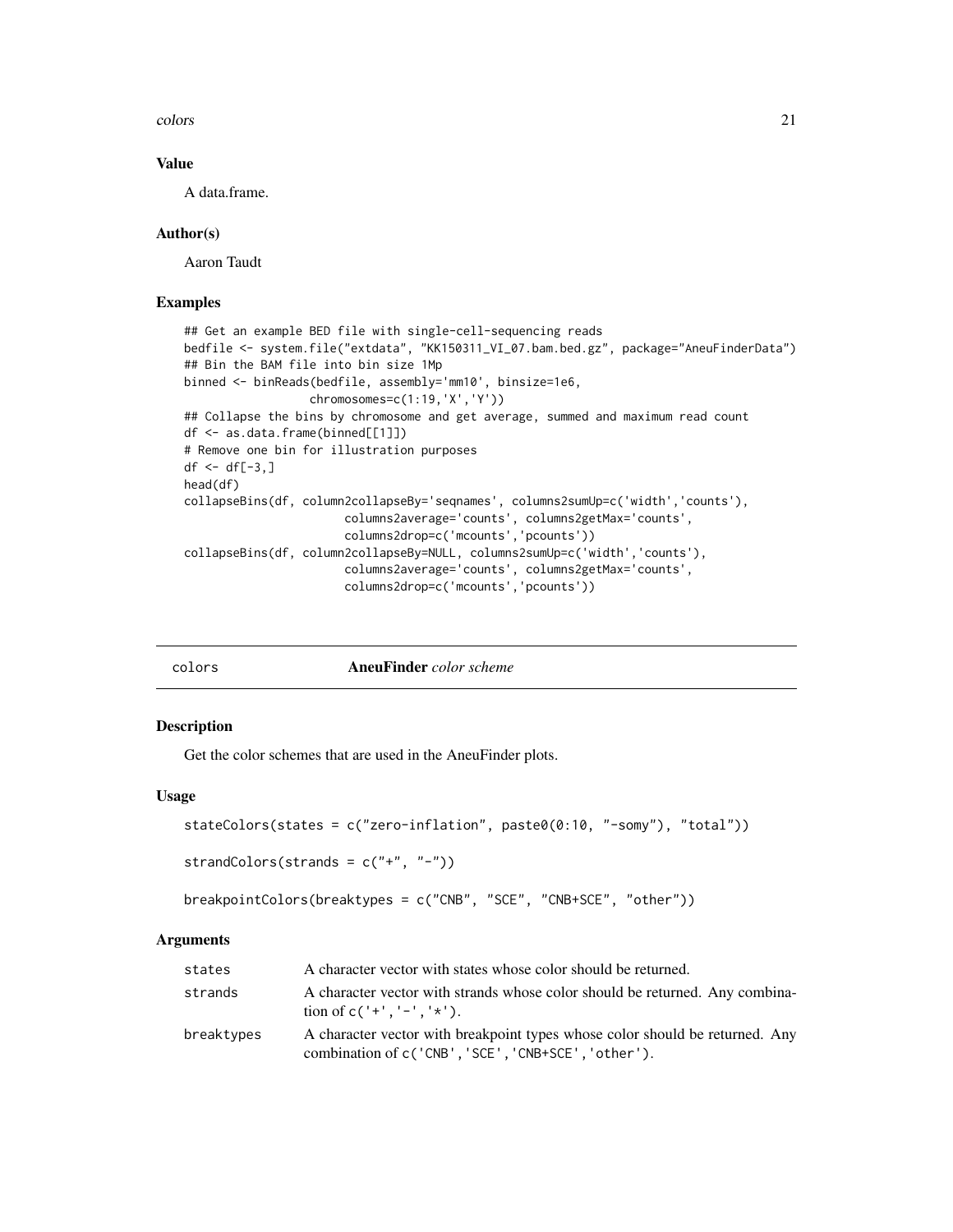<span id="page-21-0"></span>A character vector with colors.

#### Functions

- stateColors: Colors that are used for the states.
- strandColors: Colors that are used to distinguish strands.
- breakpointColors: Colors that are used for breakpoint types.

#### Examples

```
## Make a nice pie chart with the AneuFinder state color scheme
statecolors <- stateColors()
pie(rep(1,length(statecolors)), labels=names(statecolors), col=statecolors)
## Make a nice pie chart with the AneuFinder strand color scheme
strandcolors <- strandColors()
pie(rep(1,length(strandcolors)), labels=names(strandcolors), col=strandcolors)
## Make a nice pie chart with the AneuFinder breakpoint-type color scheme
```

```
breakpointcolors <- breakpointColors()
pie(rep(1,length(breakpointcolors)), labels=names(breakpointcolors), col=breakpointcolors)
```

| compareMethods | Compare copy number calling methods |
|----------------|-------------------------------------|
|                |                                     |

#### Description

Compare two sets of [aneuHMM](#page-6-1) objects generated by different methods (see option method of [findCNVs](#page-29-1)).

#### Usage

```
compareMethods(models1, models2)
```
#### Arguments

| models1 | A list of aneuHMM objects or a character vector with files that contain such ob-<br>iects. |
|---------|--------------------------------------------------------------------------------------------|
| models2 | A list of aneuHMM objects or a character vector with files that contain such ob-           |
|         | jects. IDs of the models must match the ones in models1.                                   |

#### Value

A data.frame with one column 'concordance' which gives the fraction of the genome that is called concordantly between both models.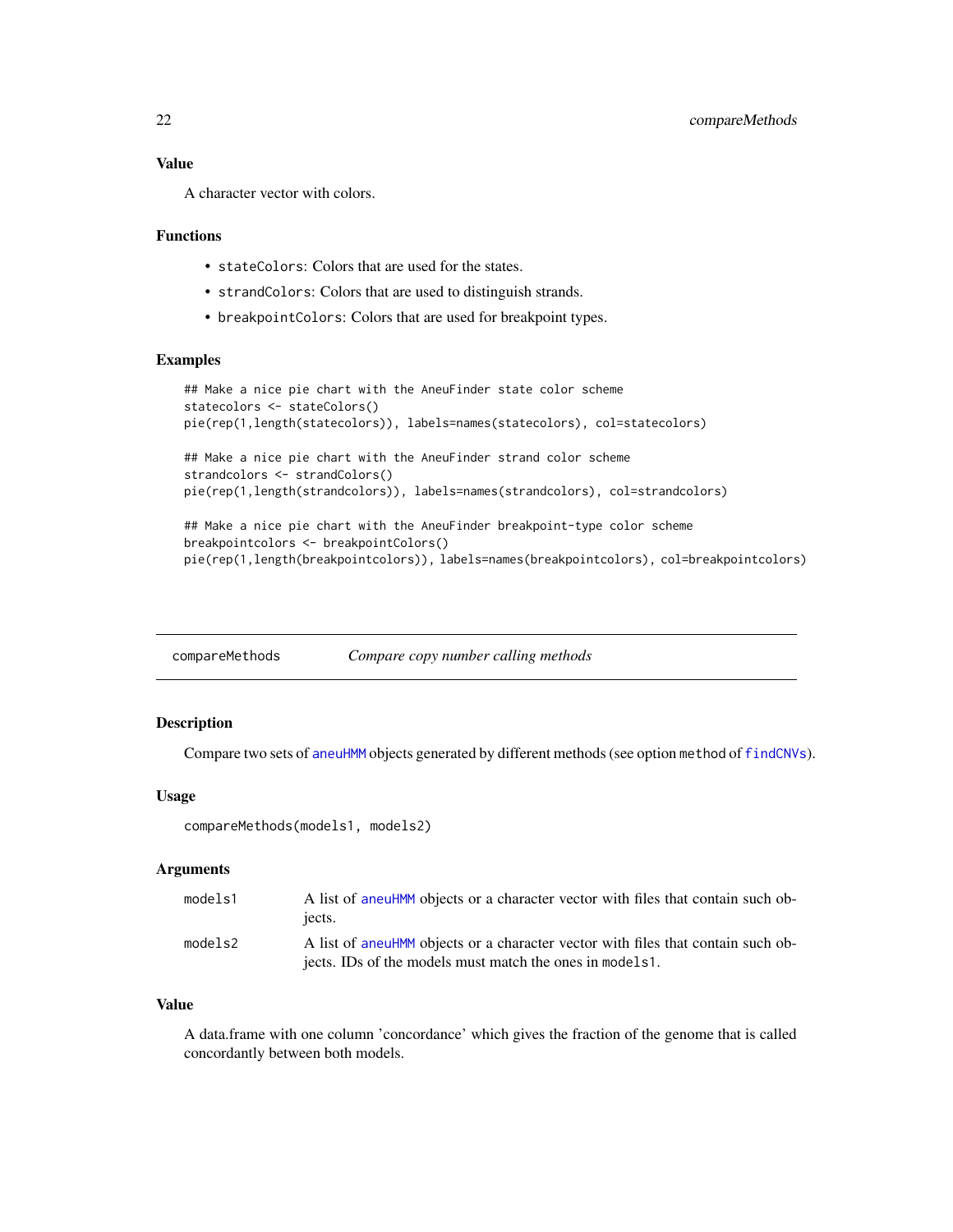## <span id="page-22-0"></span>compareModels 23

## Author(s)

Aaron Taudt

## Examples

```
## Get a list of HMMs
folder <- system.file("extdata", "primary-lung", "hmms", package="AneuFinderData")
files <- list.files(folder, full.names=TRUE)
## Compare the models with themselves (non-sensical)
df <- compareMethods(files, files)
head(df)
```
compareModels *Compare copy number models*

## Description

Compare two [aneuHMM](#page-6-1) objects. The function computes the fraction of copy number calls that is concordant between both models.

## Usage

```
compareModels(model1, model2)
```
## Arguments

| model1 | An aneuHMM object or file that contains such an object. |
|--------|---------------------------------------------------------|
| model2 | An aneuHMM object or file that contains such an object. |

## Value

A numeric.

## Author(s)

Aaron Taudt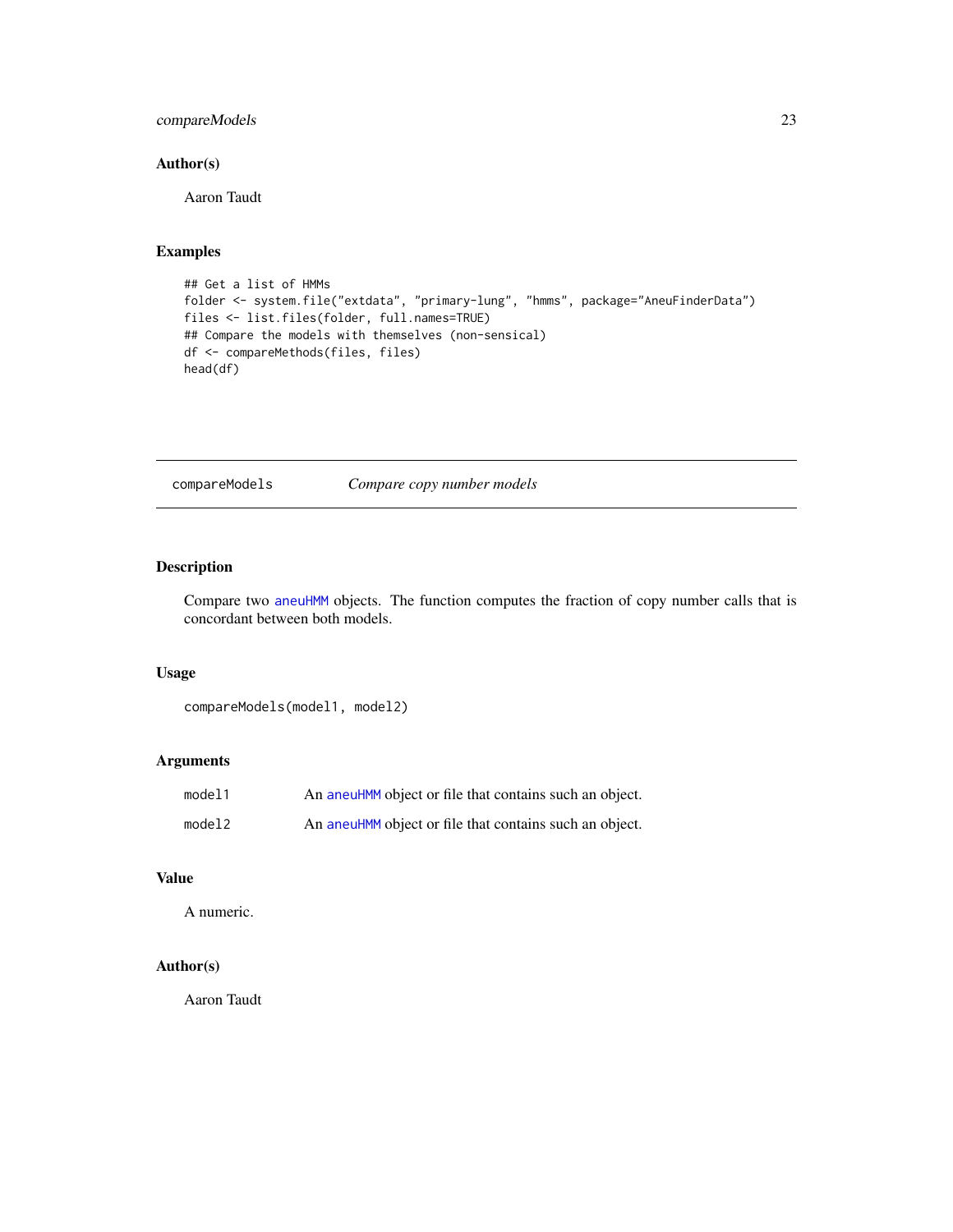<span id="page-23-0"></span>consensusSegments *Make consensus segments*

#### Description

Make consensus segments from a list of [aneuHMM](#page-6-1) or [aneuBiHMM](#page-3-1) objects.

#### Usage

```
consensusSegments(hmms)
```
#### Arguments

hmms A list of [aneuHMM](#page-6-1) or [aneuBiHMM](#page-3-1) objects or a character vector of files that contains such objects.

## Details

The function will produce a [GRanges-class](#page-0-0) object using the GenomicRanges::disjoin function on all extracted \$segment entries.

### Value

A [GRanges-class](#page-0-0).

## Examples

```
## Get results from a small-cell-lung-cancer
lung.folder <- system.file("extdata", "primary-lung", "hmms", package="AneuFinderData")
lung.files <- list.files(lung.folder, full.names=TRUE)
## Get consensus segments and states
consensusSegments(lung.files)
```
correctGC *GC correction*

## Description

Correct a list of [binned.data](#page-13-2) by GC content.

#### Usage

```
correctGC(binned.data.list, GC.BSgenome, same.binsize = FALSE,
 method = "loess", return.plot = FALSE, bins = NULL)
```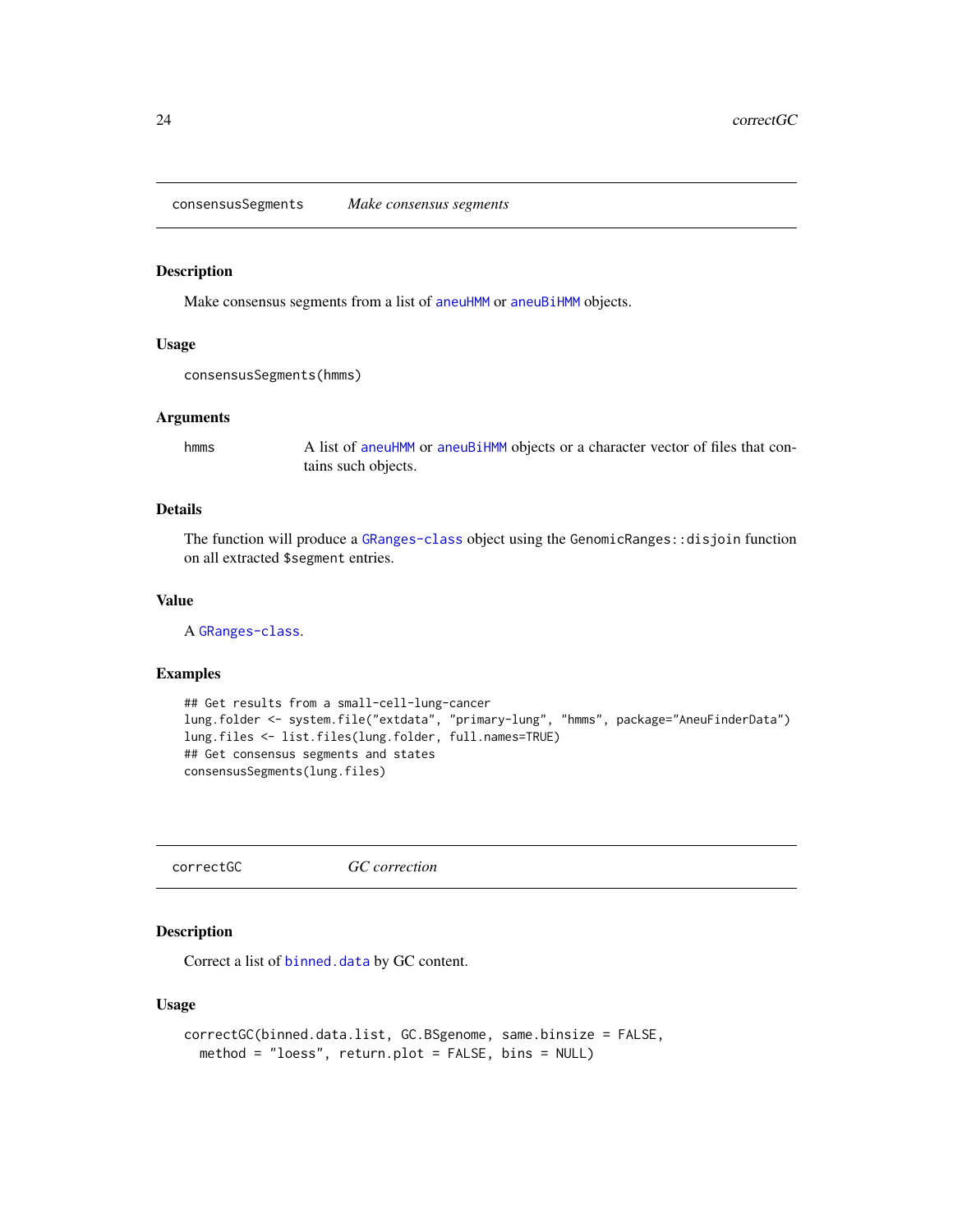#### <span id="page-24-0"></span>correctGC 25

#### Arguments

| binned.data.list |                                                                                                                                                                                                             |
|------------------|-------------------------------------------------------------------------------------------------------------------------------------------------------------------------------------------------------------|
|                  | A list with binned, data objects or a list of filenames containing such objects.                                                                                                                            |
| GC.BSgenome      | A BSgenome object which contains the DNA sequence that is used for the GC<br>correction.                                                                                                                    |
| same.binsize     | If TRUE the GC content will only be calculated once. Set this to TRUE if all<br>binned data objects describe the same genome at the same binsize and step-<br>size.                                         |
| method           | One of c('quadratic', 'loess'). Option method='quadratic' uses the<br>method described in the Supplementary of citation ("AneuFinder"). Option<br>method='loess' uses a loess fit to adjust the read count. |
| return.plot      | Set to TRUE if plots should be returned for visual assessment of the GC correc-<br>tion.                                                                                                                    |
| bins             | A binned. data object with meta-data column 'GC'. If this is specified, GC. BSgenome<br>is ignored. Beware, no format checking is done.                                                                     |

## Details

Two methods are available for GC correction: Option method='quadratic' uses the method described in the Supplementary of citation("AneuFinder"). Option method='loess' uses a loess fit to adjust the read count.

#### Value

A list() with [binned.data](#page-13-2) objects with adjusted read counts. Alternatively a list() with [ggplot](#page-0-0) objects if return.plot=TRUE.

#### Author(s)

Aaron Taudt

#### Examples

```
## Get a BED file, bin it and run GC correction
bedfile <- system.file("extdata", "KK150311_VI_07.bam.bed.gz", package="AneuFinderData")
binned <- binReads(bedfile, assembly='mm10', binsize=1e6,
                  chromosomes=c(1:19,'X','Y'))
plot(binned[[1]], type=1)
if (require(BSgenome.Mmusculus.UCSC.mm10)) {
 binned.GC <- correctGC(list(binned[[1]]), GC.BSgenome=BSgenome.Mmusculus.UCSC.mm10)
 plot(binned.GC[[1]], type=1)
}
```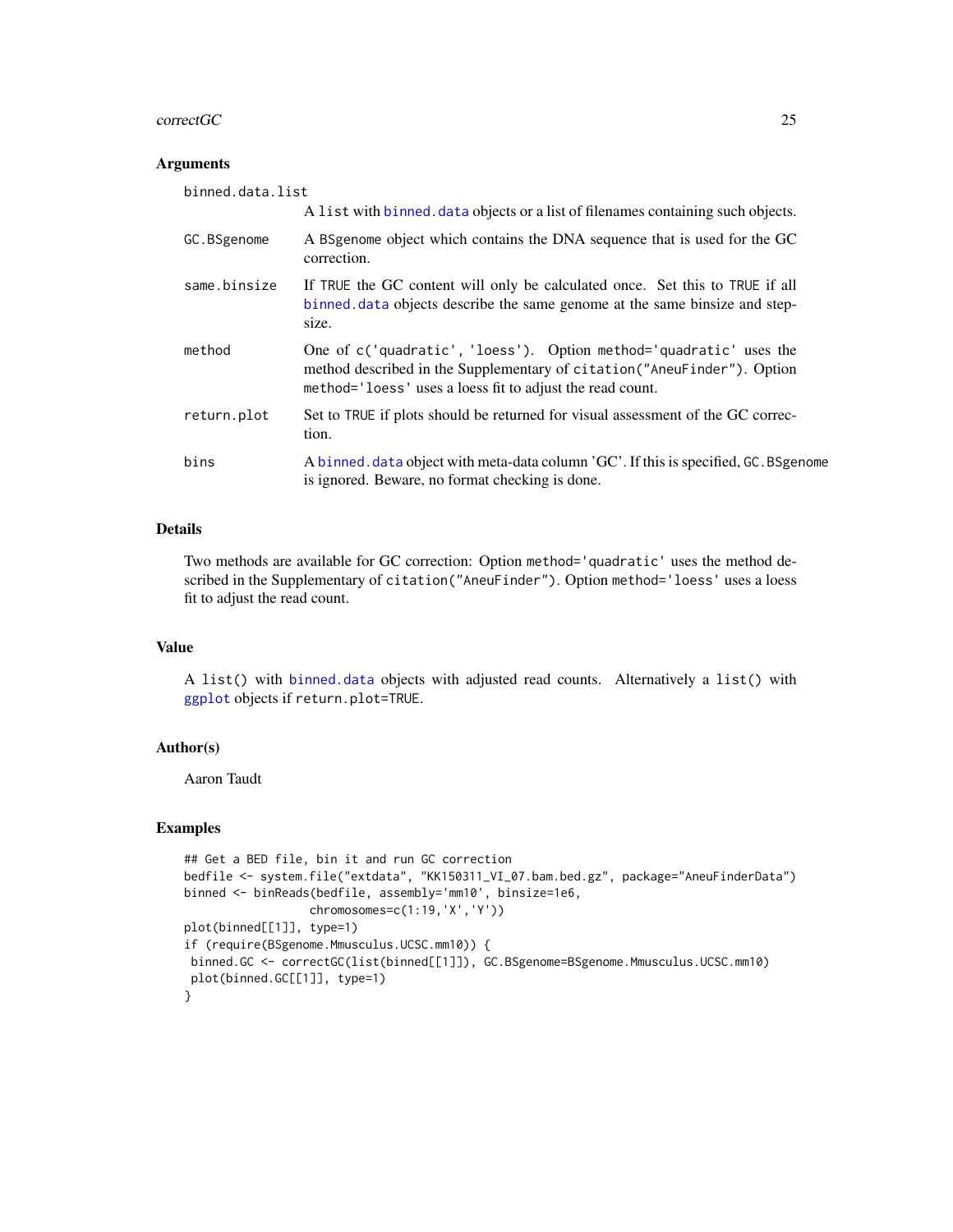<span id="page-25-0"></span>

## Description

DNAcopy.findCNVs classifies the binned read counts into several states which represent copynumber-variation.

## Usage

```
DNAcopy.findCNVs(binned.data, ID = NULL, CNgrid.start = 1.5, strand = "*")
```
## Arguments

| binned.data  | A GRanges-class object with binned read counts.                                                                                                    |  |
|--------------|----------------------------------------------------------------------------------------------------------------------------------------------------|--|
| ΙD           | An identifier that will be used to identify this sample in various downstream<br>functions. Could be the file name of the binned data for example. |  |
| CNgrid.start | Start parameter for the CNgrid variable. Very empiric. Set to 1.5 for normal<br>data and 0.5 for Strand-seq data.                                  |  |
| strand       | Find copy-numbers only for the specified strand. One of $c('+', '-'', '*)$ .                                                                       |  |

#### Value

An [aneuHMM](#page-6-1) object.

edivisive.findCNVs *Find copy number variations (edivisive, univariate)*

## Description

Classify the binned read counts into several states which represent copy-number-variation. The function uses the [e.divisive](#page-0-0) function to segment the genome.

## Usage

```
edivisive.findCNVs(binned.data, ID = NULL, CNgrid.start = 1.5,
 strand = "*", R = 10, sig.lvl = 0.1)
```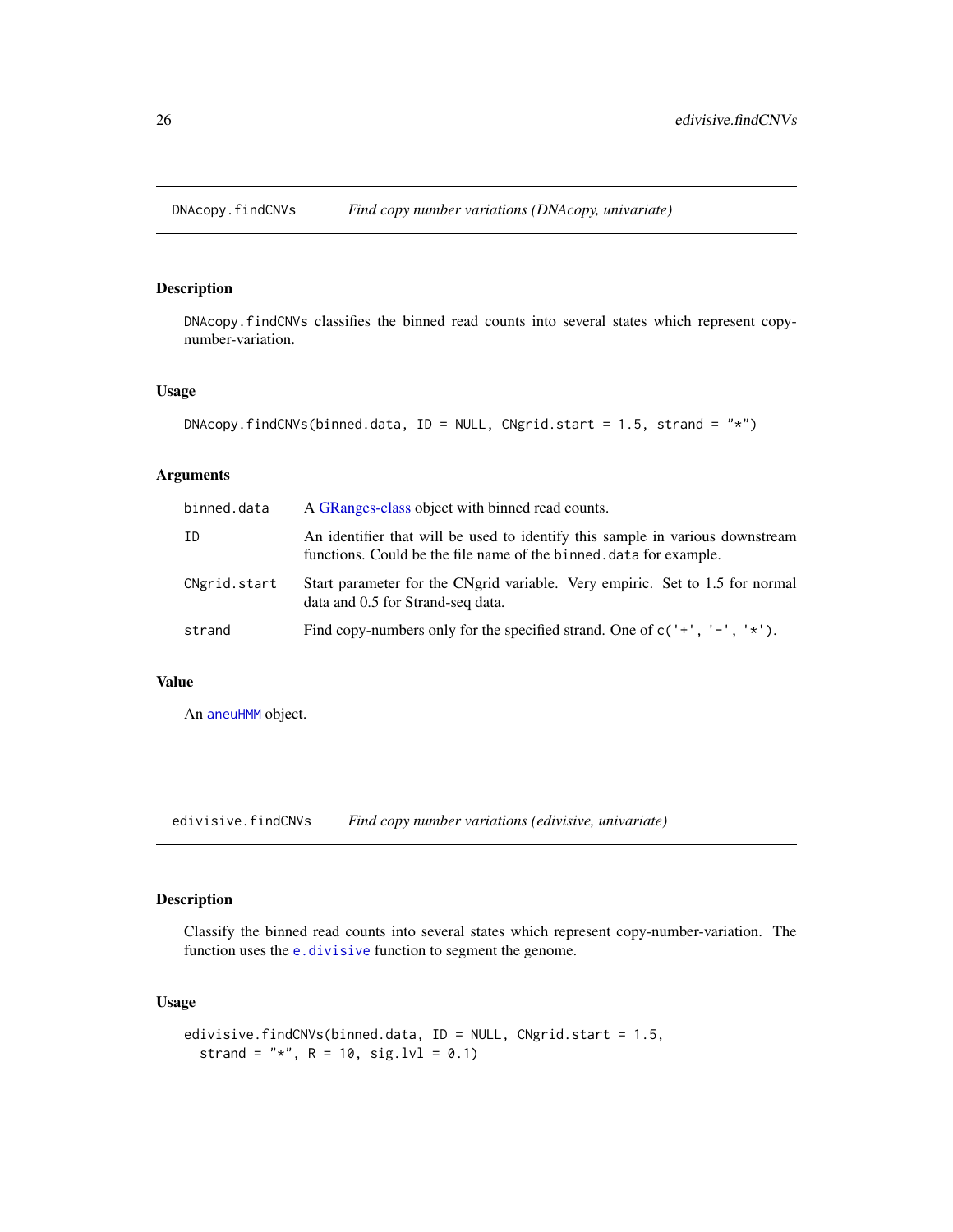## <span id="page-26-0"></span>Arguments

| binned.data  | A GRanges-class object with binned read counts.                                                                                                                                                       |
|--------------|-------------------------------------------------------------------------------------------------------------------------------------------------------------------------------------------------------|
| ID           | An identifier that will be used to identify this sample in various downstream<br>functions. Could be the file name of the binned data for example.                                                    |
| CNgrid.start | Start parameter for the CNgrid variable. Very empiric. Set to 1.5 for normal<br>data and 0.5 for Strand-seq data.                                                                                     |
| strand       | Find copy-numbers only for the specified strand. One of $c'$ +', '-', '*').                                                                                                                           |
| R            | method-edivisive: The maximum number of random permutations to use in each<br>iteration of the permutation test (see e.divisive). Increase this value to in-<br>crease accuracy on the cost of speed. |
| sig.lvl      | method-edivisive: The level at which to sequentially test if a proposed change<br>point is statistically significant (see e. divisive). Increase this value to find<br>more breakpoints.              |

## Value

An [aneuHMM](#page-6-1) object.

estimateComplexity *Estimate library complexity*

## Description

Estimate library complexity using a very simple "Michaelis-Menten" approach.

#### Usage

```
estimateComplexity(reads)
```
## Arguments

## reads A [GRanges-class](#page-0-0) object with read fragments. NOTE: Complexity estimation relies on duplicate reads and therefore the duplicates have to be present in the input.

#### Value

A list with estimated complexity values and plots.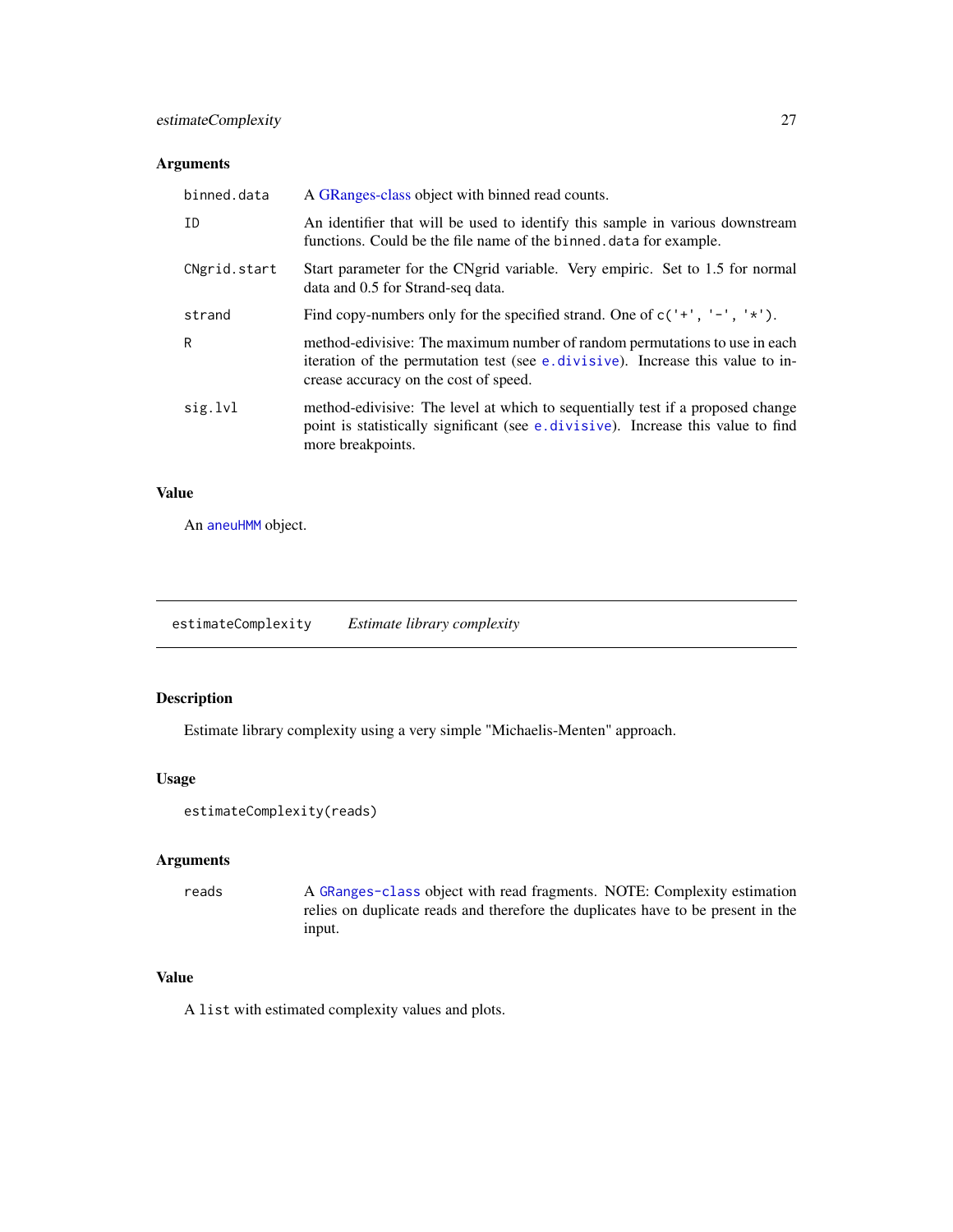## <span id="page-27-0"></span>Description

Export copy-number-variation state or read counts as genome browser viewable file

## Usage

```
exportCNVs(hmms, filename, trackname = NULL, cluster = TRUE,
 export.CNV = TRUE, export.breakpoints = TRUE)
exportReadCounts(hmms, filename)
exportGRanges(gr, filename, header = TRUE, trackname = NULL, score = NULL,
 priority = NULL, append = FALSE, chromosome.format = "UCSC",
```

```
thickStart = NULL, thickEnd = NULL, as.wiggle = FALSE, wiggle.val)
```

| hmms                 | A list of aneuHMM objects or a character vector with files that contain such ob-<br>jects.                                                                                                        |  |
|----------------------|---------------------------------------------------------------------------------------------------------------------------------------------------------------------------------------------------|--|
| filename             | The name of the file that will be written. The appropriate ending will be ap-<br>pended, either ".bed.gz" for CNV-state or ".wig.gz" for read counts. Any exist-<br>ing file will be overwritten. |  |
| trackname            | The name that will be used as track name and description in the header.                                                                                                                           |  |
| cluster              | If TRUE, the samples will be clustered by similarity in their CNV-state.                                                                                                                          |  |
| export.CNV           | A logical, indicating whether the CNV-state shall be exported.                                                                                                                                    |  |
| export.breakpoints   |                                                                                                                                                                                                   |  |
|                      | A logical, indicating whether breakpoints shall be exported.                                                                                                                                      |  |
| gr                   | A GRanges-class object.                                                                                                                                                                           |  |
| header               | A logical indicating whether the output file will have a heading track line (TRUE)<br>or not (FALSE).                                                                                             |  |
| score                | A vector of the same length as gr, which will be used for the 'score' column in<br>the BED file.                                                                                                  |  |
| priority             | Priority of the track for display in the genome browser.                                                                                                                                          |  |
| append               | Append to filename.                                                                                                                                                                               |  |
| chromosome.format    |                                                                                                                                                                                                   |  |
|                      | A character specifying the format of the chromosomes if assembly is specified.<br>Either 'NCBI' for (1,2,3 ) or 'UCSC' for (chr1,chr2,chr3 ).#' @importFrom<br>utils write.table                  |  |
| thickStart, thickEnd |                                                                                                                                                                                                   |  |
|                      | A vector of the same length as gr, which will be used for the 'thickStart' and<br>'thickEnd' columns in the BED file.                                                                             |  |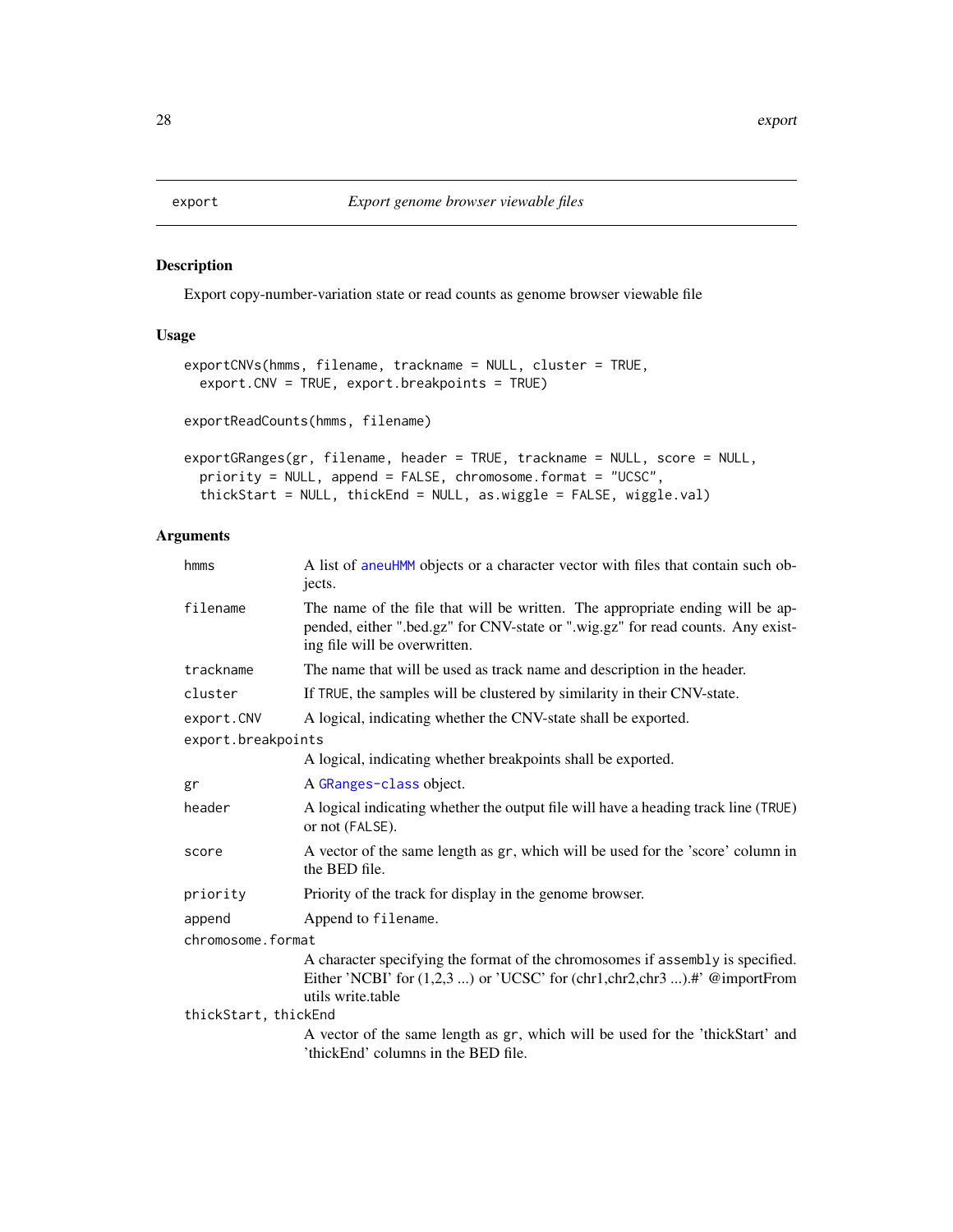## <span id="page-28-0"></span>filterSegments 29

| as.wiggle  | A logical indicating whether a variable Step-wiggle file will be exported instead<br>of a BED file. If TRUE, wiggle. value must be specified. |
|------------|-----------------------------------------------------------------------------------------------------------------------------------------------|
| wiggle.val | A vector of the same length as gr, which will be used for the values in the wiggle<br>file.                                                   |

## Details

Use exportCNVs to export the copy-number-variation state from an [aneuHMM](#page-6-1) object in BED format. Use exportReadCounts to export the binned read counts from an [aneuHMM](#page-6-1) object in WIGGLE format. Use exportGRanges to export a [GRanges-class](#page-0-0) object in BED format.

## Value

NULL

## Functions

- exportCNVs: Export CNV-state as .bed.gz file
- exportReadCounts: Export binned read counts as .wig.gz file
- exportGRanges: Export [GRanges-class](#page-0-0) object as BED file.

## Author(s)

Aaron Taudt

## Examples

```
## Not run:
## Get results from a small-cell-lung-cancer
folder <- system.file("extdata", "primary-lung", "hmms", package="AneuFinderData")
files <- list.files(folder, full.names=TRUE)
## Export the CNV states for upload to the UCSC genome browser
exportCNVs(files, filename='upload-me-to-a-genome-browser', cluster=TRUE)
## End(Not run)
```
filterSegments *Filter segments by minimal size*

## Description

filterSegments filters out segments below a specified minimal segment size. This can be useful to get rid of boundary effects from the Hidden Markov approach.

#### Usage

filterSegments(segments, min.seg.width)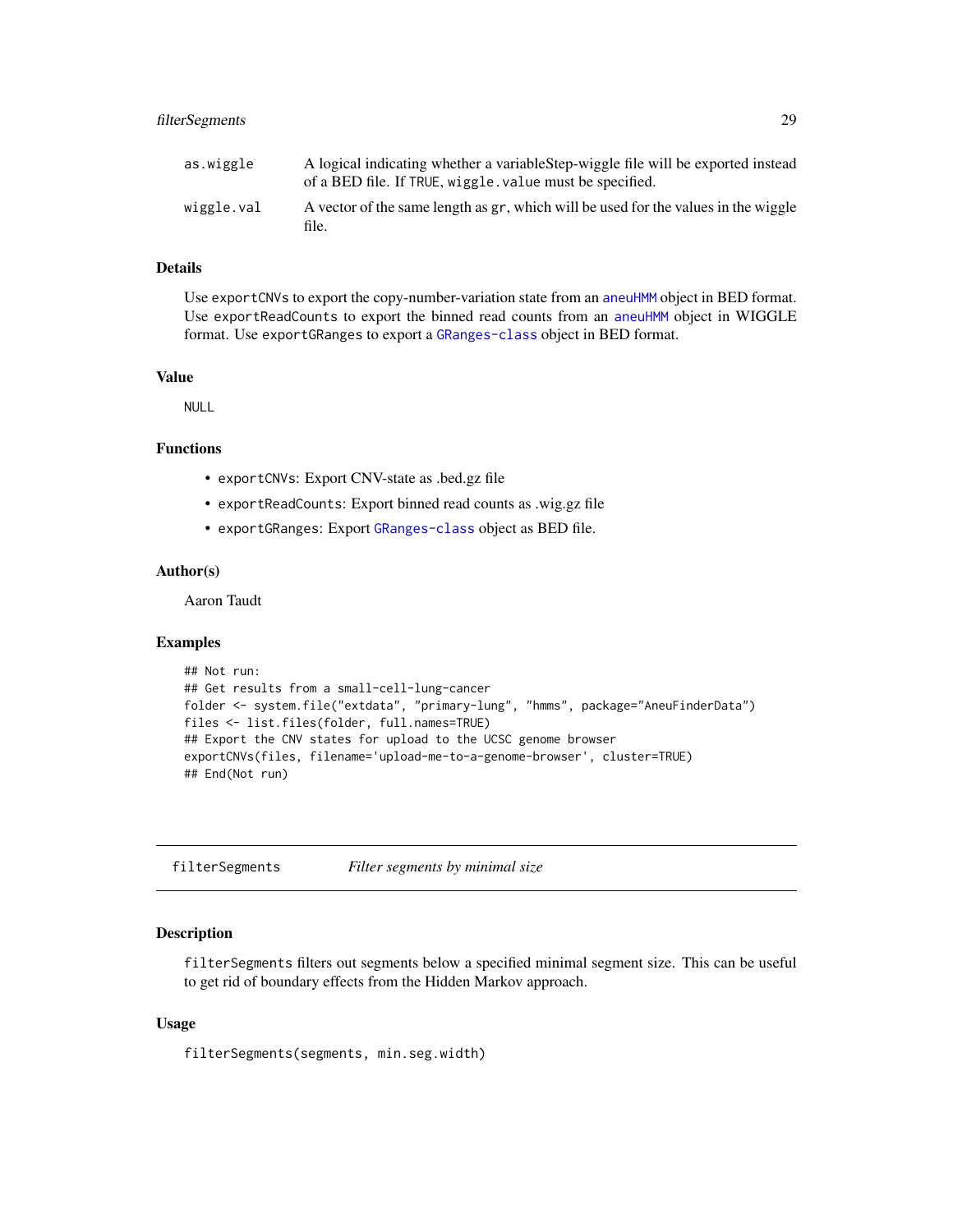#### <span id="page-29-0"></span>Arguments

| segments      | A GRanges-class object.                  |
|---------------|------------------------------------------|
| min.seg.width | The minimum segment width in base-pairs. |

#### Value

The input model with adjusted segments.

#### Author(s)

Aaron Taudt

#### Examples

```
## Load an HMM
file <- list.files(system.file("extdata", "primary-lung", "hmms",
                 package="AneuFinderData"), full.names=TRUE)
hmm <- loadFromFiles(file)[[1]]
## Check number of segments before and after filtering
length(hmm$segments)
hmm$segments <- filterSegments(hmm$segments, min.seg.width=2*width(hmm$bins)[1])
length(hmm$segments)
```
<span id="page-29-1"></span>

|  | findCNVs |
|--|----------|
|  |          |

Find copy number variations

#### Description

findCNVs classifies the binned read counts into several states which represent copy-numbers.

## Usage

```
findCNVs(binned.data, ID = NULL, method = "edivisive", strand = "x",
 R = 10, sig.lvl = 0.1, eps = 0.01, init = "standard", max.time = -1,
 max.iter = 1000, num.trials = 15, eps.try = max(10 * eps, 1),
 num.threads = 1, count.cutoff.quantile = 0.999,
  states = c("zero-inflation", paste0(0:10, "-somy")),
 most.frequent.state = "2-somy", algorithm = "EM", initial.params = NULL,
 verbosity = 1)
```
#### Arguments

binned.data A [GRanges-class](#page-0-0) object with binned read counts.

ID An identifier that will be used to identify this sample in various downstream functions. Could be the file name of the binned.data for example.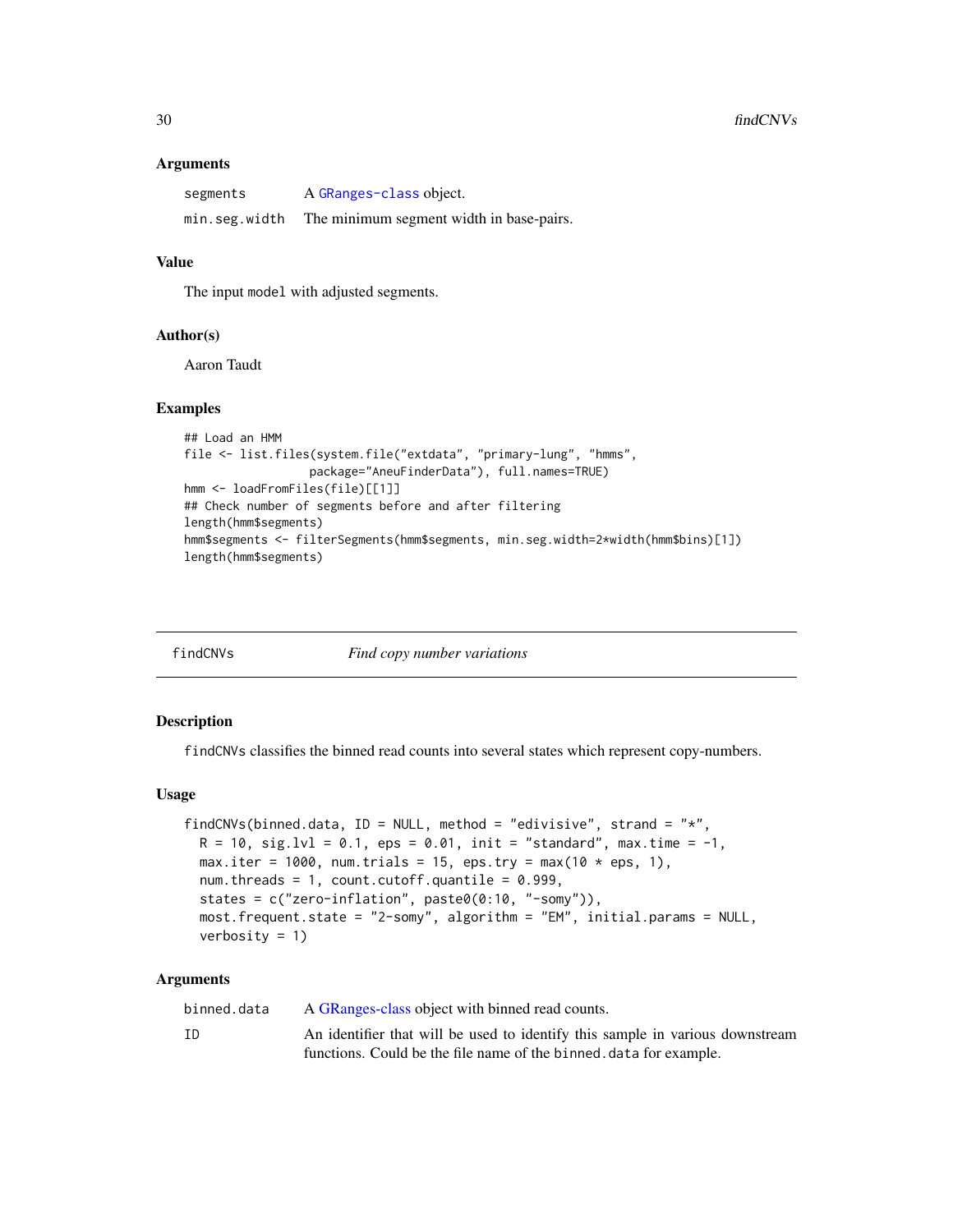<span id="page-30-0"></span>

| method                | Any combination of c('HMM', 'dnacopy', 'edivisive'). Option method='HMM'<br>uses a Hidden Markov Model as described in doi:10.1186/s13059-016-0971-7 to<br>call copy numbers. Option 'dnacopy' uses segment from the DNAcopy pack-<br>age to call copy numbers similarly to the method proposed in doi:10.1038/nmeth.3578,<br>which gives more robust but less sensitive results compared to the HMM. Option<br>'edivisive' (DEFAULT) works like option 'dnacopy' but uses the e.divisive<br>function from the ecp package for segmentation. |
|-----------------------|----------------------------------------------------------------------------------------------------------------------------------------------------------------------------------------------------------------------------------------------------------------------------------------------------------------------------------------------------------------------------------------------------------------------------------------------------------------------------------------------------------------------------------------------|
| strand                | Find copy-numbers only for the specified strand. One of $c('+', '-'', '*)$ .                                                                                                                                                                                                                                                                                                                                                                                                                                                                 |
| R                     | method-edivisive: The maximum number of random permutations to use in each                                                                                                                                                                                                                                                                                                                                                                                                                                                                   |
|                       | iteration of the permutation test (see e.divisive). Increase this value to in-<br>crease accuracy on the cost of speed.                                                                                                                                                                                                                                                                                                                                                                                                                      |
| sig.lvl               | method-edivisive: The level at which to sequentially test if a proposed change<br>point is statistically significant (see e.divisive). Increase this value to find<br>more breakpoints.                                                                                                                                                                                                                                                                                                                                                      |
| eps                   | method-HMM: Convergence threshold for the Baum-Welch algorithm.                                                                                                                                                                                                                                                                                                                                                                                                                                                                              |
| init                  | method-HMM: One of the following initialization procedures:                                                                                                                                                                                                                                                                                                                                                                                                                                                                                  |
|                       | standard The negative binomial of state '2-somy' will be initialized with mean=mean(counts),<br>var=var(counts). This procedure usually gives good convergence.<br>random Mean and variance of the negative binomial of state '2-somy' will be<br>initialized with random values (in certain boundaries, see source code). Try<br>this if the standard procedure fails to produce a good fit.                                                                                                                                                |
| max.time              | method-HMM: The maximum running time in seconds for the Baum-Welch al-<br>gorithm. If this time is reached, the Baum-Welch will terminate after the current<br>iteration finishes. Set max. time $= -1$ for no limit.                                                                                                                                                                                                                                                                                                                        |
| max.iter              | method-HMM: The maximum number of iterations for the Baum-Welch algo-<br>rithm. Set max. iter $= -1$ for no limit.                                                                                                                                                                                                                                                                                                                                                                                                                           |
| num.trials            | method-HMM: The number of trials to find a fit where state most. frequent. state<br>is most frequent. Each time, the HMM is seeded with different random initial<br>values.                                                                                                                                                                                                                                                                                                                                                                  |
| eps.try               | method-HMM: If code num.trials is set to greater than 1, eps.try is used for<br>the trial runs. If unset, eps is used.                                                                                                                                                                                                                                                                                                                                                                                                                       |
| num.threads           | method-HMM: Number of threads to use. Setting this to >1 may give increased<br>performance.                                                                                                                                                                                                                                                                                                                                                                                                                                                  |
| count.cutoff.quantile |                                                                                                                                                                                                                                                                                                                                                                                                                                                                                                                                              |
|                       | method-HMM: A quantile between 0 and 1. Should be near 1. Read counts<br>above this quantile will be set to the read count specified by this quantile. Filter-<br>ing very high read counts increases the performance of the Baum-Welch fitting<br>procedure. However, if your data contains very few peaks they might be filtered<br>out. Set count.cutoff.quantile=1 in this case.                                                                                                                                                         |
| states                | method-HMM: A subset or all of c("zero-inflation", "0-somy", "1-somy", "2-somy", "3-somy", "4-<br>This vector defines the states that are used in the Hidden Markov Model. The<br>order of the entries must not be changed.                                                                                                                                                                                                                                                                                                                  |
| most.frequent.state   |                                                                                                                                                                                                                                                                                                                                                                                                                                                                                                                                              |
|                       | method-HMM: One of the states that were given in states. The specified state<br>is assumed to be the most frequent one. This can help the fitting procedure to<br>converge into the correct fit.                                                                                                                                                                                                                                                                                                                                             |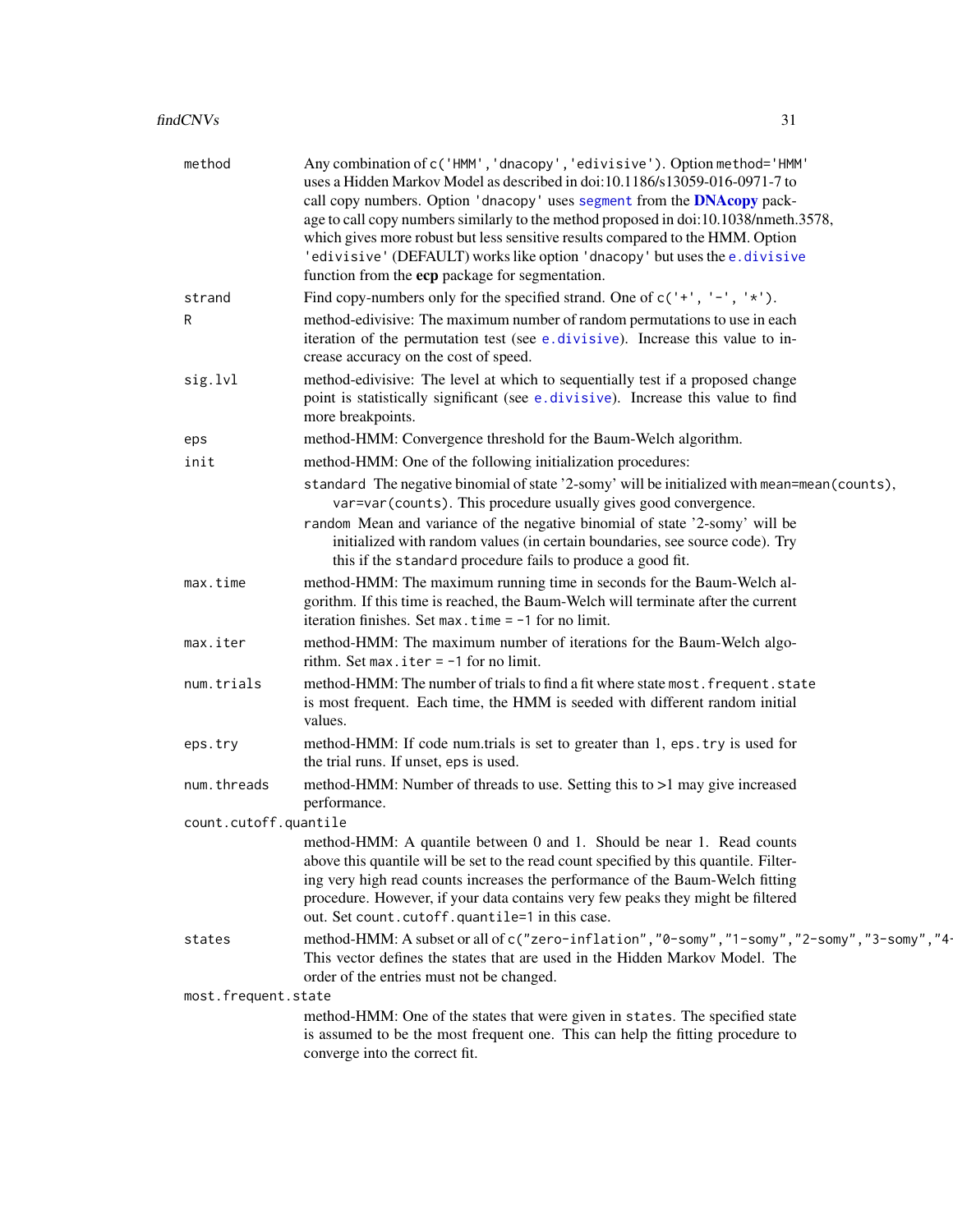<span id="page-31-0"></span>

| algorithm | method-HMM: One of c('baumWelch', 'EM'). The expectation maximization<br>('EM') will find the most likely states and fit the best parameters to the data, the<br>'baumWelch' will find the most likely states using the initial parameters. |
|-----------|---------------------------------------------------------------------------------------------------------------------------------------------------------------------------------------------------------------------------------------------|
|           | initial params method-HMM: A aneuHMM object or file containing such an object from which<br>initial starting parameters will be extracted.                                                                                                  |
| verbosity | method-HMM: Integer specifying the verbosity of printed messages.                                                                                                                                                                           |

## Value

An [aneuHMM](#page-6-1) object.

## Author(s)

Aaron Taudt

#### Examples

```
## Get an example BED file with single-cell-sequencing reads
bedfile <- system.file("extdata", "KK150311_VI_07.bam.bed.gz", package="AneuFinderData")
## Bin the data into bin size 1Mp
binned <- binReads(bedfile, assembly='mm10', binsize=1e6,
                  chromosomes=c(1:19,'X','Y'))
## Find copy-numbers
model <- findCNVs(binned[[1]])
## Check the fit
plot(model, type='histogram')
```
<span id="page-31-1"></span>findCNVs.strandseq *Find copy number variations (strandseq)*

#### Description

findCNVs.strandseq classifies the binned read counts into several states which represent copynumbers on each strand.

#### Usage

```
findCNVs.strandseq(binned.data, ID = NULL, R = 10, sig.lvl = 0.1,
  eps = 0.01, init = "standard", max.time = -1, max.iter = 1000,
 num.trials = 5, eps.try = max(10 * eps, 1), num.threads = 1,
 count.cutoff.quantile = 0.999, strand = "*",
 states = c("zero-inflation", paste0(0:10, "-somy")),
 most.frequent.state = "1-somy", method = "edivisive", algorithm = "EM",
  initial.params = NULL)
```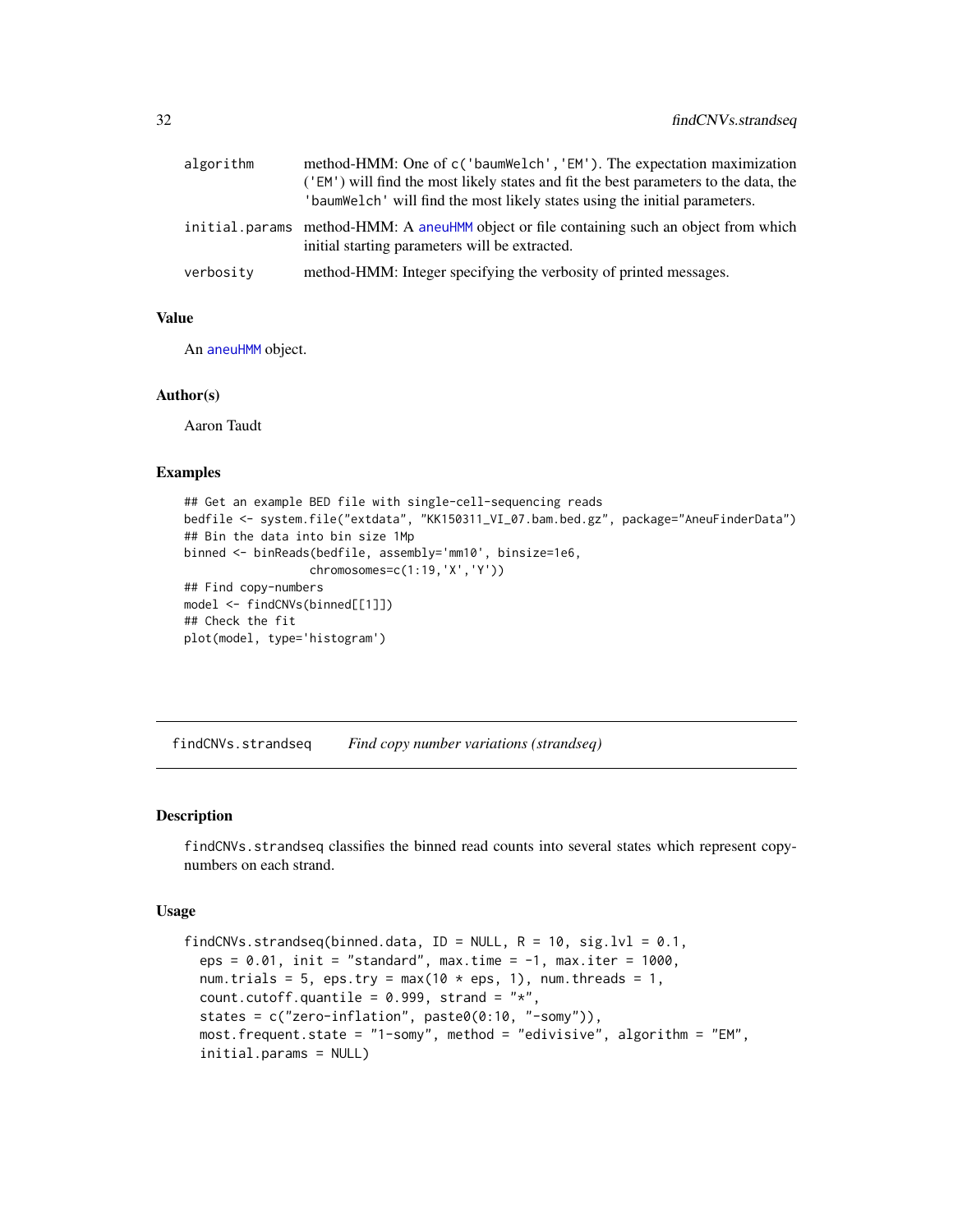<span id="page-32-0"></span>

| binned.data           | A GRanges-class object with binned read counts.                                                                                                                                                                                                                                                                                                                                               |
|-----------------------|-----------------------------------------------------------------------------------------------------------------------------------------------------------------------------------------------------------------------------------------------------------------------------------------------------------------------------------------------------------------------------------------------|
| ID                    | An identifier that will be used to identify this sample in various downstream<br>functions. Could be the file name of the binned. data for example.                                                                                                                                                                                                                                           |
| R                     | method-edivisive: The maximum number of random permutations to use in each<br>iteration of the permutation test (see e.divisive). Increase this value to in-<br>crease accuracy on the cost of speed.                                                                                                                                                                                         |
| sig.lvl               | method-edivisive: The level at which to sequentially test if a proposed change<br>point is statistically significant (see e.divisive). Increase this value to find<br>more breakpoints.                                                                                                                                                                                                       |
| eps                   | method-HMM: Convergence threshold for the Baum-Welch algorithm.                                                                                                                                                                                                                                                                                                                               |
| init                  | method-HMM: One of the following initialization procedures:                                                                                                                                                                                                                                                                                                                                   |
|                       | standard The negative binomial of state '2-somy' will be initialized with mean=mean(counts),<br>var=var(counts). This procedure usually gives good convergence.<br>random Mean and variance of the negative binomial of state '2-somy' will be<br>initialized with random values (in certain boundaries, see source code). Try<br>this if the standard procedure fails to produce a good fit. |
| max.time              | method-HMM: The maximum running time in seconds for the Baum-Welch al-<br>gorithm. If this time is reached, the Baum-Welch will terminate after the current<br>iteration finishes. Set max. time $= -1$ for no limit.                                                                                                                                                                         |
| max.iter              | method-HMM: The maximum number of iterations for the Baum-Welch algo-<br>rithm. Set max. iter $= -1$ for no limit.                                                                                                                                                                                                                                                                            |
| num.trials            | method-HMM: The number of trials to find a fit where state most. frequent. state<br>is most frequent. Each time, the HMM is seeded with different random initial<br>values.                                                                                                                                                                                                                   |
| eps.try               | method-HMM: If code num.trials is set to greater than 1, eps.try is used for<br>the trial runs. If unset, eps is used.                                                                                                                                                                                                                                                                        |
| num.threads           | method-HMM: Number of threads to use. Setting this to >1 may give increased<br>performance.                                                                                                                                                                                                                                                                                                   |
| count.cutoff.quantile |                                                                                                                                                                                                                                                                                                                                                                                               |
|                       | method-HMM: A quantile between 0 and 1. Should be near 1. Read counts<br>above this quantile will be set to the read count specified by this quantile. Filter-<br>ing very high read counts increases the performance of the Baum-Welch fitting<br>procedure. However, if your data contains very few peaks they might be filtered<br>out. Set count.cutoff.quantile=1 in this case.          |
| strand                | Find copy-numbers only for the specified strand. One of $c'$ +', '-', '*').                                                                                                                                                                                                                                                                                                                   |
| states                | method-HMM: A subset or all of c("zero-inflation", "0-somy", "1-somy", "2-somy", "3-somy", "4-<br>This vector defines the states that are used in the Hidden Markov Model. The<br>order of the entries must not be changed.                                                                                                                                                                   |
| most.frequent.state   |                                                                                                                                                                                                                                                                                                                                                                                               |
|                       | method-HMM: One of the states that were given in states. The specified state<br>is assumed to be the most frequent one. This can help the fitting procedure to<br>converge into the correct fit.                                                                                                                                                                                              |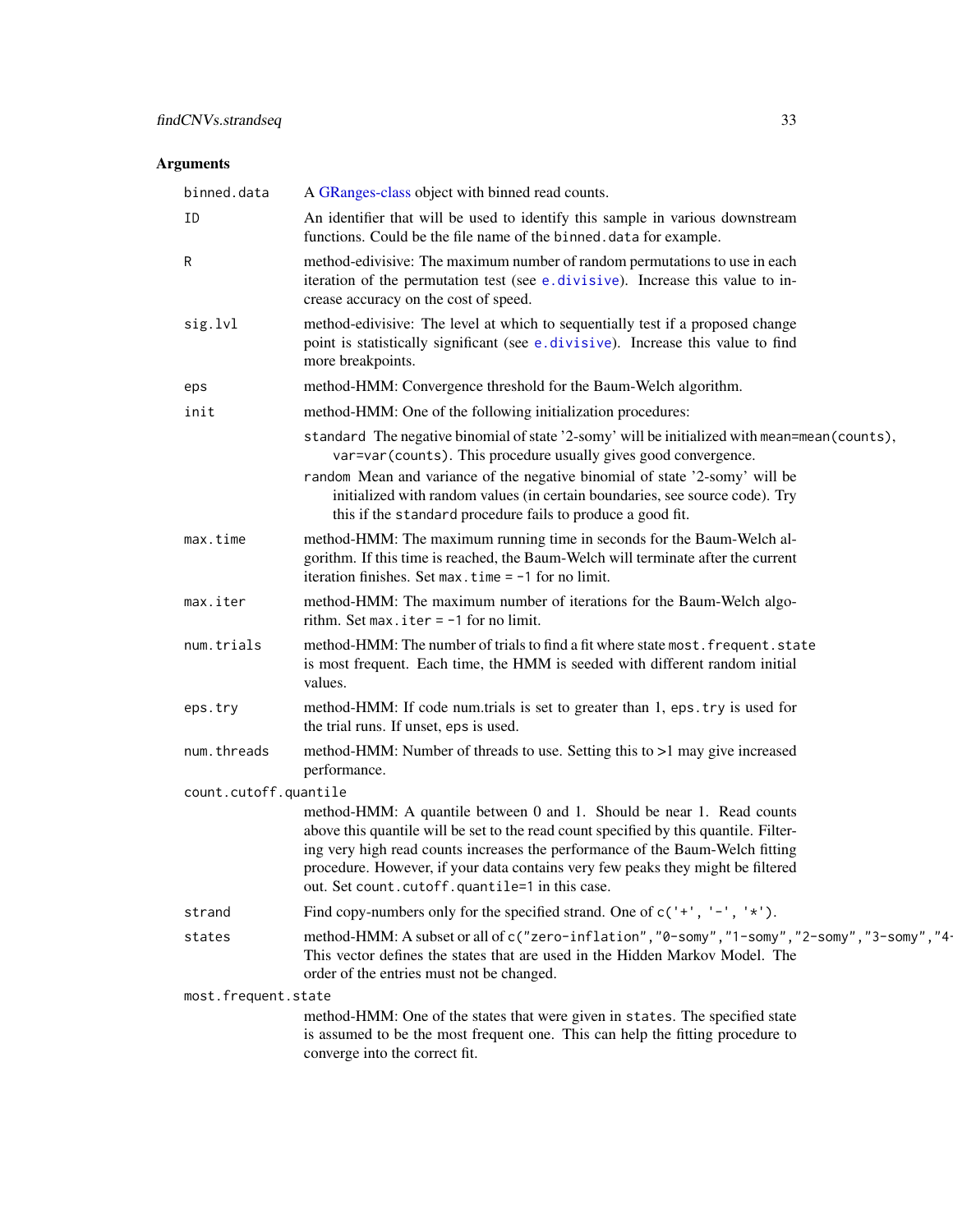<span id="page-33-0"></span>

| method    | Any combination of c('HMM', 'dnacopy', 'edivisive'). Option method='HMM'<br>uses a Hidden Markov Model as described in doi:10.1186/s13059-016-0971-7 to<br>call copy numbers. Option 'dnacopy' uses segment from the <b>DNAcopy</b> pack-<br>age to call copy numbers similarly to the method proposed in doi:10.1038/nmeth.3578,<br>which gives more robust but less sensitive results compared to the HMM. Option<br>'edivisive' (DEFAULT) works like option 'dnacopy' but uses the e.divisive<br>function from the ecp package for segmentation. |
|-----------|-----------------------------------------------------------------------------------------------------------------------------------------------------------------------------------------------------------------------------------------------------------------------------------------------------------------------------------------------------------------------------------------------------------------------------------------------------------------------------------------------------------------------------------------------------|
| algorithm | method-HMM: One of c('baumWelch', 'EM'). The expectation maximization<br>('EM') will find the most likely states and fit the best parameters to the data, the<br>'baumWelch' will find the most likely states using the initial parameters.                                                                                                                                                                                                                                                                                                         |
|           | initial.params method-HMM: A aneuHMM object or file containing such an object from which<br>initial starting parameters will be extracted.                                                                                                                                                                                                                                                                                                                                                                                                          |

## Value

An [aneuBiHMM](#page-3-1) object.

## Author(s)

Aaron Taudt

## Examples

```
## Get an example BED file with single-cell-sequencing reads
bedfile <- system.file("extdata", "KK150311_VI_07.bam.bed.gz", package="AneuFinderData")
## Bin the file into bin size 1Mp
binned <- binReads(bedfile, assembly='mm10', binsize=1e6,
                  chromosomes=c(1:19,'X','Y'), pairedEndReads=TRUE)
## Find copy-numbers
model <- findCNVs.strandseq(binned[[1]])
## Check the fit
plot(model, type='histogram')
plot(model, type='profile')
```
findHotspots *Find breakpoint hotspots*

## Description

Find breakpoint hotspots with kernel density estimation (KDE).

#### Usage

```
findHotspots(models, bw, pval = 0.05, spacing.bp = 5000, filename = NULL)
```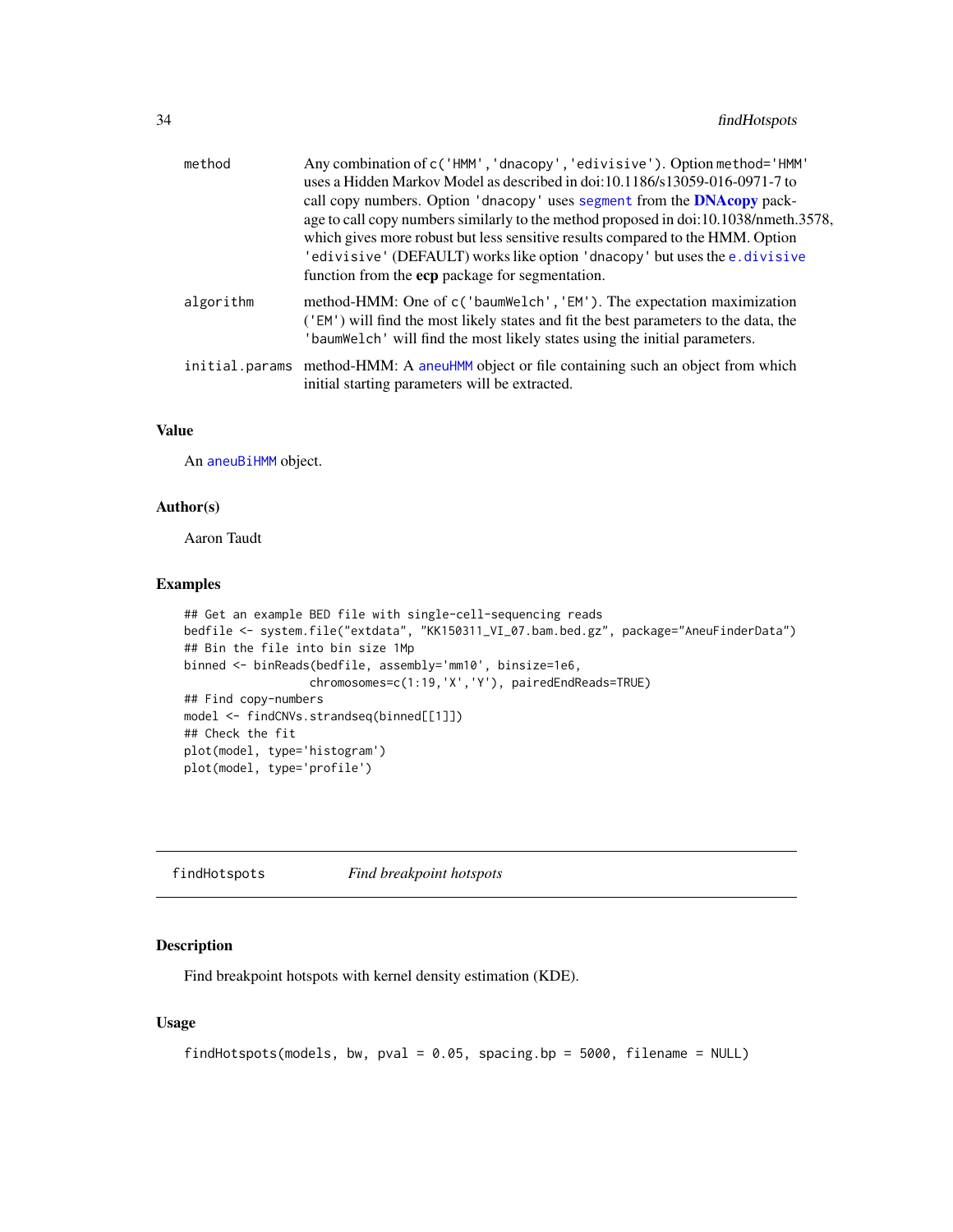## <span id="page-34-0"></span>fixedWidthBins 35

## Arguments

| models     | A list of GRanges-class or aneuHMM objects or a character vector with files that<br>contain such objects.                                                                      |
|------------|--------------------------------------------------------------------------------------------------------------------------------------------------------------------------------|
| bw         | Bandwidth used for kernel density estimation (see density).                                                                                                                    |
| pval       | P-value cutoff for hotspots.                                                                                                                                                   |
| spacing.bp | Spacing of datapoints for KDE in basepairs.                                                                                                                                    |
| filename   | Will write hotspot coordinates and densities to the specified file. Endings " breakpoint-<br>hotspots.bed.gz" and "_breakpoint-densities.wig.gz" will be appended to filename. |

## Details

findHotspots uses [density](#page-0-0) to perform a KDE. A p-value is calculated by comparing the density profile of the genomic events with the density profile of a randomly subsampled set of genomic events. Due to this random sampling, the result can vary for each function call, most likely for hotspots whose p-value is close to the specified pval.

## Value

A list of [GRanges-class](#page-0-0) objects containing 1) coordinates of hotspots and 2) p-values within the hotspot.

<span id="page-34-1"></span>fixedWidthBins *Make fixed-width bins*

## Description

Make fixed-width bins based on given bin size.

#### Usage

```
fixedWidthBins(bamfile = NULL, assembly = NULL, chrom.lengths = NULL,
  chromosome.format, binsizes = 1e+06, stepsizes = NULL,
  chromosomes = NULL)
```

| bamfile       | A BAM file from which the header is read to determine the chromosome lengths.<br>If a bamfile is specified, option assembly is ignored.                                                                                                                     |
|---------------|-------------------------------------------------------------------------------------------------------------------------------------------------------------------------------------------------------------------------------------------------------------|
| assembly      | An assembly from which the chromosome lengths are determined. Please see<br>fetchExtendedChromInfoFromUCSC for available assemblies. This option is<br>ignored if bamfile is specified. Alternatively a data.frame generated by fetchExtendedChromInfoFromU |
| chrom.lengths | A named character vector with chromosome lengths. Names correspond to chro-<br>mosomes.                                                                                                                                                                     |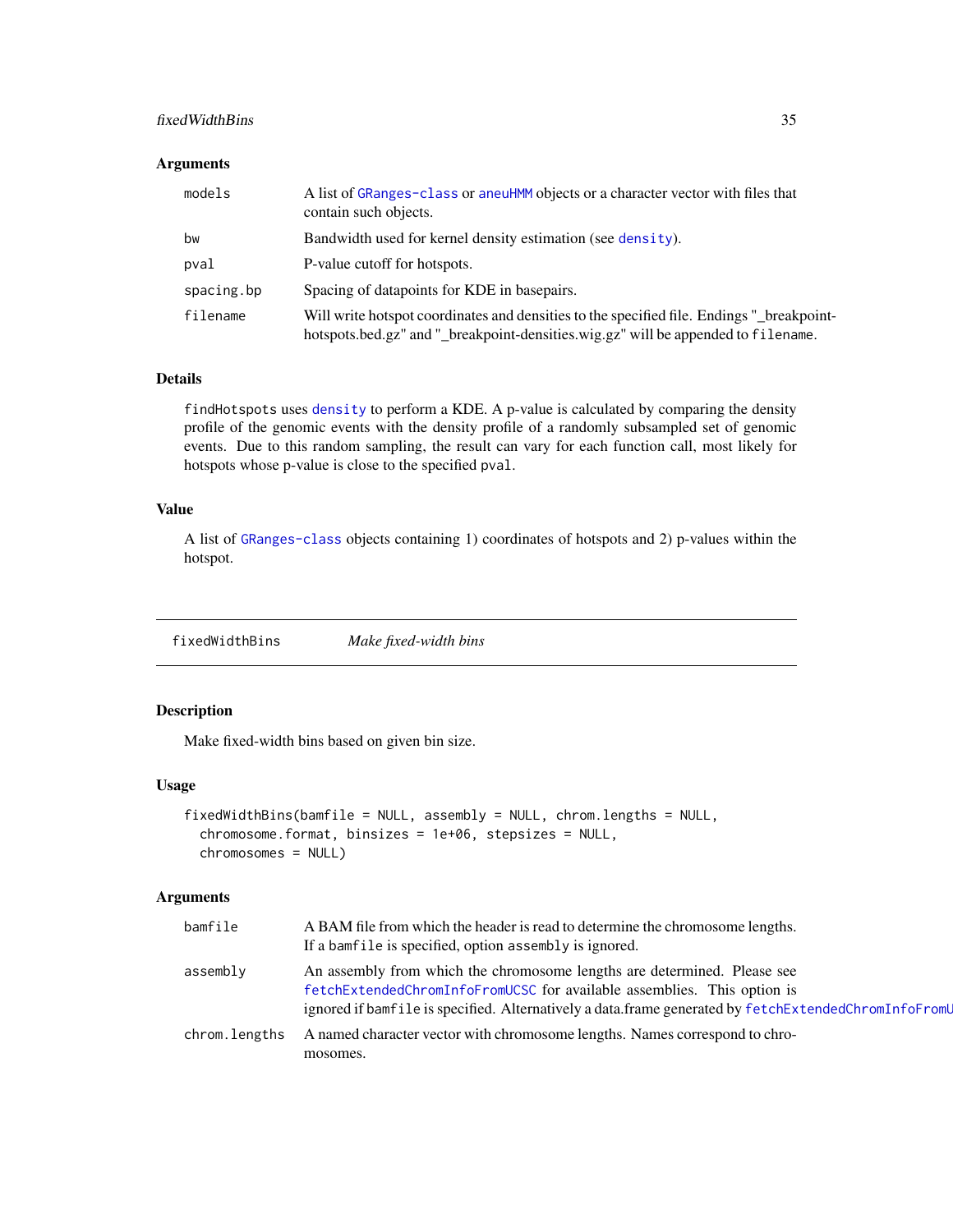<span id="page-35-0"></span>

| chromosome.format |                                                                                                                                                                                                                                           |
|-------------------|-------------------------------------------------------------------------------------------------------------------------------------------------------------------------------------------------------------------------------------------|
|                   | A character specifying the format of the chromosomes if assembly is specified.<br>Either 'NCBI' for $(1,2,3)$ or 'UCSC' for $chr1, chr2, chr3)$ . If a bamfile or<br>chrom. lengths is supplied, the format will be chosen automatically. |
| binsizes          | A vector of bin sizes in base pairs.                                                                                                                                                                                                      |
| stepsizes         | A vector of step sizes in base pairs, the same length as binsizes.                                                                                                                                                                        |
| chromosomes       | A subset of chromosomes for which the bins are generated.                                                                                                                                                                                 |

#### Value

A list() of [GRanges-class](#page-0-0) objects with fixed-width bins. If stepsizes is specified, a list() of [GRangesList](#page-0-0) objects with one entry per step.

#### Author(s)

Aaron Taudt

## Examples

```
## Make fixed-width bins of size 500kb and 1Mb
bins <- fixedWidthBins(assembly='mm10', chromosome.format='NCBI', binsizes=c(5e5,1e6))
bins
```
<span id="page-35-1"></span>getBreakpoints *Extract breakpoints*

## Description

Extract breakpoints with confidence intervals from an [aneuHMM](#page-6-1) or [aneuBiHMM](#page-3-1) object.

#### Usage

```
getBreakpoints(model, fragments = NULL, confint = 0.99)
```
#### Arguments

| model     | An aneuHMM or aneuBiHMM object or a file that contains such an object.                                        |
|-----------|---------------------------------------------------------------------------------------------------------------|
| fragments | A GRanges-class object with read fragments or a file that contains such an<br>object.                         |
| confint   | Desired confidence interval for breakpoints. Set confint=NULL to disable con-<br>fidence interval estimation. |

## Details

Confidence intervals for breakpoints are estimated by going outwards from the breakpoint read by read, and performing a test of getting the observed or a more extreme outcome, given that the reads within the confidence interval belong to the other side of the breakpoint.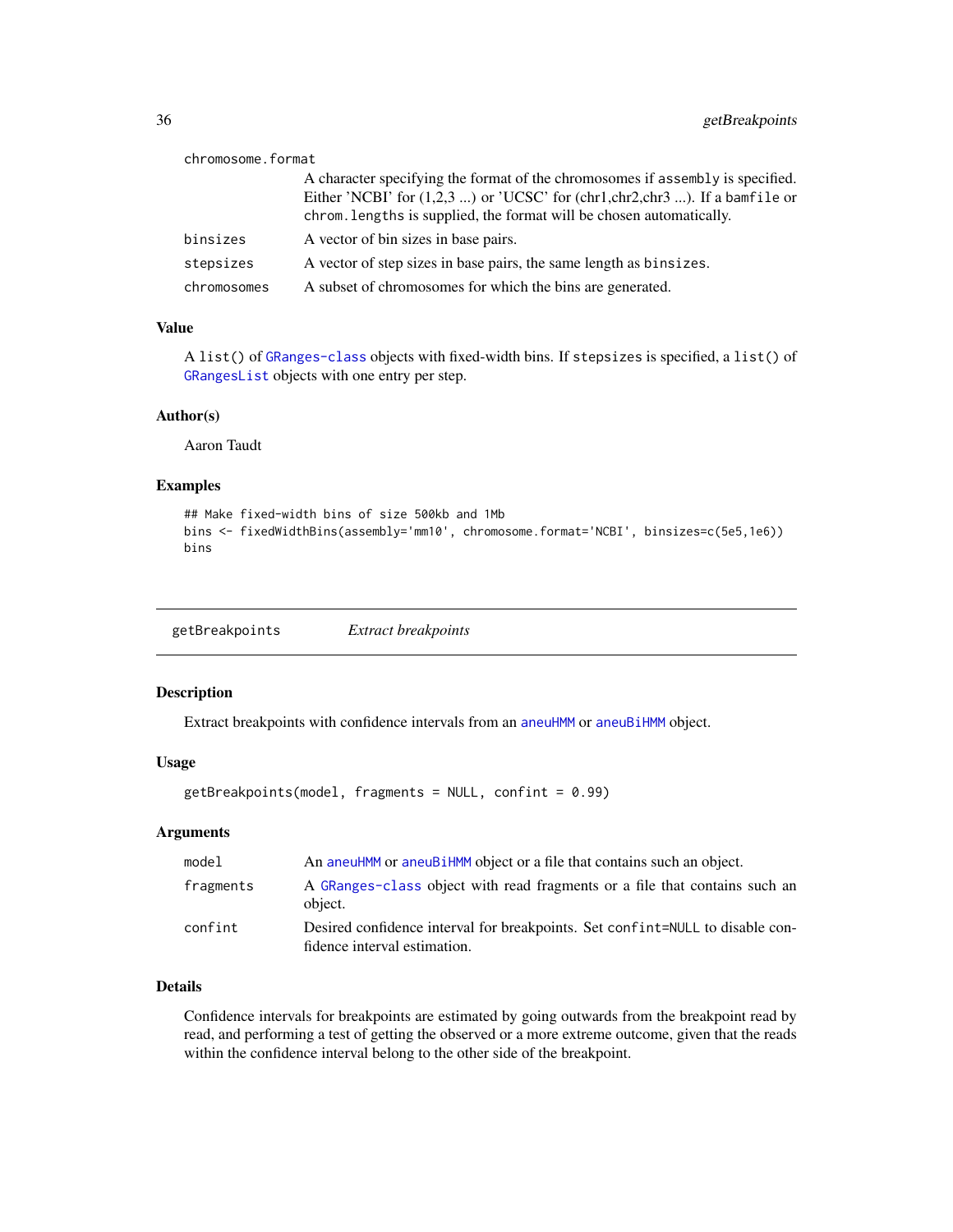## <span id="page-36-0"></span>getDistinctColors 37

## Value

A [GRanges-class](#page-0-0) with breakpoint coordinates and confidence interals if fragments was specified.

#### Examples

```
## Get an example BED file with single-cell-sequencing reads
bedfile <- system.file("extdata", "KK150311_VI_07.bam.bed.gz", package="AneuFinderData")
## Bin the data into bin size 1Mp
readfragments <- binReads(bedfile, assembly='mm10', binsize=1e6,
                  chromosomes=c(1:19,'X','Y'), reads.return=TRUE)
binned <- binReads(bedfile, assembly='mm10', binsize=1e6,
                  chromosomes=c(1:19,'X','Y'))
## Fit the Hidden Markov Model
model <- findCNVs.strandseq(binned[[1]])
## Add confidence intervals
breakpoints <- getBreakpoints(model, readfragments)
```
getDistinctColors *Get distinct colors*

#### Description

Get a set of distinct colors selected from [colors](#page-20-1).

#### Usage

```
getDistinctColors(n, start.color = "blue4", exclude.colors = c("white",
  "black", "gray", "grey", "\\<yellow\\>", "yellow1", "lemonchiffon"),
  exclude.brightness.above = 1, exclude.rgb.above = 210)
```
#### Arguments

| n                        | Number of colors to select. If $n$ is a character vector, $length(n)$ will be taken<br>as the number of colors and the colors will be named by n. |  |
|--------------------------|---------------------------------------------------------------------------------------------------------------------------------------------------|--|
| start.color              | Color to start the selection process from.                                                                                                        |  |
| exclude.brightness.above | exclude.colors Character vector with colors that should not be used.                                                                              |  |
|                          | Exclude colors where the 'brightness' value in HSV space is above. This is<br>useful to obtain a matt palette.                                    |  |
| exclude.rgb.above        |                                                                                                                                                   |  |
|                          | Exclude colors where all RGB values are above. This is useful to exclude<br>whitish colors.                                                       |  |

#### Details

The function computes the euclidian distance between all [colors](#page-20-1) and iteratively selects those that have the furthest closes distance to the set of already selected colors.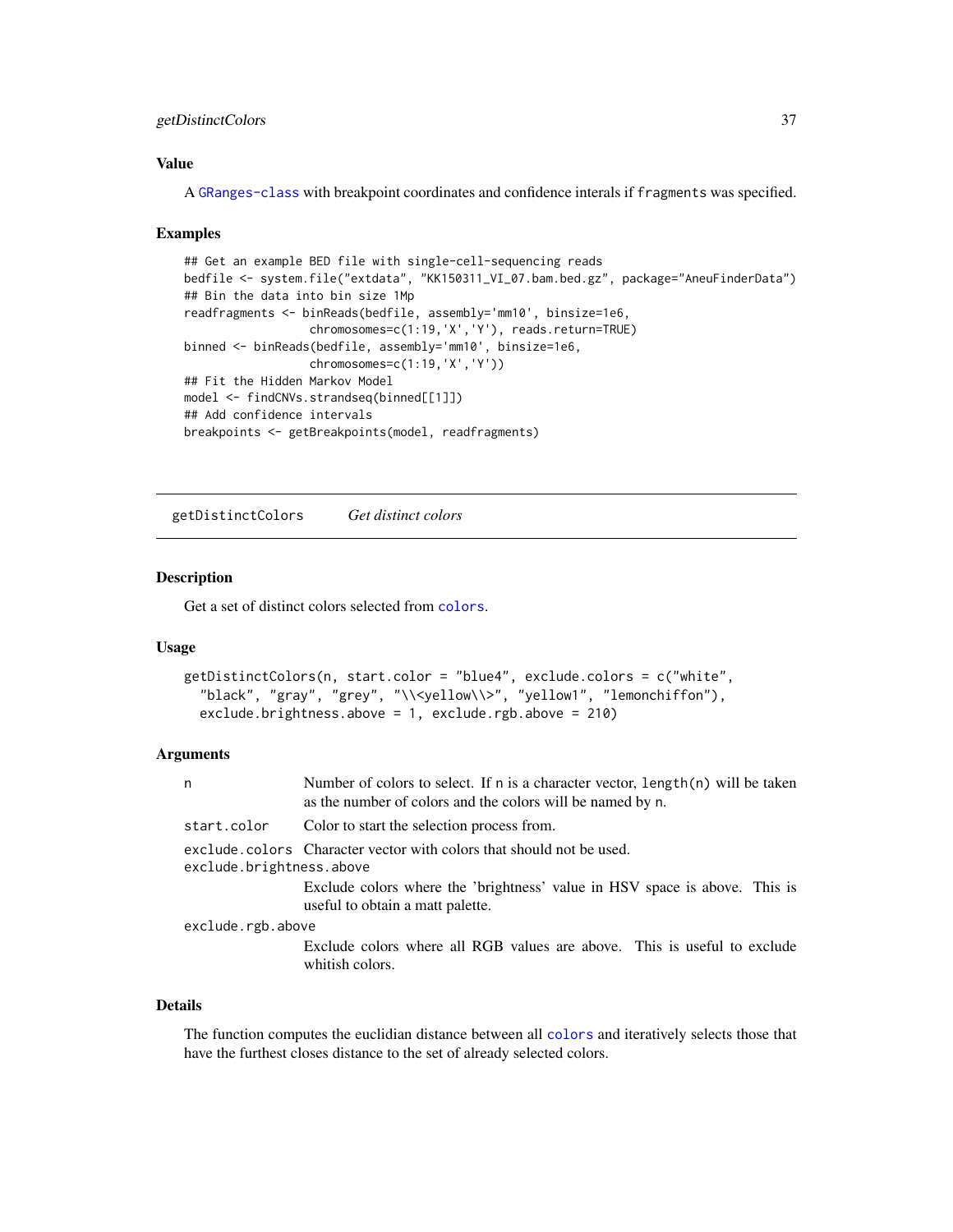## Value

A character vector with colors.

#### Author(s)

Aaron Taudt

#### Examples

```
cols <- AneuFinder:::getDistinctColors(5)
pie(rep(1,5), labels=cols, col=cols)
```
<span id="page-37-1"></span>getQC *Obtain a data.frame with quality metrics*

## Description

Obtain a data.frame with quality metrics from a list of [aneuHMM](#page-6-1) objects or a list of files that contain such objects.

#### Usage

getQC(models)

#### Arguments

models A list of [GRanges-class](#page-0-0) or [aneuHMM](#page-6-1) objects or a character vector with files that contain such objects.

#### Details

The employed quality measures are:

- total.read.count: Total read count.
- avg.binsize: Average binsize.
- avg.read.count: Average read count.
- spikiness: Bin-to-bin variability of read count.
- entropy: Shannon entropy of read counts.
- complexity: Library complexity approximated with a Michaelis-Menten curve.
- loglik: Loglikelihood of the Hidden Markov Model.
- num.segments: Number of copy number segments that have been found.
- bhattacharrya distance: Bhattacharyya distance between 1-somy and 2-somy distributions.
- sos: Sum-of-squares distance of read counts to the fitted distributions in their respective segments.

<span id="page-37-0"></span>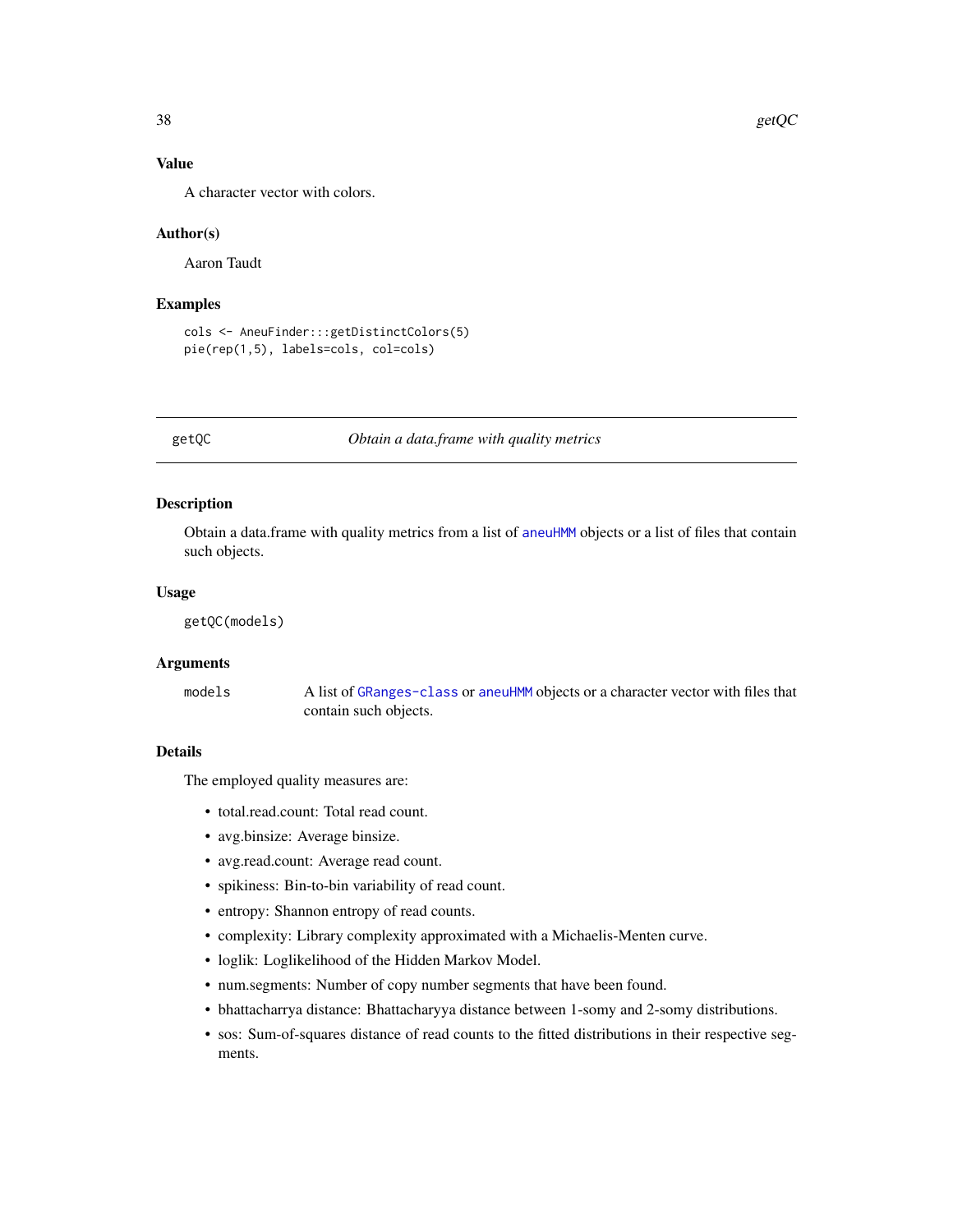<span id="page-38-0"></span>getSCEcoordinates 39

## Value

A data.frame with columns

## Author(s)

Aaron Taudt

## Examples

```
## Get a list of HMMs
folder <- system.file("extdata", "primary-lung", "hmms", package="AneuFinderData")
files <- list.files(folder, full.names=TRUE)
df <- getQC(files)
```
getSCEcoordinates *Get SCE coordinates*

## Description

Extracts the coordinates of a sister chromatid exchanges (SCE) from an [aneuBiHMM](#page-3-1) object.

#### Usage

```
getSCEcoordinates(model, resolution = c(3, 6), min.segwidth = 2,
 fragments = NULL)
```
## Arguments

| model        | An aneuBiHMM object.                                                                                                                               |
|--------------|----------------------------------------------------------------------------------------------------------------------------------------------------|
| resolution   | An integer vector specifying the resolution at bin level at which to scan for SCE<br>events.                                                       |
| min.segwidth | Segments below this width will be removed before scanning for SCE events.                                                                          |
| fragments    | A GRanges-class object with read fragments or a file that contains such an<br>object. These reads will be used for fine mapping of the SCE events. |

#### Value

A [GRanges-class](#page-0-0) object containing the SCE coordinates.

#### Author(s)

Aaron Taudt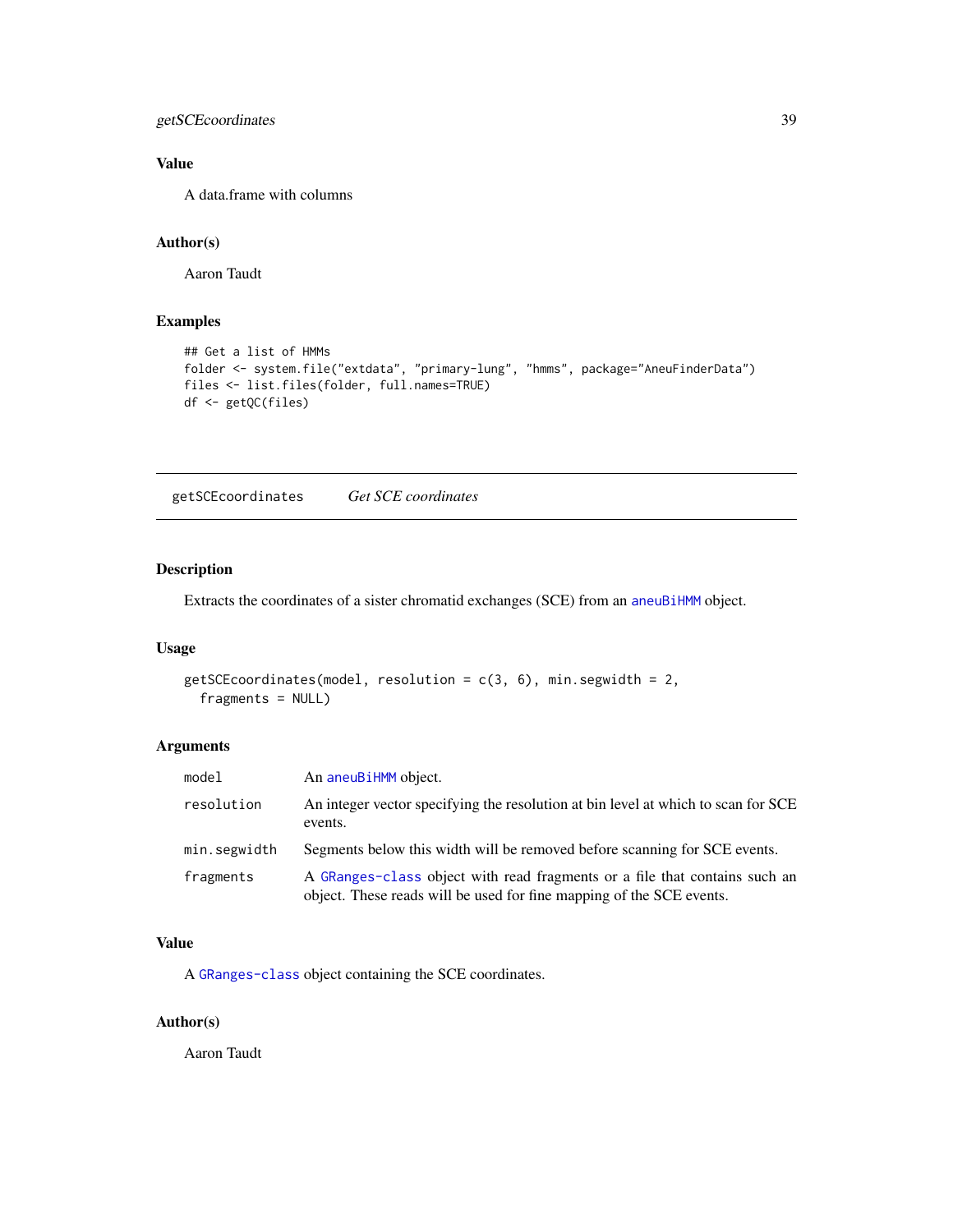#### Examples

```
## Get an example BED file with single-cell-sequencing reads
bedfile <- system.file("extdata", "KK150311_VI_07.bam.bed.gz", package="AneuFinderData")
## Bin the BAM file into bin size 1Mp
binned <- binReads(bedfile, assembly='hg19', binsize=1e6,
                  chromosomes=c(1:22,'X','Y'), pairedEndReads=TRUE)
## Fit the Hidden Markov Model
## Find copy-numbers
model <- findCNVs.strandseq(binned[[1]])
## Find sister chromatid exchanges
model$sce <- getSCEcoordinates(model)
print(model$sce)
plot(model)
```
heatmapAneuploidies *Plot aneuploidy state*

## Description

Plot a heatmap of aneuploidy state for multiple samples. Samples can be clustered and the output can be returned as data.frame.

#### Usage

```
heatmapAneuploidies(hmms, ylabels = NULL, cluster = TRUE,
  as.data.frame = FALSE)
```
#### Arguments

| hmms          | A list of aneuHMM objects or a character vector with files that contain such ob-<br>jects.                                                   |
|---------------|----------------------------------------------------------------------------------------------------------------------------------------------|
| ylabels       | A vector with labels for the y-axis. The vector must have the same length as<br>hmms. If NULL the IDs from the aneuHMM objects will be used. |
| cluster       | If TRUE, the samples will be clustered by similarity in their CNV-state.                                                                     |
| as.data.frame | If TRUE, instead of a plot, a data frame with the aneuploidy state for each sample<br>will be returned.                                      |

## Value

A [ggplot](#page-0-0) object or a data.frame, depending on option as.data.frame.

#### Author(s)

Aaron Taudt

<span id="page-39-0"></span>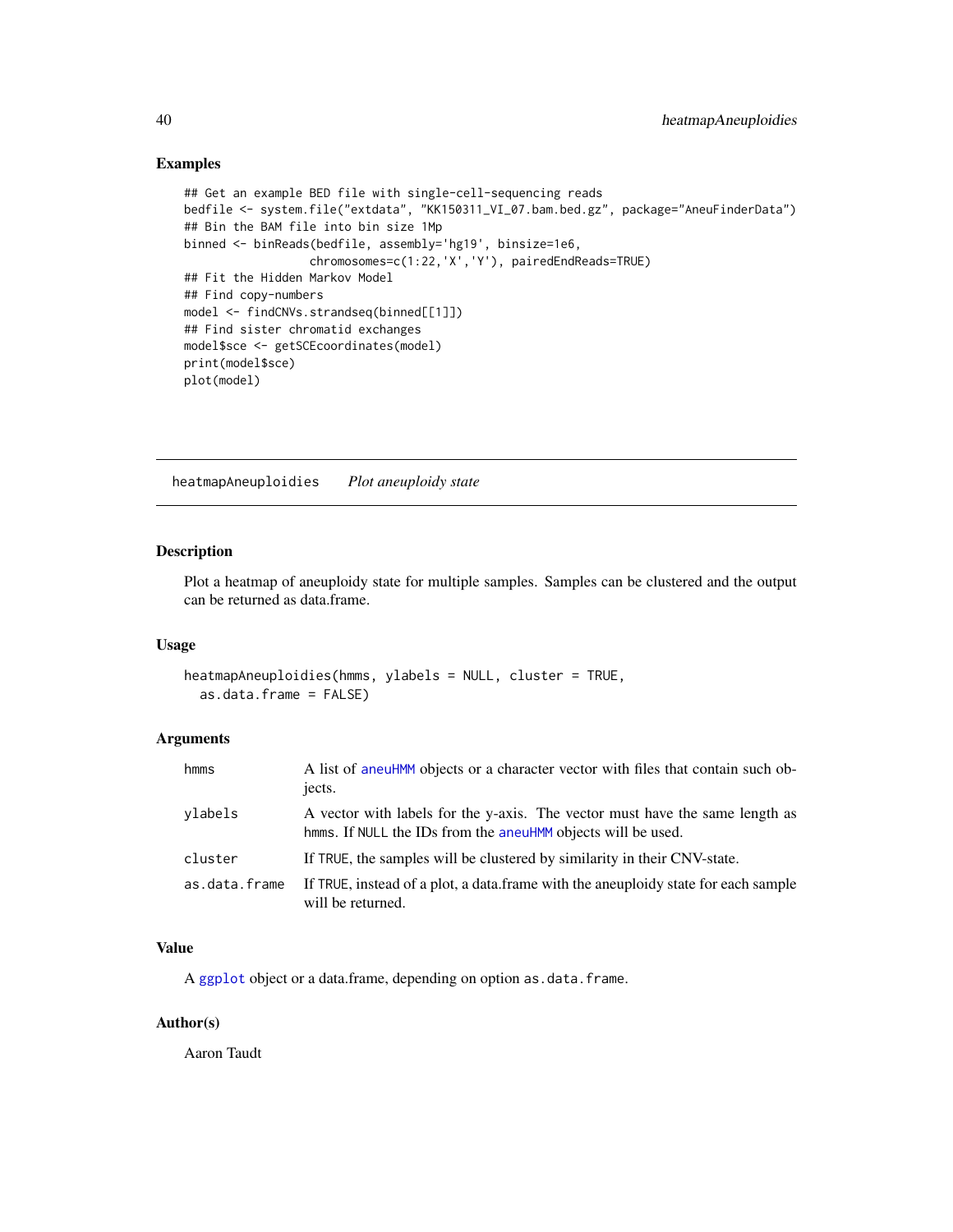## <span id="page-40-0"></span>heatmapGenomewide 41

## Examples

```
## Get results from a small-cell-lung-cancer
folder <- system.file("extdata", "primary-lung", "hmms", package="AneuFinderData")
files <- list.files(folder, full.names=TRUE)
## Plot the ploidy state per chromosome
heatmapAneuploidies(files, cluster=FALSE)
## Return the ploidy state as data.frame
df <- heatmapAneuploidies(files, cluster=FALSE, as.data.frame=TRUE)
head(df)
```
<span id="page-40-1"></span>heatmapGenomewide *Genome wide heatmap of CNV-state*

#### Description

Plot a genome wide heatmap of copy number variation state. This heatmap is best plotted to file, because in most cases it will be too big for cleanly plotting it to screen.

## Usage

```
heatmapGenomewide(hmms, ylabels = NULL, classes = NULL,
  reorder.by.class = TRUE, classes.color = NULL, file = NULL,
  cluster = TRUE, plot.breakpoints = FALSE, hotspots = NULL,
  exclude.regions = NULL)
```

| hmms             | A list of aneuHMM objects or a character vector with files that contain such ob-<br>jects.                                                   |  |
|------------------|----------------------------------------------------------------------------------------------------------------------------------------------|--|
| ylabels          | A vector with labels for the y-axis. The vector must have the same length as<br>hmms. If NULL the IDs from the aneuHMM objects will be used. |  |
| classes          | A character vector with the classification of the elements on the y-axis. The<br>vector must have the same length as hmms.                   |  |
| reorder.by.class |                                                                                                                                              |  |
|                  | If TRUE, the dendrogram will be reordered to display similar classes next to each<br>other.                                                  |  |
| classes.color    | A (named) vector with colors that are used to distinguish classes. Names must<br>correspond to the unique elements in classes.               |  |
| file             | A PDF file to which the heatmap will be plotted.                                                                                             |  |
| cluster          | Either TRUE or FALSE, indicating whether the samples should be clustered by<br>similarity in their CNV-state.                                |  |
| plot.breakpoints |                                                                                                                                              |  |
|                  | Logical indicating whether breakpoints should be plotted.                                                                                    |  |
| hotspots         | A GRanges-class object with coordinates of genomic hotspots (see hotspotter).                                                                |  |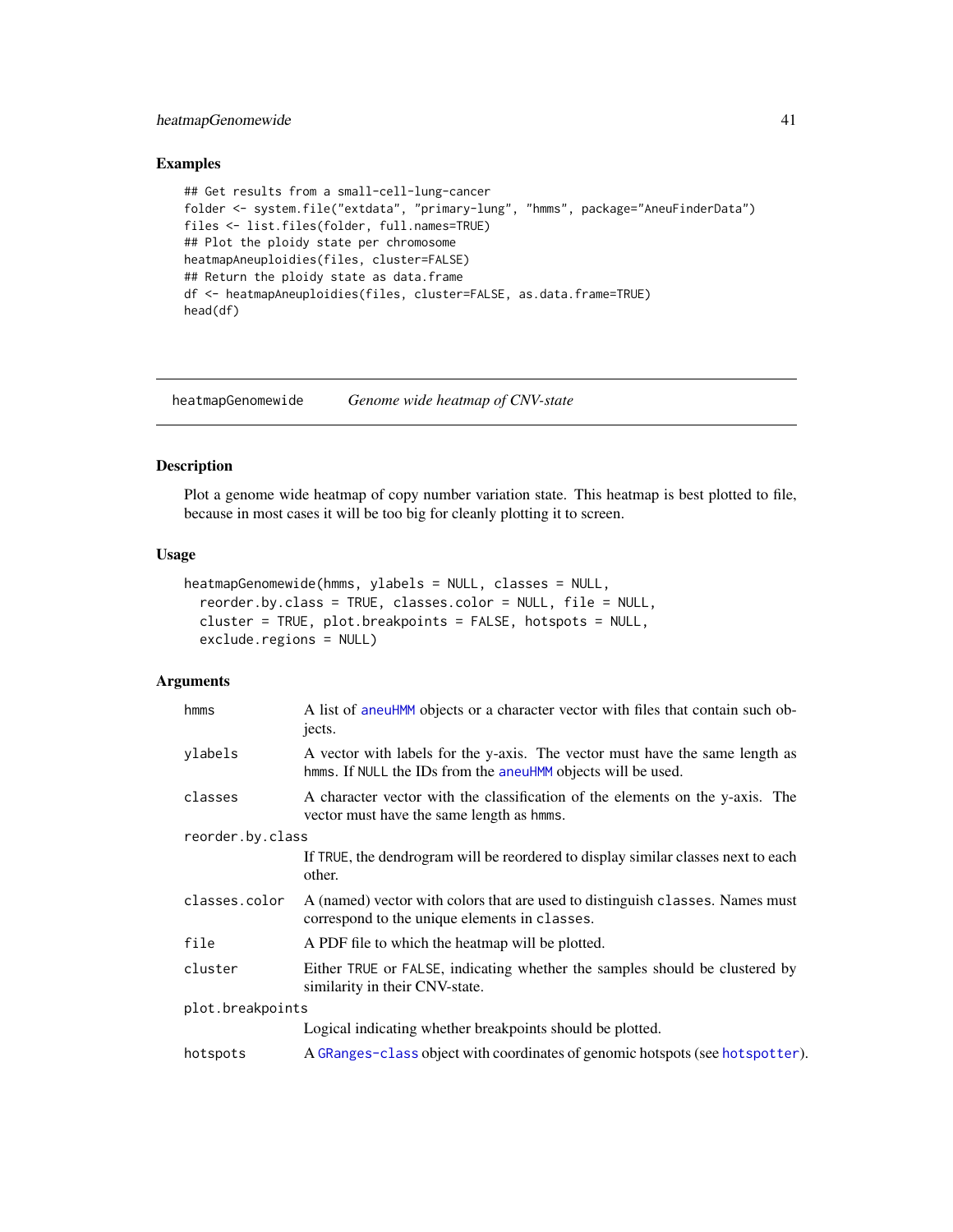```
exclude.regions
```
A [GRanges-class](#page-0-0) with regions that will be excluded from the computation of the clustering. This can be useful to exclude regions with artifacts.

## Value

A [ggplot](#page-0-0) object or NULL if a file was specified.

#### Examples

```
## Get results from a small-cell-lung-cancer
lung.folder <- system.file("extdata", "primary-lung", "hmms", package="AneuFinderData")
lung.files <- list.files(lung.folder, full.names=TRUE)
## Get results from the liver metastasis of the same patient
liver.folder <- system.file("extdata", "metastasis-liver", "hmms", package="AneuFinderData")
liver.files <- list.files(liver.folder, full.names=TRUE)
## Plot a clustered heatmap
classes <- c(rep('lung', length(lung.files)), rep('liver', length(liver.files)))
labels <- c(paste('lung',1:length(lung.files)), paste('liver',1:length(liver.files)))
heatmapGenomewide(c(lung.files, liver.files), ylabels=labels, classes=classes,
                 classes.color=c('blue','red'))
```
heatmapGenomewideClusters

*Plot heatmaps for quality control*

#### Description

This function is a convenient wrapper to call [heatmapGenomewide](#page-40-1) for all clusters after calling [clusterByQuality](#page-16-1) and plot the heatmaps into one pdf for efficient comparison.

#### Usage

heatmapGenomewideClusters(cl = NULL, cutree = NULL, file = NULL, ...)

#### Arguments

| cl      | The return value of clusterByQuality.                                                    |
|---------|------------------------------------------------------------------------------------------|
| cutree  | The return value of cutree, where the names correspond to the filenames to be<br>loaded. |
| file    | A character specifying the output file.                                                  |
| $\cdot$ | Further parameters passed on to heatmap Genomewide.                                      |

#### Value

A [cowplot](#page-0-0) object or NULL if a file was specified.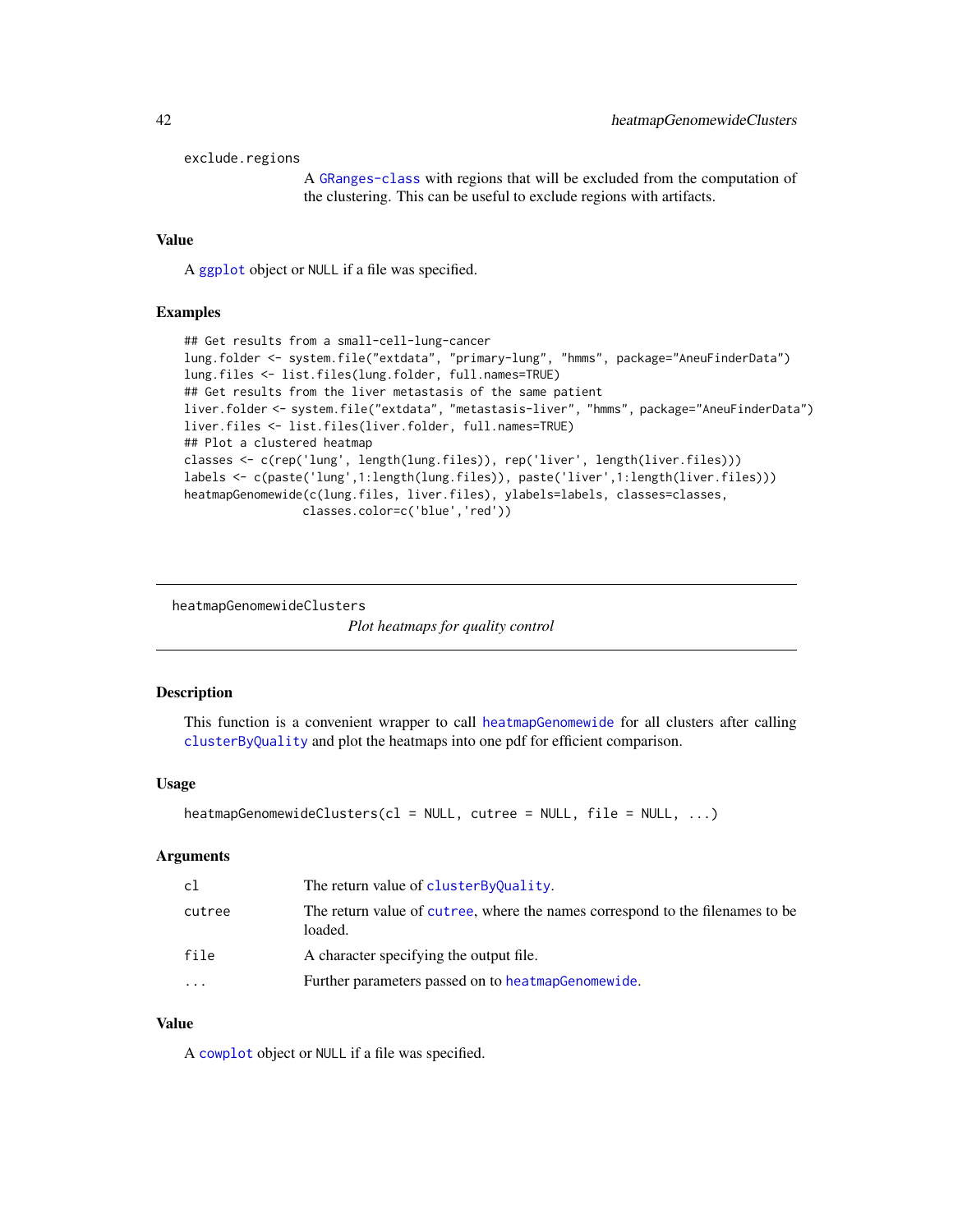## <span id="page-42-0"></span>HMM.findCNVs 43

#### Examples

```
## Get a list of HMMs and cluster them
folder <- system.file("extdata", "primary-lung", "hmms", package="AneuFinderData")
files <- list.files(folder, full.names=TRUE)
cl <- clusterByQuality(files, G=5)
heatmapGenomewideClusters(cl=cl)
## Plot sub-clones of the largest cluster
largest.cluster <- which.max(sapply(cl$classification, length))
files <- cl$classification[[largest.cluster]]
clust <- clusterHMMs(files)
groups \le cutree(tree = clust$hclust, k = 5)
heatmapGenomewideClusters(cutree = groups, cluster = FALSE)
```
HMM.findCNVs *Find copy number variations (univariate)*

## Description

HMM.findCNVs classifies the binned read counts into several states which represent copy-numbervariation.

#### Usage

```
HMM.findCNVs(binned.data, ID = NULL, eps = 0.01, init = "standard",
 max.time = -1, max.iter = -1, num.trials = 1, eps.try = NULL,
 num.threads = 1, count.cutoff.quantile = 0.999, strand = "*",
  states = c("zero-inflation", paste0(0:10, "-somy")),
 most.frequent.state = "2-somy", algorithm = "EM", initial.params = NULL,
  verbosity = 1)
```

| binned.data | A GRanges-class object with binned read counts. Alternatively a GRangesList<br>object with offsetted read counts.                                                                                                          |
|-------------|----------------------------------------------------------------------------------------------------------------------------------------------------------------------------------------------------------------------------|
| ID          | An identifier that will be used to identify this sample in various downstream<br>functions. Could be the file name of the binned data for example.                                                                         |
| eps         | method-HMM: Convergence threshold for the Baum-Welch algorithm.                                                                                                                                                            |
| init        | method-HMM: One of the following initialization procedures:                                                                                                                                                                |
|             | standard The negative binomial of state '2-somy' will be initialized with mean=mean(counts),<br>var=var(counts). This procedure usually gives good convergence.                                                            |
|             | random Mean and variance of the negative binomial of state '2-somy' will be<br>initialized with random values (in certain boundaries, see source code). Try<br>this if the standard procedure fails to produce a good fit. |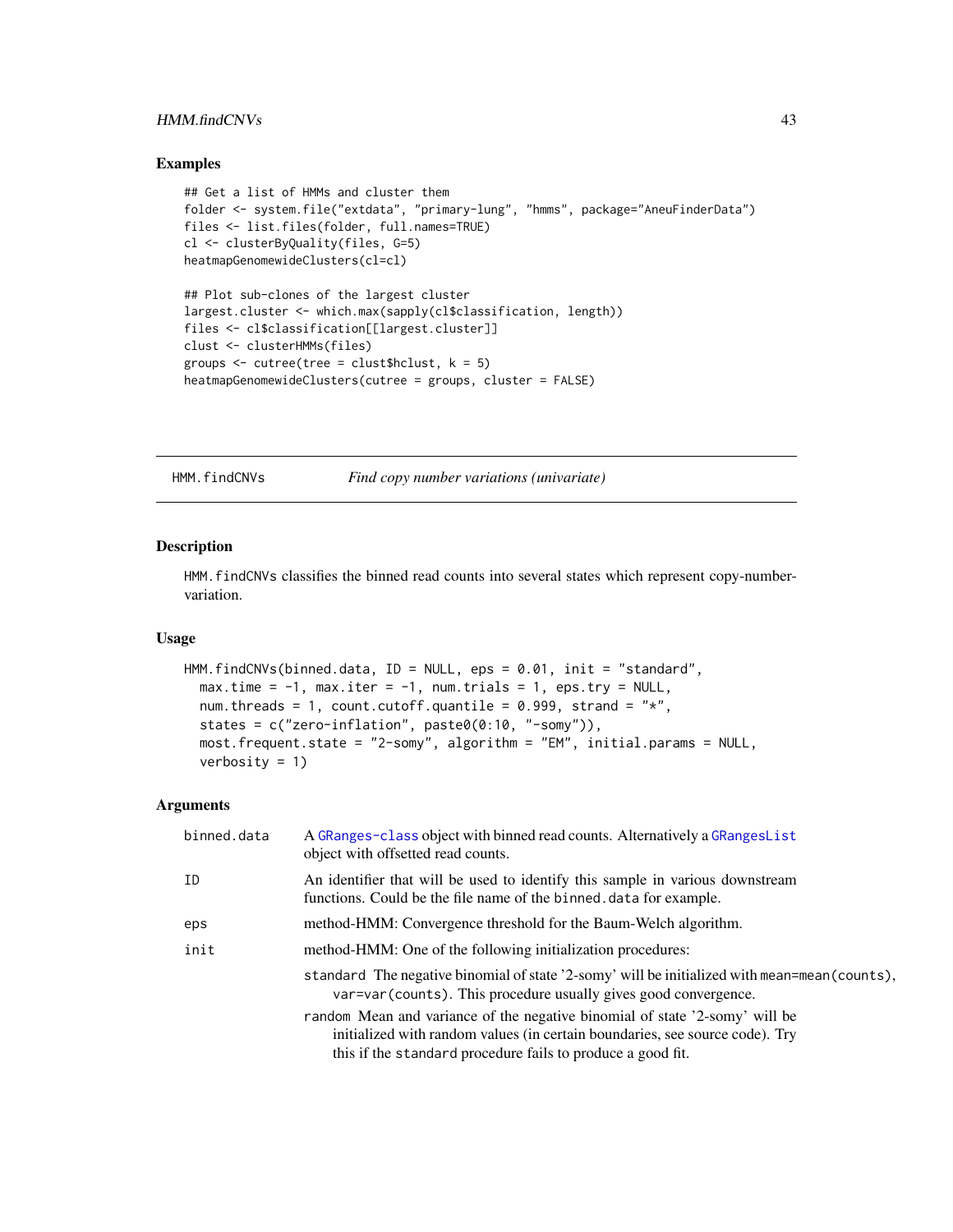<span id="page-43-0"></span>

| max.time              | method-HMM: The maximum running time in seconds for the Baum-Welch al-<br>gorithm. If this time is reached, the Baum-Welch will terminate after the current<br>iteration finishes. Set max. time $= -1$ for no limit.                                                                                                                                                                |
|-----------------------|--------------------------------------------------------------------------------------------------------------------------------------------------------------------------------------------------------------------------------------------------------------------------------------------------------------------------------------------------------------------------------------|
| max.iter              | method-HMM: The maximum number of iterations for the Baum-Welch algo-<br>rithm. Set max. iter $= -1$ for no limit.                                                                                                                                                                                                                                                                   |
| num.trials            | method-HMM: The number of trials to find a fit where state most. frequent. state<br>is most frequent. Each time, the HMM is seeded with different random initial<br>values.                                                                                                                                                                                                          |
| eps.try               | method-HMM: If code num.trials is set to greater than 1, eps.try is used for<br>the trial runs. If unset, eps is used.                                                                                                                                                                                                                                                               |
| num.threads           | method-HMM: Number of threads to use. Setting this to >1 may give increased<br>performance.                                                                                                                                                                                                                                                                                          |
| count.cutoff.quantile |                                                                                                                                                                                                                                                                                                                                                                                      |
|                       | method-HMM: A quantile between 0 and 1. Should be near 1. Read counts<br>above this quantile will be set to the read count specified by this quantile. Filter-<br>ing very high read counts increases the performance of the Baum-Welch fitting<br>procedure. However, if your data contains very few peaks they might be filtered<br>out. Set count.cutoff.quantile=1 in this case. |
| strand                | Find copy-numbers only for the specified strand. One of $c('+', '-'', '*)$ .                                                                                                                                                                                                                                                                                                         |
| states                | method-HMM: A subset or all of c("zero-inflation", "0-somy", "1-somy", "2-somy", "3-somy", "4-<br>This vector defines the states that are used in the Hidden Markov Model. The<br>order of the entries must not be changed.                                                                                                                                                          |
| most.frequent.state   |                                                                                                                                                                                                                                                                                                                                                                                      |
|                       | method-HMM: One of the states that were given in states. The specified state<br>is assumed to be the most frequent one. This can help the fitting procedure to<br>converge into the correct fit.                                                                                                                                                                                     |
| algorithm             | method-HMM: One of c('baumWelch', 'EM'). The expectation maximization<br>('EM') will find the most likely states and fit the best parameters to the data, the<br>'baumWelch' will find the most likely states using the initial parameters.                                                                                                                                          |
|                       | initial.params method-HMM: A aneuHMM object or file containing such an object from which<br>initial starting parameters will be extracted.                                                                                                                                                                                                                                           |
| verbosity             | method-HMM: Integer specifying the verbosity of printed messages.                                                                                                                                                                                                                                                                                                                    |
|                       |                                                                                                                                                                                                                                                                                                                                                                                      |

## Value

An [aneuHMM](#page-6-1) object.

<span id="page-43-1"></span>hotspotter *Find hotspots of genomic events*

## Description

Find hotspots of genomic events by using kernel [density](#page-0-0) estimation.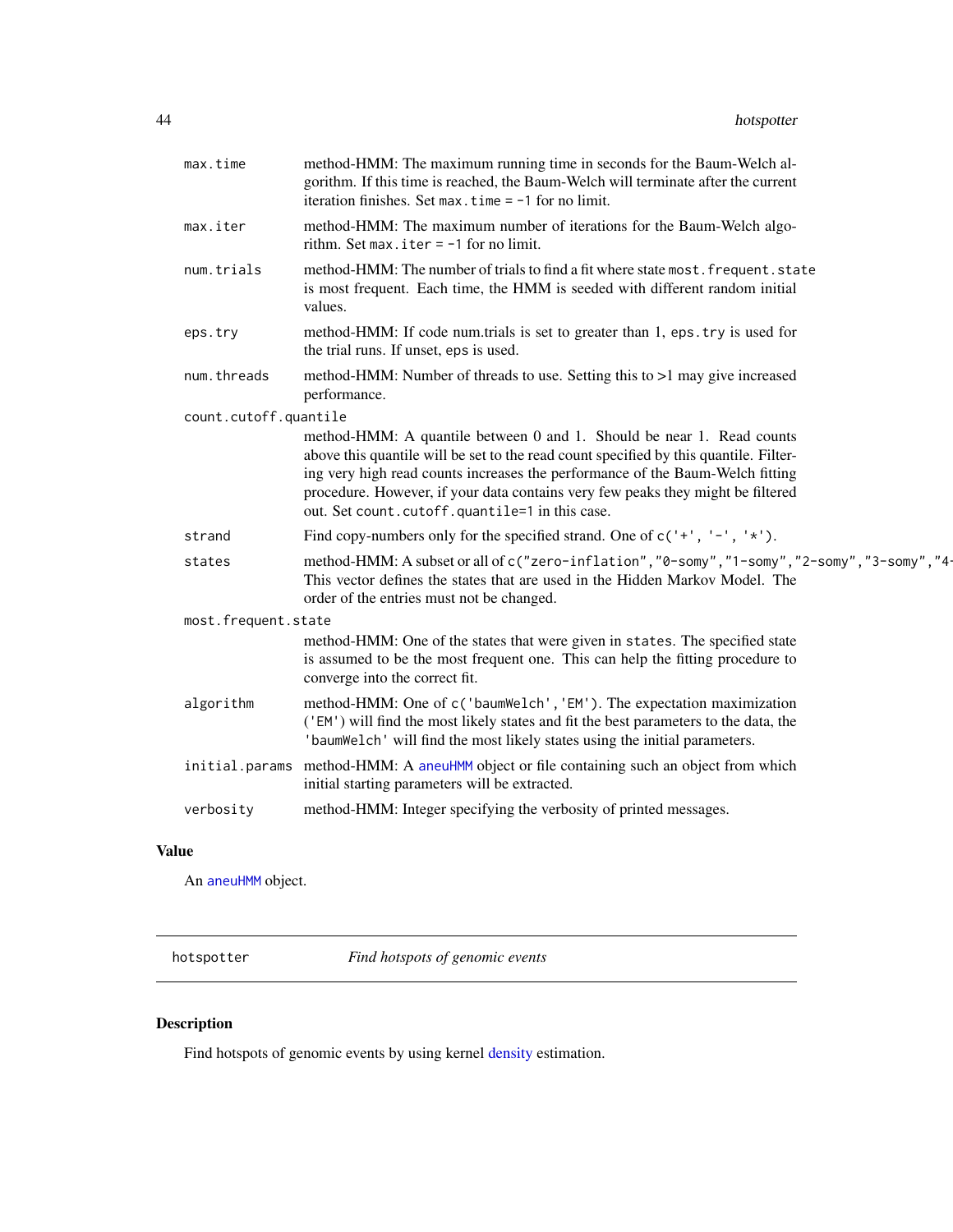## <span id="page-44-0"></span>hotspotter.variable 45

## Usage

```
hotspotter(breakpoints, bw, pval = 0.05, spacing.bp = 5000)
```
## Arguments

| breakpoints | A list with GRanges-class object containing the coordinates of the genomic<br>events. |
|-------------|---------------------------------------------------------------------------------------|
| bw          | Bandwidth used for kernel density estimation (see density).                           |
| pval        | P-value cutoff for hotspots.                                                          |
| spacing.bp  | Spacing of datapoints for KDE in basepairs.                                           |

## Details

The hotspotter uses [density](#page-0-0) to perform a KDE. A p-value is calculated by comparing the density profile of the genomic events with the density profile of a randomly subsampled set of genomic events (bootstrapping).

## Value

A list of [GRanges-class](#page-0-0) objects containing 1) coordinates of hotspots and 2) p-values within the hotspot.

## Author(s)

Aaron Taudt

hotspotter.variable *Find hotspots of genomic events*

## Description

Find hotspots of genomic events by using kernel density estimation.

## Usage

```
hotspotter.variable(breakpoints, confint, pval = 0.05, spacing.bp = 5000)
```

| breakpoints | A list with GRanges-class object containing the coordinates of the genomic<br>events and their confidence intervals. |
|-------------|----------------------------------------------------------------------------------------------------------------------|
| confint     | Confidence interval that was used for breakpoint estimation.                                                         |
| pval        | P-value cutoff for hotspots.                                                                                         |
| spacing.bp  | Spacing of datapoints for KDE in basepairs.                                                                          |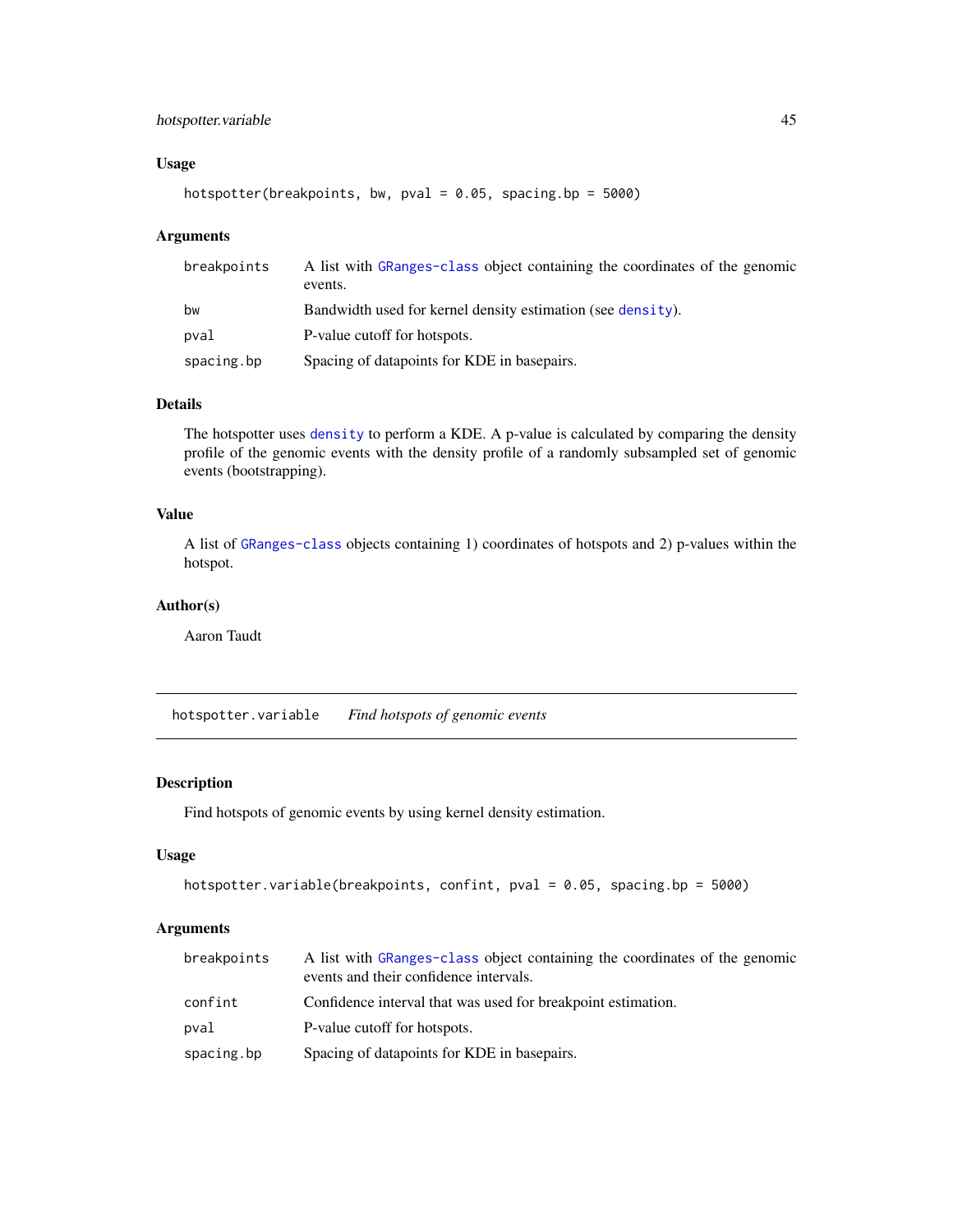## <span id="page-45-0"></span>Details

The hotspotter uses a gaussian kernel with variable bandwidth to perform a KDE. The bandwidth depends on the confidence intervals of the breakpoints. A p-value is calculated by comparing the density profile of the genomic events with the density profile of a randomly subsampled set of genomic events (bootstrapping).

## Value

A list of [GRanges-class](#page-0-0) objects containing 1) coordinates of hotspots and 2) p-values within the hotspot.

## Author(s)

Aaron Taudt

importBed *Read bed-file into GRanges*

#### Description

This is a simple convenience function to read a bed(.gz)-file into a [GRanges-class](#page-0-0) object. The bedfile is expected to have the following fields: chromosome, start, end, name, score, strand.

#### Usage

```
importBed(bedfile, skip = 0, chromosome.format = "NCBI")
```
#### Arguments

| bedfile           | Filename of the bed or bed.gz file.                                                                       |
|-------------------|-----------------------------------------------------------------------------------------------------------|
| skip              | Number of lines to skip at the beginning.                                                                 |
| chromosome.format |                                                                                                           |
|                   | Desired format of the chromosomes. Either 'NCBI' for $(1,2,3)$ ) or 'UCSC'<br>for $(chr1, chr2, chr3 )$ . |

## Value

A [GRanges-class](#page-0-0) object with the contents of the bed-file.

#### Author(s)

Aaron Taudt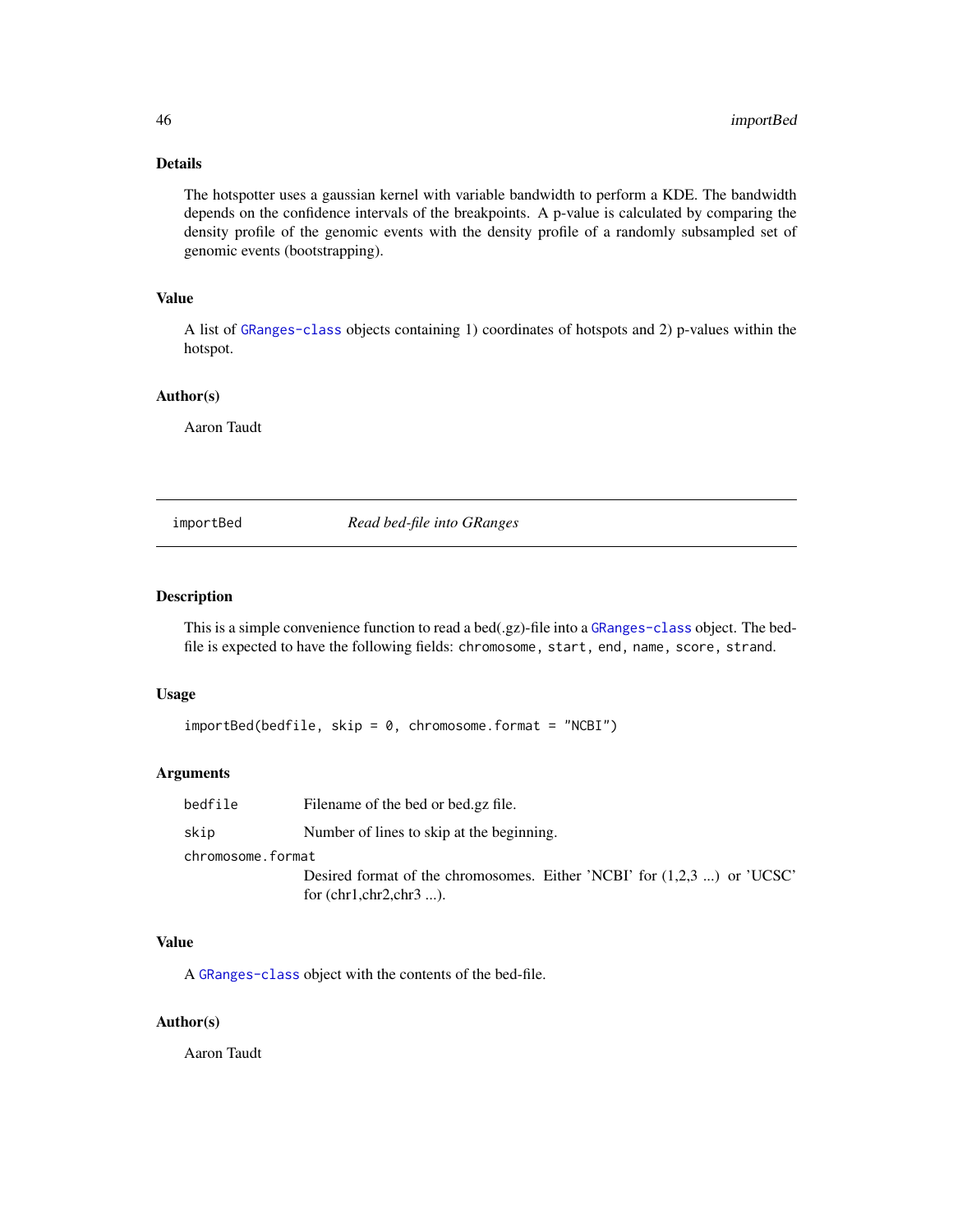## <span id="page-46-0"></span>initializeStates 47

## Examples

```
## Get an example BED file with single-cell-sequencing reads
bedfile <- system.file("extdata", "KK150311_VI_07.bam.bed.gz", package="AneuFinderData")
## Import the file and skip the first 10 lines
data <- importBed(bedfile, skip=10)
```
initializeStates *Initialize state factor levels and distributions*

## Description

Initialize the state factor levels and distributions for the specified states.

#### Usage

```
initializeStates(states)
```
## Arguments

states A subset of c("zero-inflation", "0-somy", "1-somy", "2-somy", "3-somy", "4-somy",...).

#### Value

A list with \$labels, \$distributions and \$multiplicity values for the given states.

karyotypeMeasures *Measures for Karyotype Heterogeneity*

## Description

Computes measures for karyotype heterogeneity. See the Details section for how these measures are defined.

#### Usage

```
karyotypeMeasures(hmms, normalChromosomeNumbers = NULL, regions = NULL,
 exclude.regions = NULL)
```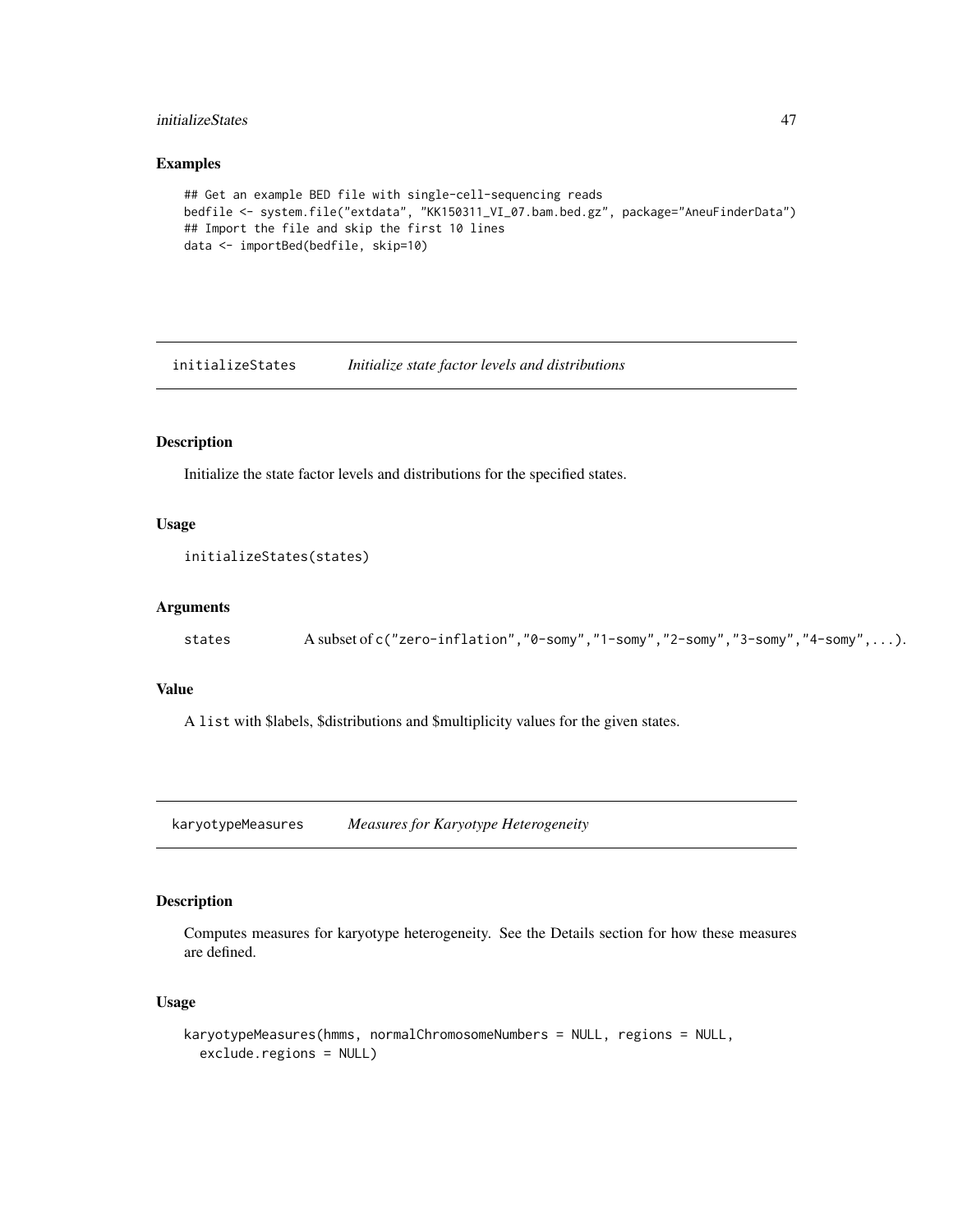#### <span id="page-47-0"></span>Arguments

| hmms                    | A list with a neuHMM objects or a list of files that contain such objects.                                                                                                                                                                                                                                                                                                                                                                                                                                                                                      |
|-------------------------|-----------------------------------------------------------------------------------------------------------------------------------------------------------------------------------------------------------------------------------------------------------------------------------------------------------------------------------------------------------------------------------------------------------------------------------------------------------------------------------------------------------------------------------------------------------------|
| normalChromosomeNumbers |                                                                                                                                                                                                                                                                                                                                                                                                                                                                                                                                                                 |
|                         | A named integer vector or matrix with physiological copy numbers, where each<br>element (vector) or column (matrix) corresponds to a chromosome. This is use-<br>ful to specify male or female samples, e.g. $c('X'=2)$ for female samples or<br>$c('X'=1, 'Y'=1)$ for male samples. Specify a vector if all your hmms have the<br>same physiological copy numbers. Specify a matrix if your hmms have different<br>physiological copy numbers (e.g. a mix of male and female samples). If not<br>specified otherwise, '2' will be assumed for all chromosomes. |
| regions                 | A GRanges-class object containing ranges for which the karyotype measures<br>will be computed.                                                                                                                                                                                                                                                                                                                                                                                                                                                                  |
| exclude.regions         |                                                                                                                                                                                                                                                                                                                                                                                                                                                                                                                                                                 |
|                         | A GRanges-class with regions that will be excluded from the computation of<br>the karyotype measures. This can be useful to exclude regions with artifacts.                                                                                                                                                                                                                                                                                                                                                                                                     |

#### Details

We define  $x$  as the vector of copy number states for each position. The number of HMMs is  $S$ . The measures are computed for each bin as follows:

Aneuploidy:  $D = mean(abs(x - P))$ , where P is the physiological number of chromosomes at that position.

Heterogeneity:  $H = sum(table(x) * 0 : (length(table(x)) - 1))/S$ 

## Value

A list with two data.frames, containing the karyotype measures \$genomewide and \$per.chromosome. If region was specified, a third list entry \$regions will contain the regions with karyotype measures.

#### Author(s)

Aaron Taudt

#### Examples

```
### Example 1 ###
## Get results from a small-cell-lung-cancer
lung.folder <- system.file("extdata", "primary-lung", "hmms", package="AneuFinderData")
lung.files <- list.files(lung.folder, full.names=TRUE)
## Get results from the liver metastasis of the same patient
liver.folder <- system.file("extdata", "metastasis-liver", "hmms", package="AneuFinderData")
liver.files <- list.files(liver.folder, full.names=TRUE)
## Compare karyotype measures between the two cancers
normal.chrom.numbers <- rep(2, 23)
names(normal.chrom.numbers) <- c(1:22,'X')
lung <- karyotypeMeasures(lung.files, normalChromosomeNumbers=normal.chrom.numbers)
liver <- karyotypeMeasures(liver.files, normalChromosomeNumbers=normal.chrom.numbers)
print(lung$genomewide)
```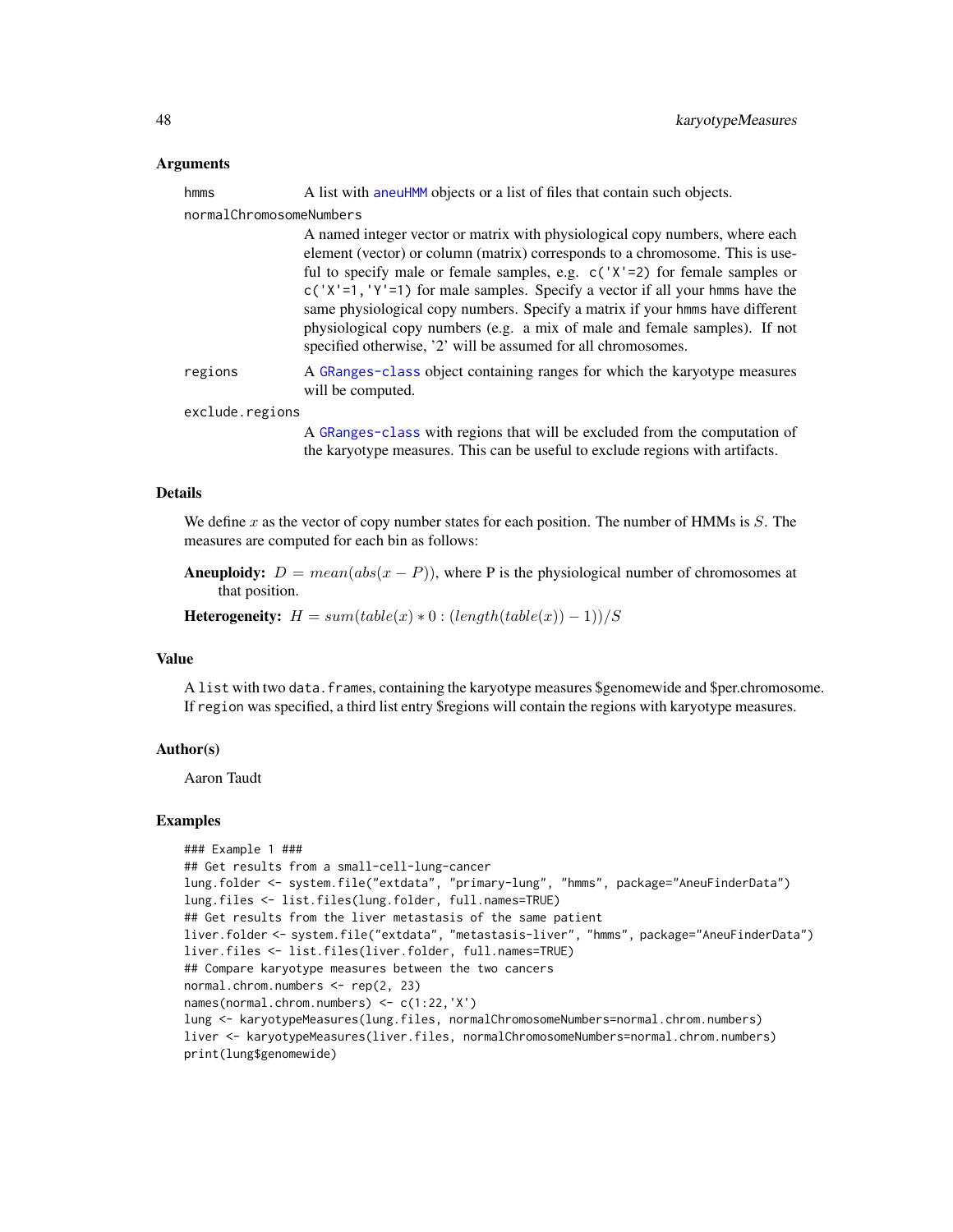#### <span id="page-48-0"></span>loadFromFiles 49

```
print(liver$genomewide)
### Example 2 ###
## Construct a matrix with physiological copy numbers for a mix of 5 male and 5 female samples
normal.chrom.numbers <- matrix(2, nrow=10, ncol=24,
                      dimnames=list(sample=c(paste('male', 1:5), paste('female', 6:10)),
                                            chromosome=c(1:22,'X','Y')))
normal.chrom.numbers[1:5,c('X','Y')] <- 1
normal.chrom.numbers[6:10,c('Y')] <- 0
print(normal.chrom.numbers)
### Example 3 ###
## Exclude artifact regions with high variance
consensus <- consensusSegments(c(lung.files, liver.files))
variance <- apply(consensus$copy.number, 1, var)
exclude.regions <- consensus[variance > quantile(variance, 0.999)]
## Compare karyotype measures between the two cancers
normal.chrom.numbers <- rep(2, 23)
names(normal.chrom.numbers) <- c(1:22,'X')
lung <- karyotypeMeasures(lung.files, normalChromosomeNumbers=normal.chrom.numbers,
                         exclude.regions = exclude.regions)
liver <- karyotypeMeasures(liver.files, normalChromosomeNumbers=normal.chrom.numbers,
                          exclude.regions = exclude.regions)
print(lung$genomewide)
print(liver$genomewide)
```
loadFromFiles *Load* AneuFinder *objects from file*

#### **Description**

Wrapper to load **[AneuFinder](#page-2-1)** objects from file and check the class of the loaded objects.

#### Usage

```
loadFromFiles(files, check.class = c("GRanges", "GRangesList", "aneuHMM",
  "aneuBiHMM"))
```
#### Arguments

| files       | A list of GRanges-class, GRangesList, aneuHMM or aneuBiHMM objects or a<br>character vector with files that contain such objects.                                      |
|-------------|------------------------------------------------------------------------------------------------------------------------------------------------------------------------|
| check.class | Any combination of c('GRanges', 'GRangesList', 'aneuHMM', 'aneuBiHMM').<br>If any of the loaded objects does not belong to the specified class, an error is<br>thrown. |

## Value

A list of [GRanges-class](#page-0-0), [GRangesList](#page-0-0), [aneuHMM](#page-6-1) or [aneuBiHMM](#page-3-1) objects.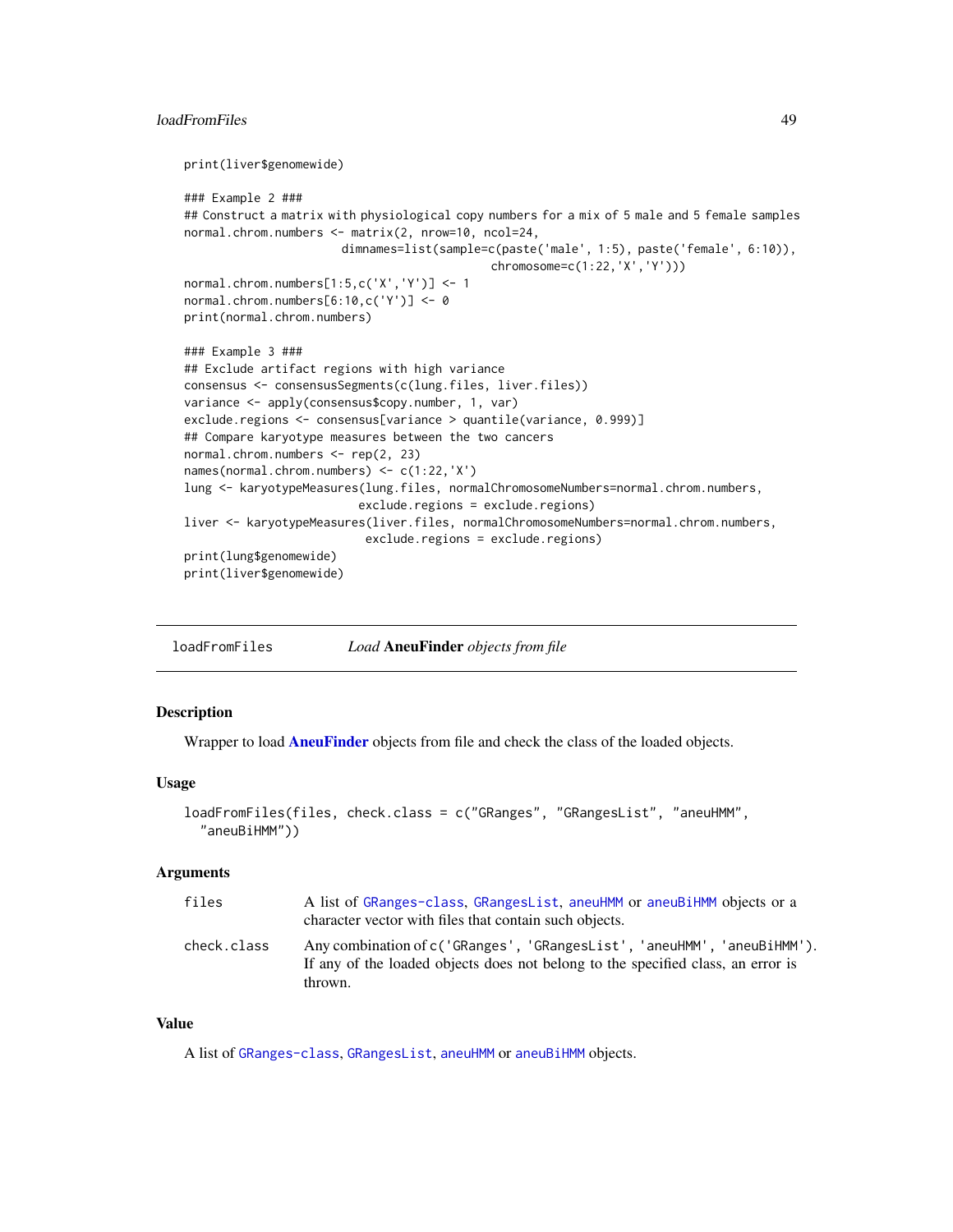## Examples

```
## Get some files that you want to load
folder <- system.file("extdata", "primary-lung", "hmms", package="AneuFinderData")
files <- list.files(folder, full.names=TRUE)
## Load and plot the first ten
hmms <- loadFromFiles(files[1:10])
lapply(hmms, plot, type='profile')
```
mergeStrandseqFiles *Merge Strand-seq libraries*

## Description

Merge strand libraries to generate a high-coverage Strand-seq library.

## Usage

```
mergeStrandseqFiles(files, assembly, chromosomes = NULL,
 pairedEndReads = FALSE, min.mapq = 10, remove.duplicate.reads = TRUE,
 max.fragment.width = 1000)
```
## Arguments

| files                  | A character vector with files with aligned reads.                                                                                                                                                                          |  |
|------------------------|----------------------------------------------------------------------------------------------------------------------------------------------------------------------------------------------------------------------------|--|
| assembly               | Please see fetchExtendedChromInfoFromUCSC for available assemblies. Only<br>necessary when importing BED files. BAM files are handled automatically.<br>Alternatively a data.frame with columns 'chromosome' and 'length'. |  |
| chromosomes            | If only a subset of the chromosomes should be imported, specify them here.                                                                                                                                                 |  |
| pairedEndReads         | Set to TRUE if you have paired-end reads in your BAM files (not implemented<br>for BED files).                                                                                                                             |  |
| min.mapq               | Minimum mapping quality when importing from BAM files. Set min. mapq=NA<br>to keep all reads.                                                                                                                              |  |
| remove.duplicate.reads |                                                                                                                                                                                                                            |  |
|                        | A logical indicating whether or not duplicate reads should be removed.                                                                                                                                                     |  |
| max.fragment.width     |                                                                                                                                                                                                                            |  |
|                        | Maximum allowed fragment length. This is to filter out erroneously wrong frag-<br>ments due to mapping errors of paired end reads.                                                                                         |  |

#### Value

A [GRanges-class](#page-0-0) object with reads.

<span id="page-49-0"></span>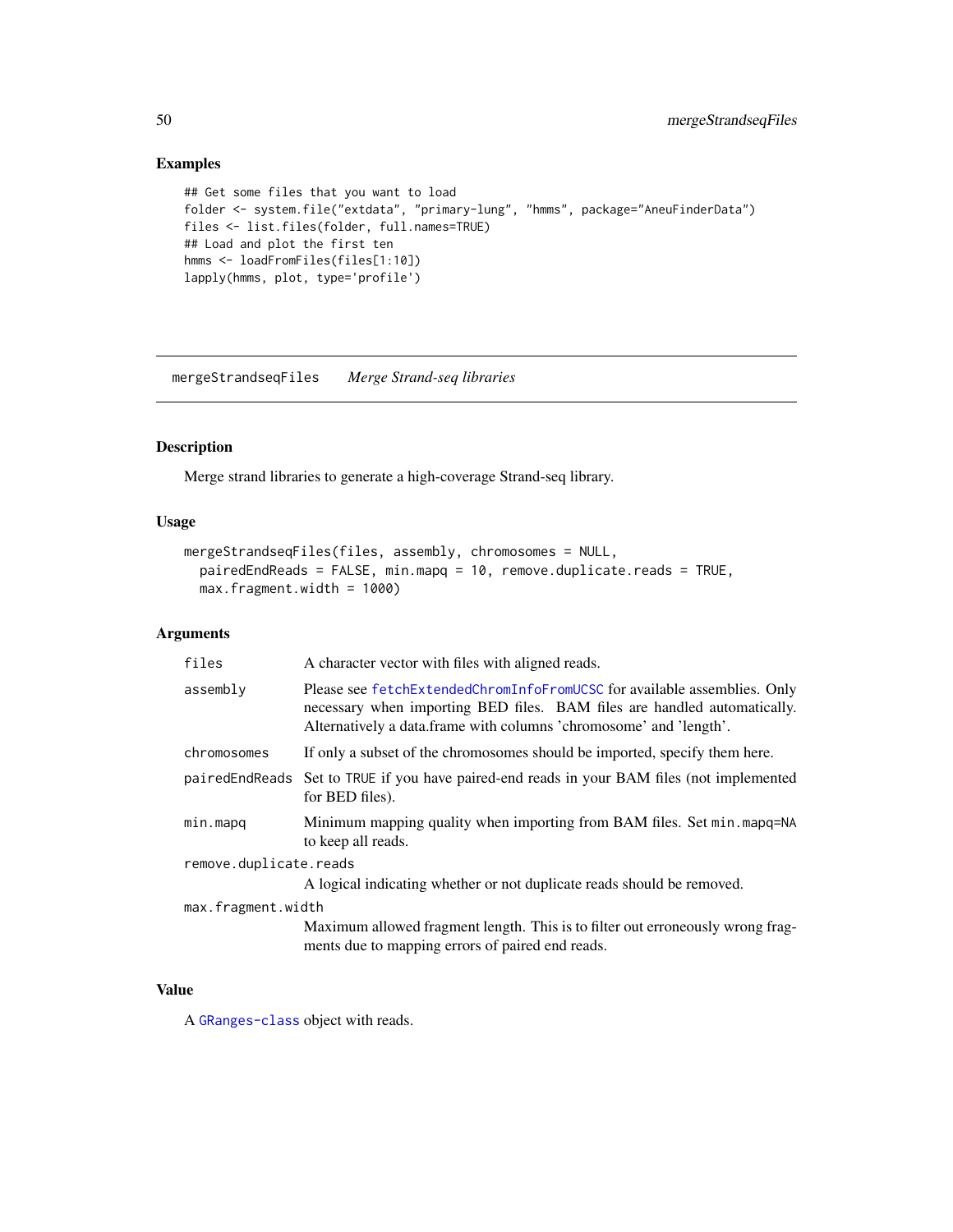<span id="page-50-0"></span>

## Description

Make different types of plots for [aneuBiHMM](#page-3-1) objects.

## Usage

```
## S3 method for class 'aneuBiHMM'
plot(x, type = "profile", ...)
```
## Arguments

| $\mathsf{x}$            | An aneuBiHMM object.                                                                                                      |
|-------------------------|---------------------------------------------------------------------------------------------------------------------------|
| type                    | Type of the plot, one of c('profile', 'histogram', 'karyogram'). You can<br>also specify the type with an integer number. |
|                         | profile An profile with read counts and CNV-state.                                                                        |
|                         | histogram A histogram of binned read counts with fitted mixture distribution.                                             |
|                         | karyogram A karyogram-like chromosome overview with CNV-state.                                                            |
| $\cdot$ $\cdot$ $\cdot$ | Additional arguments for the different plot types.                                                                        |

## Value

A [ggplot](#page-0-0) object.

| plot.aneuHMM | Plotting function for aneuHMM objects |  |
|--------------|---------------------------------------|--|
|--------------|---------------------------------------|--|

## Description

Make different types of plots for [aneuHMM](#page-6-1) objects.

## Usage

## S3 method for class 'aneuHMM'  $plot(x, type = "profile", ...)$ 

| x    | An aneuHMM object.                                                                                                        |
|------|---------------------------------------------------------------------------------------------------------------------------|
| type | Type of the plot, one of c('profile', 'histogram', 'karyogram'). You can<br>also specify the type with an integer number. |
|      | karyogram A karyogram-like chromosome overview with CNV-state.                                                            |
|      | histogram A histogram of binned read counts with fitted mixture distribution.                                             |
|      | karyogram An profile with read counts and CNV-state.                                                                      |
| .    | Additional arguments for the different plot types.                                                                        |
|      |                                                                                                                           |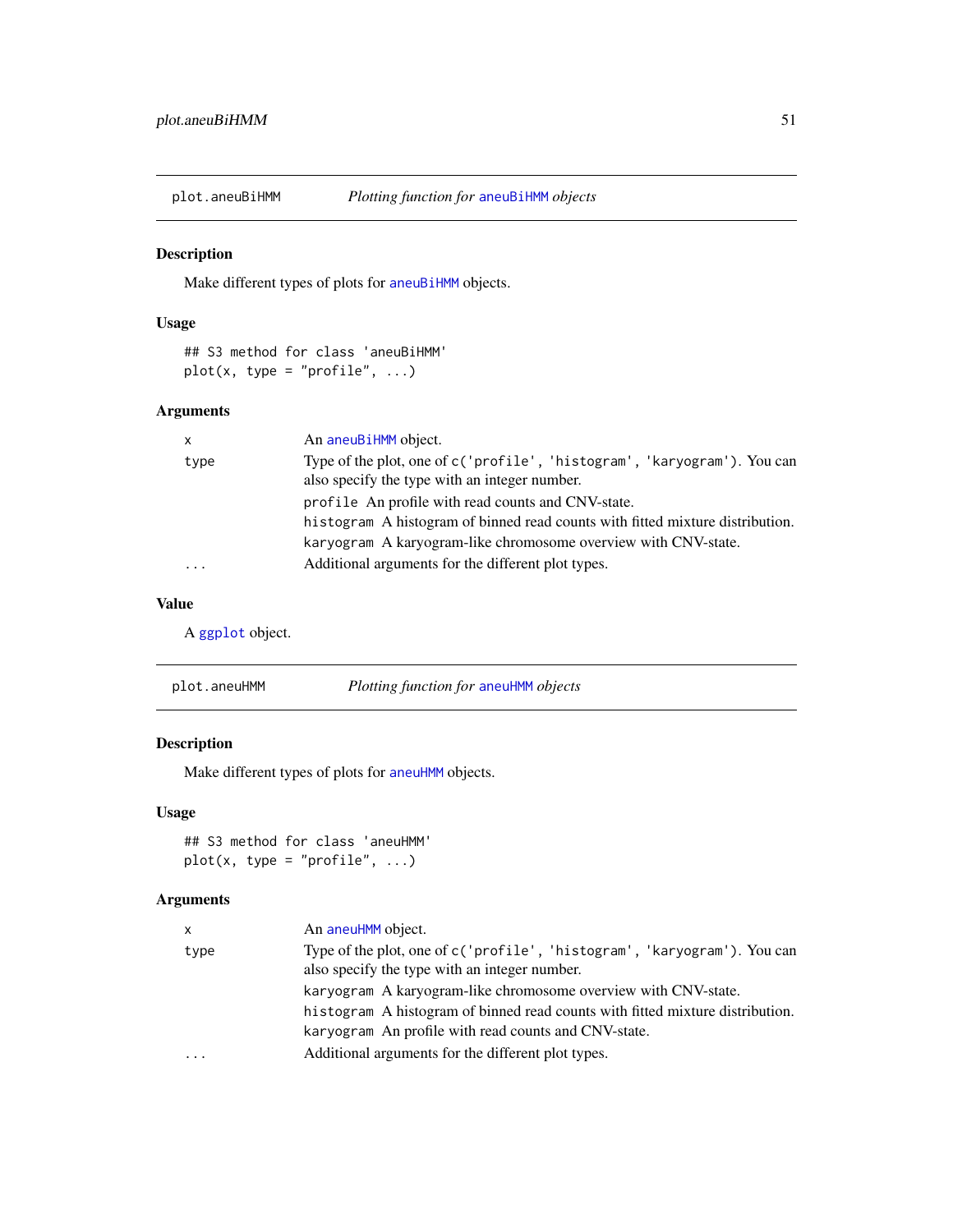## <span id="page-51-0"></span>Value

A [ggplot](#page-0-0) object.

plot.character *Plotting function for saved* [AneuFinder](#page-2-1) *objects*

## Description

Convenience function that loads and plots a [AneuFinder](#page-2-1) object in one step.

## Usage

## S3 method for class 'character'  $plot(x, \ldots)$ 

## Arguments

|          | A filename that contains either binned, data or a aneuHMM. |
|----------|------------------------------------------------------------|
| $\cdots$ | Additional arguments.                                      |

## Value

A [ggplot](#page-0-0) object.

| plot.GRanges | Plotting function for binned read counts |
|--------------|------------------------------------------|
|--------------|------------------------------------------|

## Description

Make plots for binned read counts from [binned.data](#page-13-2).

#### Usage

```
## S3 method for class 'GRanges'
plot(x, type = "profile", ...)
```

| x    | A GRanges-class object with binned read counts.                                                                           |
|------|---------------------------------------------------------------------------------------------------------------------------|
| type | Type of the plot, one of c('profile', 'histogram', 'karyogram'). You can<br>also specify the type with an integer number. |
|      | karyogram A karyogram-like chromosome overview with read counts.                                                          |
|      | histogram A histogram of read counts.                                                                                     |
|      | profile An profile with read counts.                                                                                      |
| .    | Additional arguments for the different plot types.                                                                        |
|      |                                                                                                                           |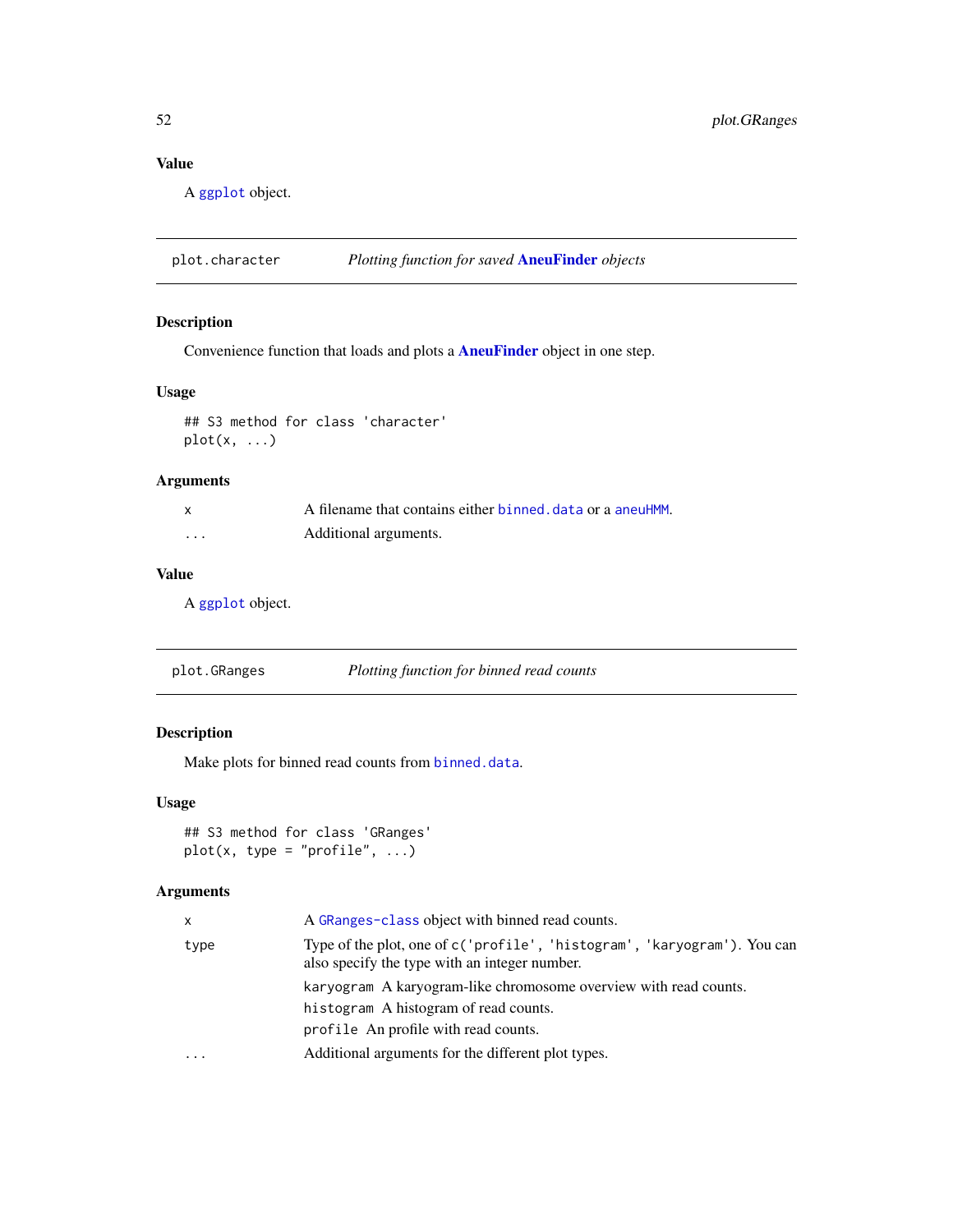## <span id="page-52-0"></span>plot.GRangesList 53

## Value

A [ggplot](#page-0-0) object.

plot.GRangesList *Plotting function for binned read counts (list)*

## Description

Make plots for binned read counts (list) from [binned.data](#page-13-2).

## Usage

## S3 method for class 'GRangesList'  $plot(x, type = "profile", ...)$ 

## Arguments

| X        | A GRange slist object with binned read counts.                                                                            |
|----------|---------------------------------------------------------------------------------------------------------------------------|
| type     | Type of the plot, one of c('profile', 'histogram', 'karyogram'). You can<br>also specify the type with an integer number. |
|          | karyogram A karyogram-like chromosome overview with read counts.                                                          |
|          | histogram A histogram of read counts.                                                                                     |
|          | profile An profile with read counts.                                                                                      |
| $\cdots$ | Additional arguments for the different plot types.                                                                        |

## Value

A [ggplot](#page-0-0) object.

plotHeterogeneity *Heterogeneity vs. Aneuploidy*

## Description

Make heterogeneity vs. aneuploidy plots using individual chromosomes as datapoints.

#### Usage

```
plotHeterogeneity(hmms, hmms.list = NULL, normalChromosomeNumbers = NULL,
 plot = TRUE, regions = NULL, exclude.regions = NULL)
```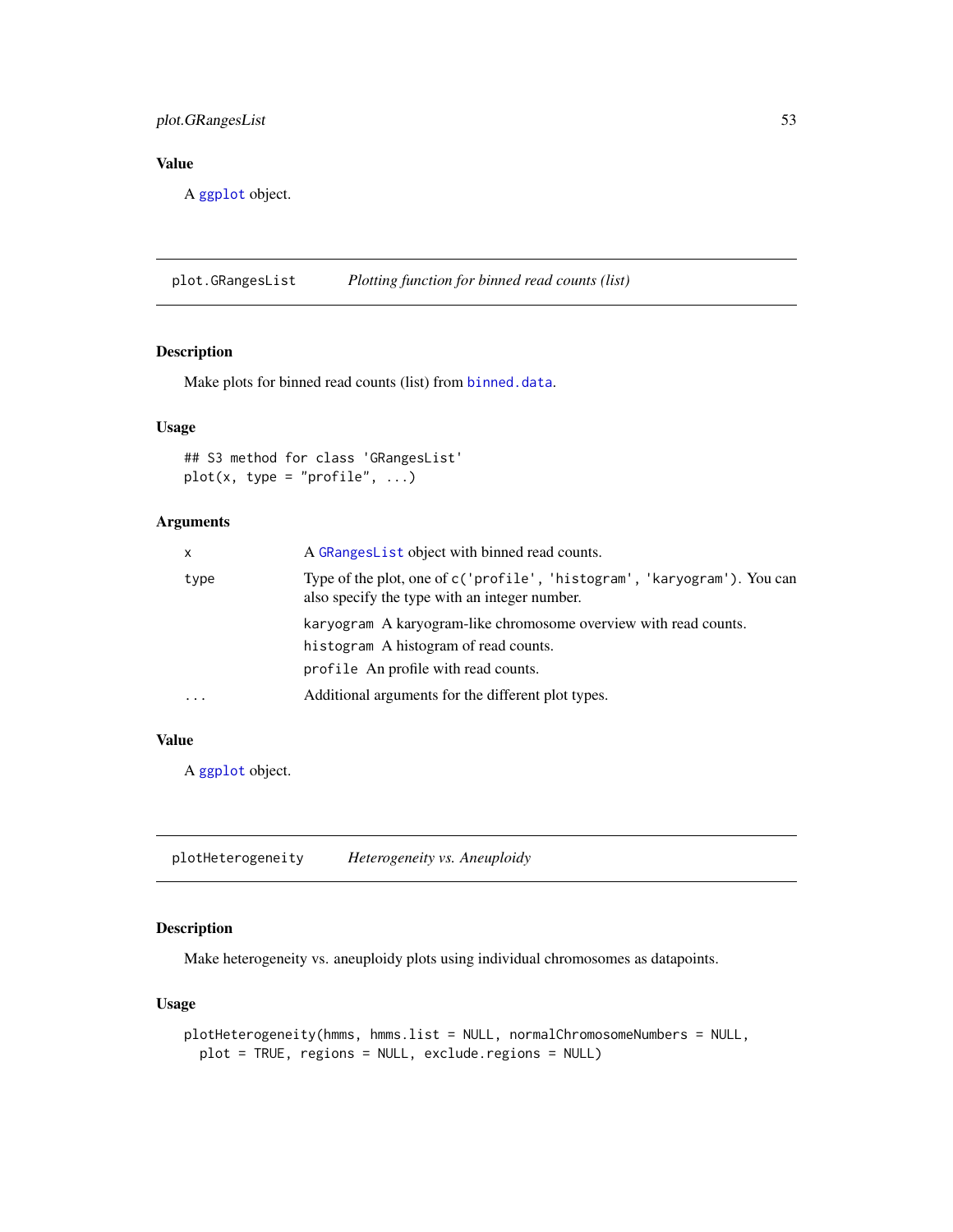#### <span id="page-53-0"></span>Arguments

| hmms                    | A list of aneuHMM objects or a character vector with files that contain such ob-<br>jects.                                                                                                                                                                                                                                                                                                                                                                                                                                                                                                                                                                                                                                                                          |
|-------------------------|---------------------------------------------------------------------------------------------------------------------------------------------------------------------------------------------------------------------------------------------------------------------------------------------------------------------------------------------------------------------------------------------------------------------------------------------------------------------------------------------------------------------------------------------------------------------------------------------------------------------------------------------------------------------------------------------------------------------------------------------------------------------|
| hmms.list               | Alternative input for a faceted plot. A named list() of lists of aneuHMM objects.<br>Alternatively a named list() of character vectors with files that contain aneuHMM<br>objects. List names serve as facets for plotting. If specified, normalChromosomeNumbers<br>is assumed to be a list() of vectors (or matrices) instead of a vector (or matrix).                                                                                                                                                                                                                                                                                                                                                                                                            |
| normalChromosomeNumbers |                                                                                                                                                                                                                                                                                                                                                                                                                                                                                                                                                                                                                                                                                                                                                                     |
|                         | A named integer vector or matrix with physiological copy numbers, where each<br>element (vector) or column (matrix) corresponds to a chromosome. This is use-<br>ful to specify male or female samples, e.g. $c('X'=2)$ for female samples or<br>$c('X'=1, 'Y'=1)$ for male samples. Specify a vector if all your hmms have the<br>same physiological copy numbers. Specify a matrix if your hmms have different<br>physiological copy numbers (e.g. a mix of male and female samples). If not<br>specified otherwise, '2' will be assumed for all chromosomes. If you have spec-<br>ified hmms. list instead of hmms, normalChromosomeNumbers is assumed to be<br>a list() of vectors (or matrices), with one vector (or matrix) for each element in<br>hmms.list. |
| plot                    | A logical indicating whether to plot or to return the underlying data.frame.                                                                                                                                                                                                                                                                                                                                                                                                                                                                                                                                                                                                                                                                                        |
| regions                 | A GRanges-class object containing ranges for which the karyotype measures<br>will be computed.                                                                                                                                                                                                                                                                                                                                                                                                                                                                                                                                                                                                                                                                      |
| exclude.regions         |                                                                                                                                                                                                                                                                                                                                                                                                                                                                                                                                                                                                                                                                                                                                                                     |
|                         | A GRanges-class with regions that will be excluded from the computation of<br>the karyotype measures. This can be useful to exclude regions with artifacts.                                                                                                                                                                                                                                                                                                                                                                                                                                                                                                                                                                                                         |

#### Value

A [ggplot](#page-0-0) object or a data.frame if plot=FALSE.

## Examples

```
### Example 1: A faceted plot of lung and liver cells ###
## Get results from a small-cell-lung-cancer
lung.folder <- system.file("extdata", "primary-lung", "hmms", package="AneuFinderData")
lung.files <- list.files(lung.folder, full.names=TRUE)
## Get results from the liver metastasis of the same patient
liver.folder <- system.file("extdata", "metastasis-liver", "hmms", package="AneuFinderData")
liver.files <- list.files(liver.folder, full.names=TRUE)
## Make heterogeneity plots
plotHeterogeneity(hmms.list = list(lung=lung.files, liver=liver.files))
### Example 2: Plot a mixture sample of male and female cells ###
## Get results from a small-cell-lung-cancer
folder <- system.file("extdata", "primary-lung", "hmms", package="AneuFinderData")
files <- list.files(lung.folder, full.names=TRUE)
## Construct a matrix with physiological copy numbers for a mix of 48 male and 48 female samples
normal.chrom.numbers <- matrix(2, nrow=96, ncol=24,
                    dimnames=list(sample=c(paste('male', 1:48), paste('female', 49:96)),
                                            chromosome=c(1:22,'X','Y')))
```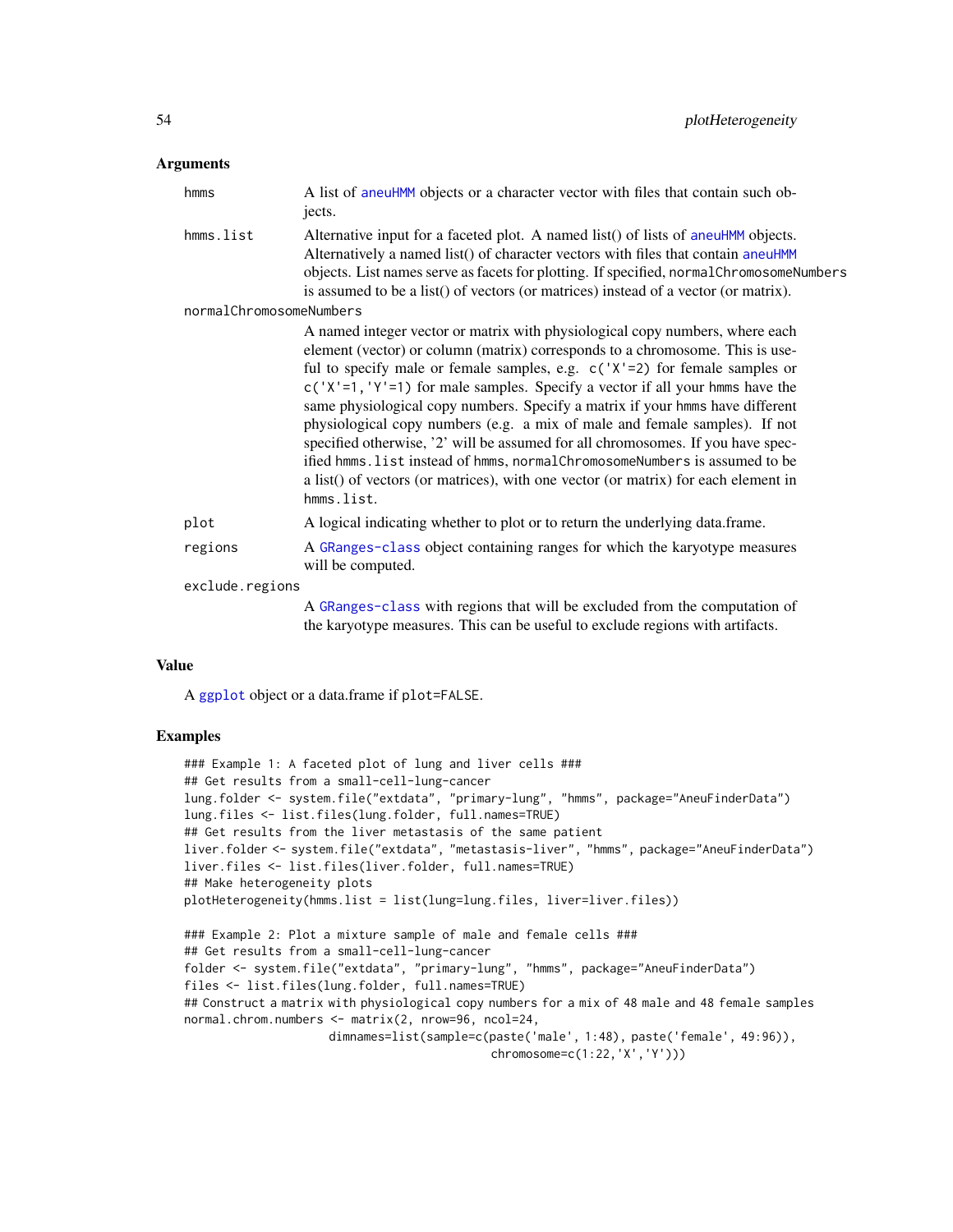#### <span id="page-54-0"></span>plotHistogram 55

```
normal.chrom.numbers[1:48,c('X','Y')] <- 1
normal.chrom.numbers[49:96,c('Y')] <- 0
head(normal.chrom.numbers)
## Make heterogeneity plots
plotHeterogeneity(hmms = files, normalChromosomeNumbers = normal.chrom.numbers)
### Example 3: A faceted plot of male lung and female liver cells ###
## Get results from a small-cell-lung-cancer
lung.folder <- system.file("extdata", "primary-lung", "hmms", package="AneuFinderData")
lung.files <- list.files(lung.folder, full.names=TRUE)
## Specify the physiological copy numbers
chrom.numbers.lung \leq c(rep(2, 22), 1, 1)
names(chrom.numbers.lung) <- c(1:22, 'X', 'Y')
print(chrom.numbers.lung)
## Get results from the liver metastasis of the same patient
liver.folder <- system.file("extdata", "metastasis-liver", "hmms", package="AneuFinderData")
liver.files <- list.files(liver.folder, full.names=TRUE)
## Specify the physiological copy numbers
chrom.numbers.liver <- c(rep(2, 22), 2, 0)
names(chrom.numbers.liver) <- c(1:22, 'X', 'Y')
print(chrom.numbers.liver)
## Make heterogeneity plots
plotHeterogeneity(hmms.list = list(lung=lung.files, liver=liver.files),
                normalChromosomeNumbers = list(chrom.numbers.lung, chrom.numbers.liver))
### Example 4 ###
## Exclude artifact regions with high variance
consensus <- consensusSegments(c(lung.files, liver.files))
variance <- apply(consensus$copy.number, 1, var)
exclude.regions <- consensus[variance > quantile(variance, 0.999)]
## Make heterogeneity plots
plotHeterogeneity(hmms.list = list(lung=lung.files, liver=liver.files),
                 exclude.regions=exclude.regions)
```
plotHistogram *Plot a histogram of binned read counts with fitted mixture distribution*

#### **Description**

Plot a histogram of binned read counts from with fitted mixture distributions from a [aneuHMM](#page-6-1) object.

#### Usage

```
plotHistogram(model)
```
#### Arguments

model A [aneuHMM](#page-6-1) object.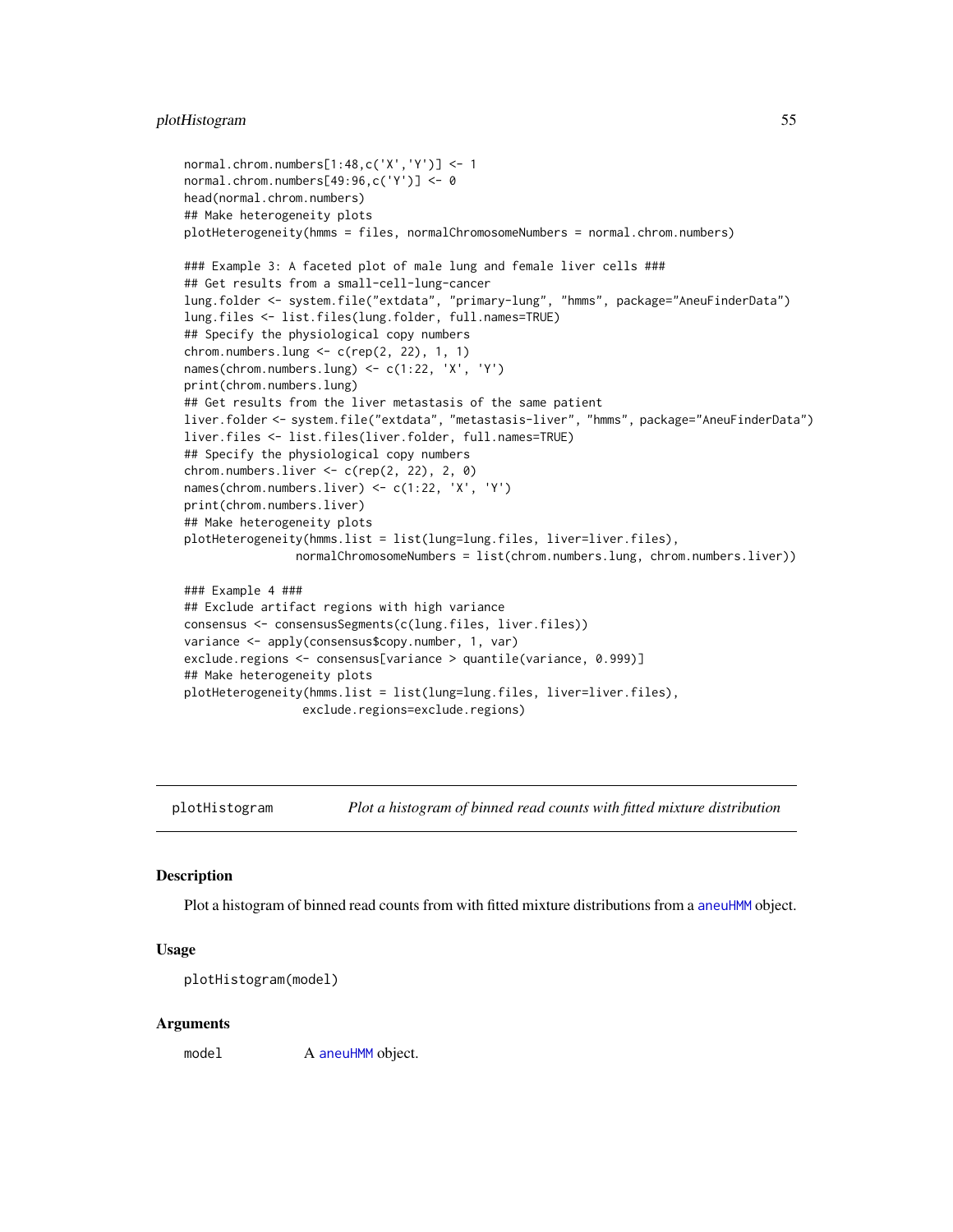## Value

A [ggplot](#page-0-0) object.

plotKaryogram *Karyogram-like chromosome overview*

## Description

Plot a karyogram-like chromosome overview with read counts and CNV-state from a [aneuHMM](#page-6-1) object or [binned.data](#page-13-2).

## Usage

```
plotKaryogram(model, both.strands = FALSE, plot.breakpoints = TRUE,
  file = NULL)
```
#### Arguments

| model            | A aneuHMM object or binned.data.                          |  |
|------------------|-----------------------------------------------------------|--|
| both.strands     | If TRUE, strands will be plotted separately.              |  |
| plot.breakpoints |                                                           |  |
|                  | Logical indicating whether breakpoints should be plotted. |  |
| file             | A PDF file where the plot will be saved.                  |  |

## Value

A [ggplot](#page-0-0) object or NULL if a file was specified.

plotProfile *Read count and CNV profile*

## Description

Plot a profile with read counts and CNV-state from a [aneuHMM](#page-6-1) object or [binned.data](#page-13-2).

## Usage

```
plotProfile(model, both.strands = FALSE, plot.breakpoints = FALSE,
  file = NULL, normalize.counts = NULL)
```
<span id="page-55-0"></span>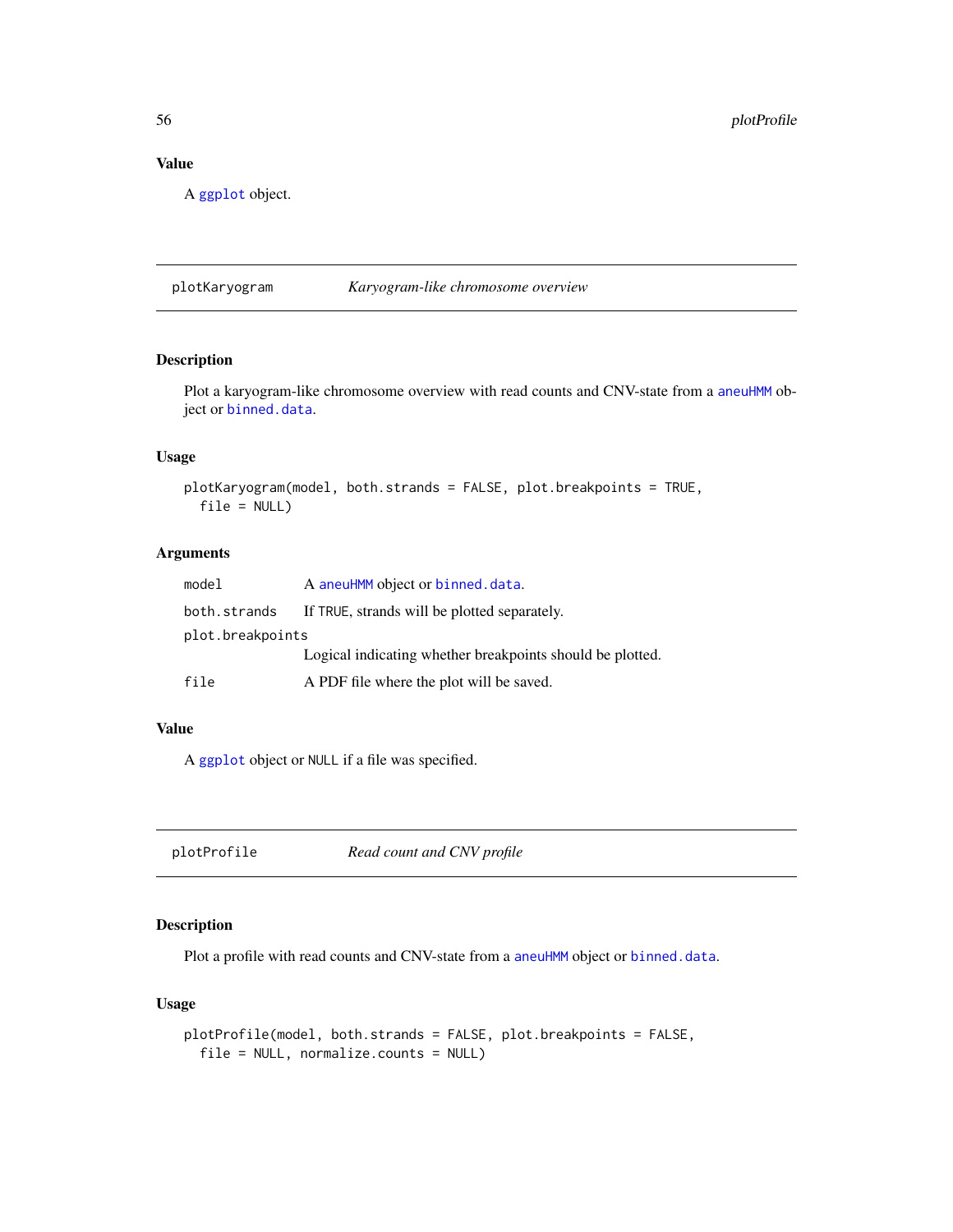#### <span id="page-56-0"></span>plot\_pca 57

## Arguments

| model            | A aneuHMM object or binned.data.                                                 |  |
|------------------|----------------------------------------------------------------------------------|--|
| both.strands     | If TRUE, strands will be plotted separately.                                     |  |
| plot.breakpoints |                                                                                  |  |
|                  | Logical indicating whether breakpoints should be plotted.                        |  |
| file             | A PDF file where the plot will be saved.                                         |  |
| normalize.counts |                                                                                  |  |
|                  | An character giving the copy number state to which to normalize the counts, e.g. |  |
|                  | $'1$ -somy', '2-somy' etc.                                                       |  |
|                  |                                                                                  |  |

## Value

A [ggplot](#page-0-0) object or NULL if a file was specified.

|  | plot_pca |
|--|----------|
|  |          |

Perform a PCA for copy number profiles

## Description

Perform a PCA for copy number profiles in [aneuHMM](#page-6-1) objects.

## Usage

```
plot_pca(hmms, PC1 = 1, PC2 = 2, colorBy = NULL, plot = TRUE,
 exclude.regions = NULL)
```
## Arguments

| hmms            | A list of aneuHMM objects or a character vector with files that contain such ob-<br>jects.           |
|-----------------|------------------------------------------------------------------------------------------------------|
| PC <sub>1</sub> | Integer specifying the first of the principal components to plot.                                    |
| PC <sub>2</sub> | Integer specifying the second of the principal components to plot.                                   |
| colorBy         | A character vector of the same length as home which is used to color the points<br>in the plot.      |
| plot            | Set to FALSE if you want to return the data. frame that is used for plotting instead<br>of the plot. |
| exclude.regions |                                                                                                      |
|                 | A GRanges-class with regions that will be excluded from the computation of                           |

the PCA. This can be useful to exclude regions with artifacts.

## Value

A [ggplot](#page-0-0) object or a data.frame if plot=FALSE.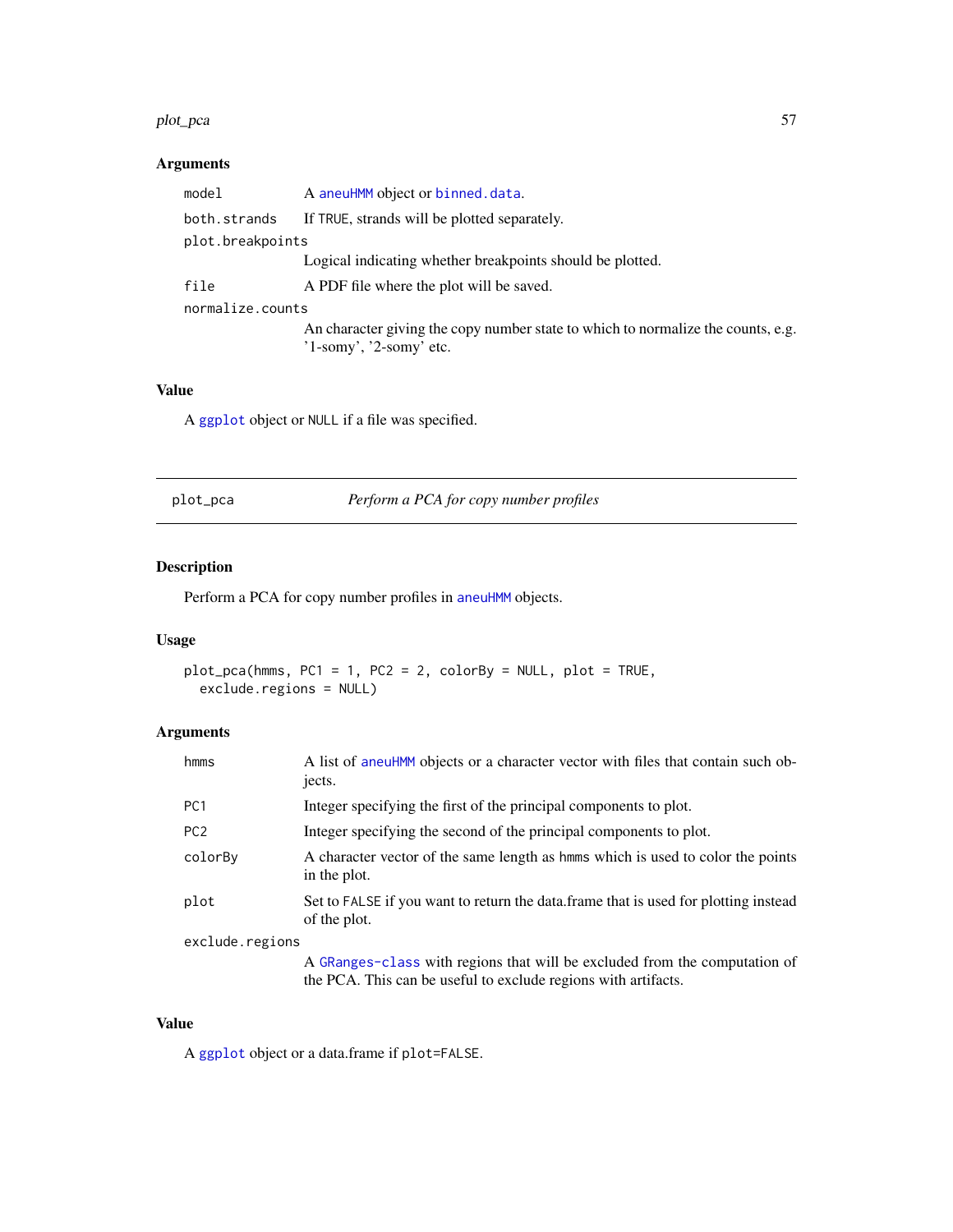#### Examples

```
## Get results from a small-cell-lung-cancer
lung.folder <- system.file("extdata", "primary-lung", "hmms", package="AneuFinderData")
lung.files <- list.files(lung.folder, full.names=TRUE)
## Get results from the liver metastasis of the same patient
liver.folder <- system.file("extdata", "metastasis-liver", "hmms", package="AneuFinderData")
liver.files <- list.files(liver.folder, full.names=TRUE)
## Plot the PCA
classes <- c(rep('lung', length(lung.files)), rep('liver', length(liver.files)))
labels <- c(paste('lung',1:length(lung.files)), paste('liver',1:length(liver.files)))
plot_pca(c(lung.files, liver.files), colorBy=classes, PC1=2, PC2=4)
```
print.aneuBiHMM *Print aneuBiHMM object*

## Description

Print aneuBiHMM object

#### Usage

## S3 method for class 'aneuBiHMM'  $print(x, \ldots)$ 

## Arguments

| x                       | An aneuBiHMM object. |
|-------------------------|----------------------|
| $\cdot$ $\cdot$ $\cdot$ | Ignored.             |

## Value

An invisible NULL.

print.aneuHMM *Print aneuHMM object*

## Description

Print aneuHMM object

#### Usage

## S3 method for class 'aneuHMM'  $print(x, \ldots)$ 

<span id="page-57-0"></span>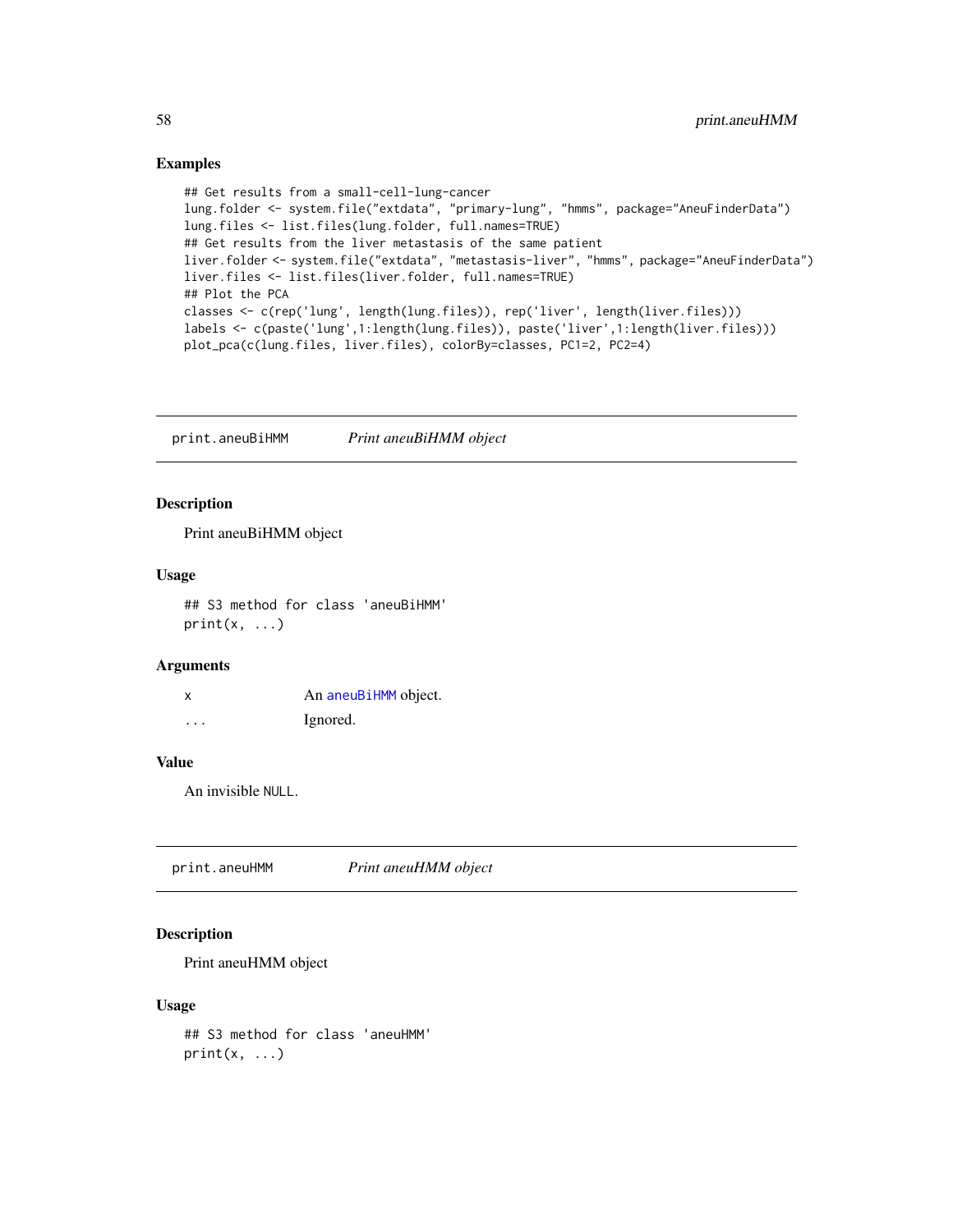## <span id="page-58-0"></span>qualityControl 59

#### Arguments

| X | An aneuHMM object. |
|---|--------------------|
| . | Ignored.           |

## Value

An invisible NULL.

qualityControl *Quality control measures for binned read counts*

## Description

Calculate various quality control measures on binned read counts.

#### Usage

qc.spikiness(counts)

qc.entropy(counts)

qc.bhattacharyya(hmm)

qc.sos(hmm)

#### Arguments

| counts | A vector of binned read counts. |
|--------|---------------------------------|
| hmm    | An aneuHMM object.              |

## Details

The Shannon entropy is defined as  $S = -sum(n * log(n))$ , where  $n = counts/sum(counts)$ .

Spikyness is defined as  $K = sum(abs(diff(counts))) / sum(counts)$ .

## Value

A numeric.

## Functions

- qc.spikiness: Calculate the spikiness of a library
- qc.entropy: Calculate the Shannon entropy of a library
- qc.bhattacharyya: Calculate the Bhattacharyya distance between the '1-somy' and '2 somy' distribution
- qc.sos: Sum-of-squares distance from the read counts to the fitted distributions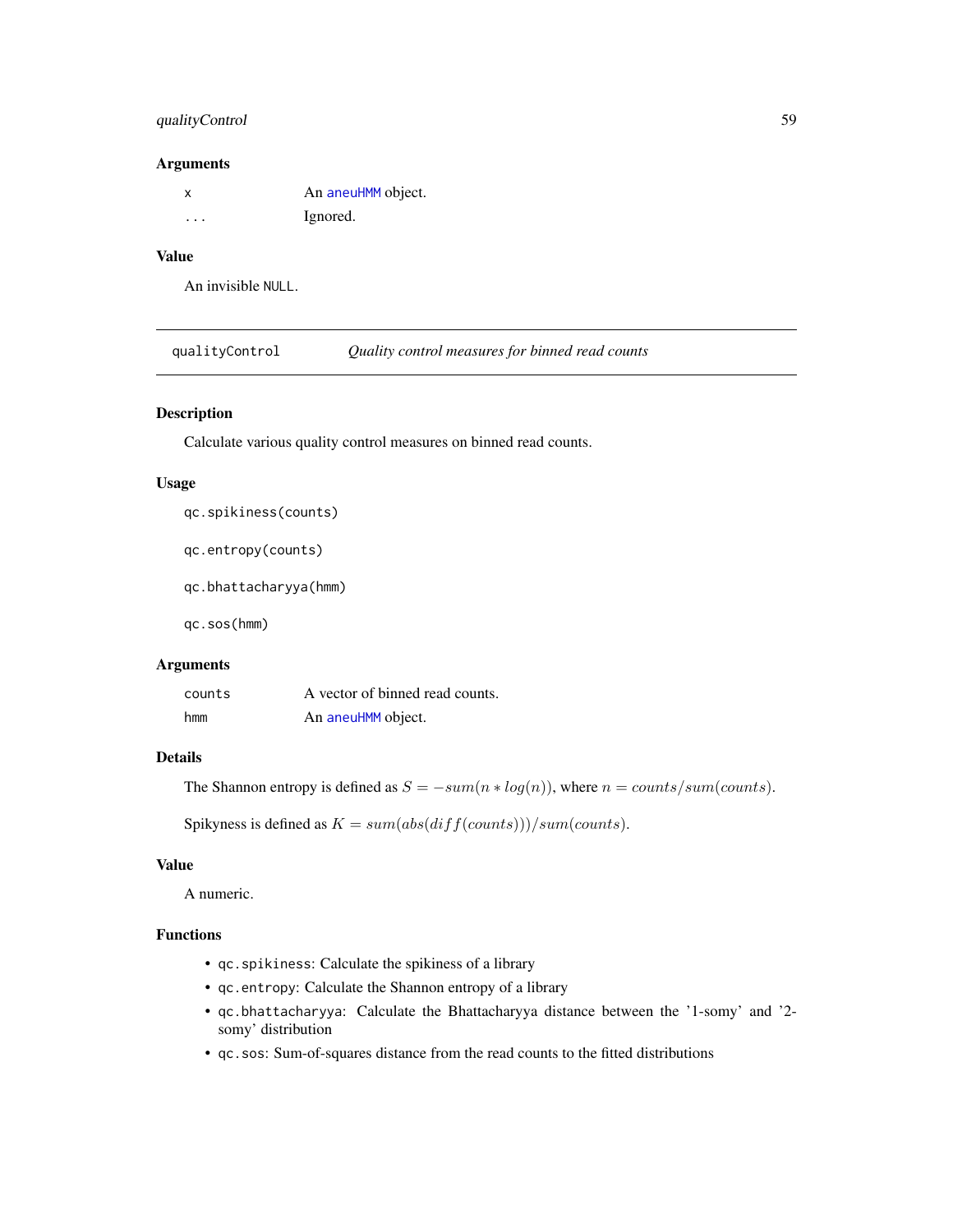## Author(s)

Aaron Taudt

readConfig *Read AneuFinder configuration file*

## Description

Read an AneuFinder configuration file into a list structure. The configuration file has to be specified in INI format. R expressions can be used and will be evaluated.

## Usage

```
readConfig(configfile)
```
## Arguments

configfile Path to the configuration file

## Value

A list with one entry for each element in configfile.

## Author(s)

Aaron Taudt

refineBreakpoints *Refine breakpoints*

## Description

Refine breakpoints with confidence intervals from an initial estimate (from [getBreakpoints](#page-35-1)).

#### Usage

```
refineBreakpoints(model, fragments, breakpoints = model$breakpoints,
  confint = 0.99)
```

| model       | An aneuBiHMM object or a file that contains such an object.                                                  |
|-------------|--------------------------------------------------------------------------------------------------------------|
| fragments   | A GRanges-class object with read fragments or a file that contains such an<br>object.                        |
| breakpoints | A GRanges-class object with breakpoints and confidence intervals, as returned<br>by function getBreakpoints. |
| confint     | Desired confidence interval for breakpoints.                                                                 |

<span id="page-59-0"></span>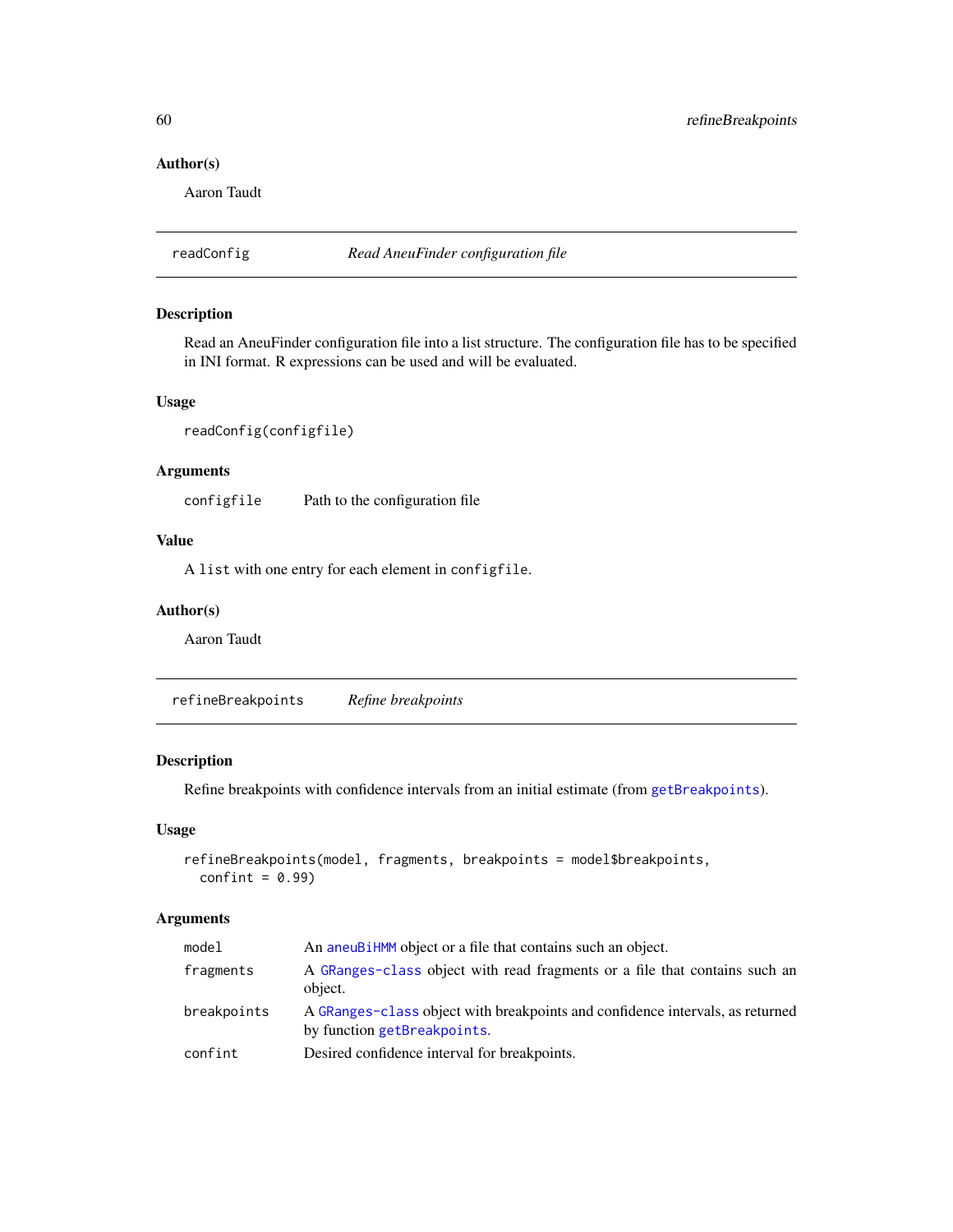## <span id="page-60-0"></span>simulateReads 61

## Details

Breakpoints are refined by shifting the breakpoint within its initial confidence interval read by read and maximizing the probability of observing the left-right read distribution.

#### Value

An [aneuBiHMM](#page-3-1) with adjusted breakpoint coordinates and confidence interals, bins and segments.

#### Examples

```
## Get an example BED file with single-cell-sequencing reads
bedfile <- system.file("extdata", "KK150311_VI_07.bam.bed.gz", package="AneuFinderData")
## Bin the data into bin size 1Mp
readfragments <- binReads(bedfile, assembly='mm10', binsize=1e6,
                  chromosomes=c(1:19,'X','Y'), reads.return=TRUE)
binned <- binReads(bedfile, assembly='mm10', binsize=1e6,
                  chromosomes=c(1:19,'X','Y'))
## Fit the Hidden Markov Model
model <- findCNVs.strandseq(binned[[1]])
## Add confidence intervals
breakpoints <- getBreakpoints(model, readfragments)
## Refine breakpoints
refined.model <- refineBreakpoints(model, readfragments, breakpoints)
```
<span id="page-60-1"></span>

| simulateReads | Simulate reads from genome |  |
|---------------|----------------------------|--|
|---------------|----------------------------|--|

#### **Description**

Simulate single or paired end reads from any [BSgenome-class](#page-0-0) object. These simulated reads can be mapped to the reference genome using any aligner to produce BAM files that can be used for mappability correction.

#### Usage

```
simulateReads(bsgenome, readLength, bamfile, file,
 pairedEndFragmentLength = NULL, every.X.bp = 500)
```

| bsgenome   | A <b>BSgenome-class</b> object containing the sequence of the reference genome.     |
|------------|-------------------------------------------------------------------------------------|
| readLength | The length in base pairs of the simulated reads that are written to file.           |
| bamfile    | A BAM file. This file is used to estimate the distribution of Phred quality scores. |
| file       | The filename that is written to disk. The ending fast q.g. will be appended.        |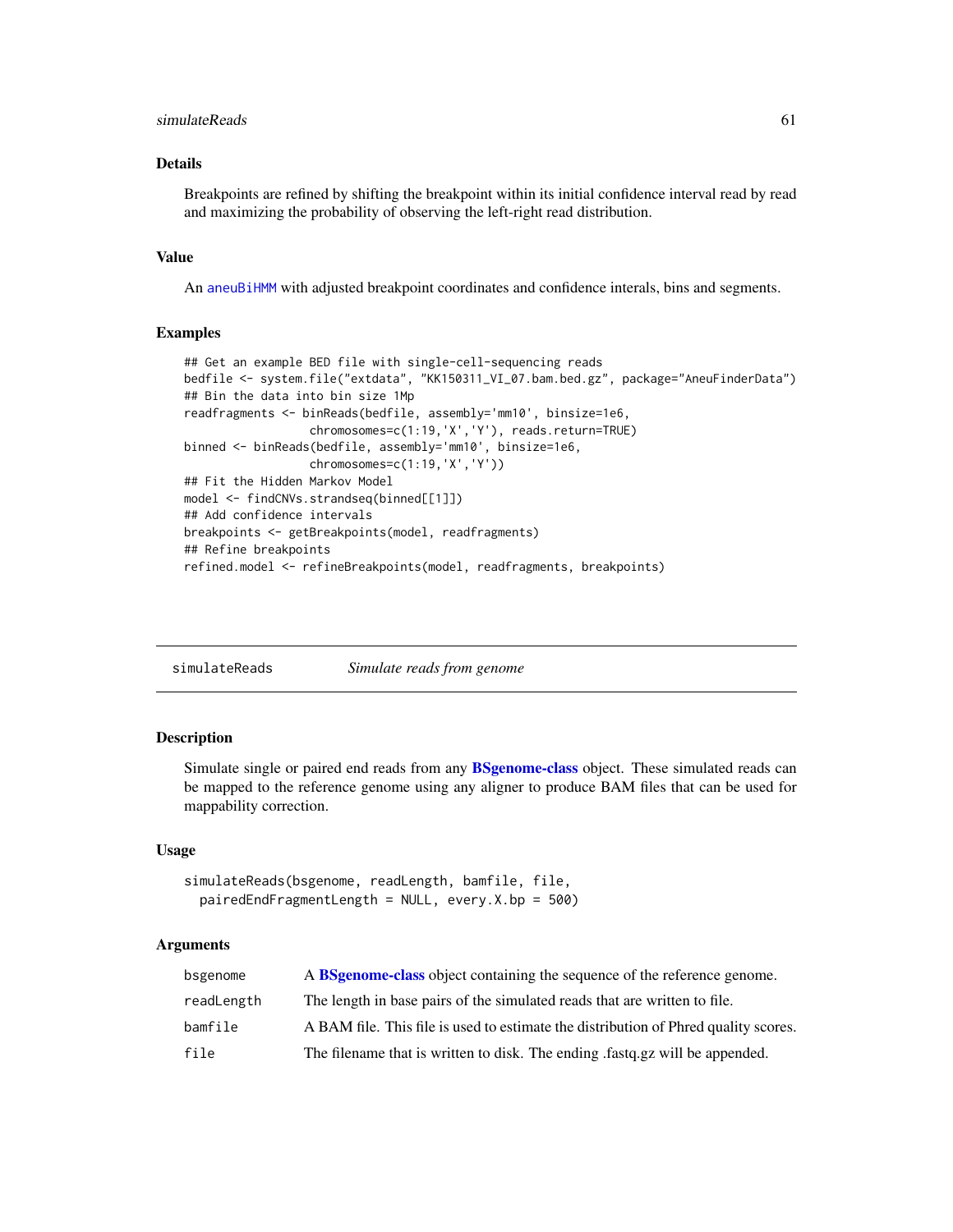<span id="page-61-0"></span>

| pairedEndFragmentLength |                                                                                                                                                                      |  |
|-------------------------|----------------------------------------------------------------------------------------------------------------------------------------------------------------------|--|
|                         | If this option is specified, paired end reads with length readLength will be sim-<br>ulated coming from both ends of fragments of this size. NOT IMPLEMENTED<br>YET. |  |
| every.X.bp              | Stepsize for simulating reads. A read fragment will be simulated every X bp.                                                                                         |  |

## Details

Reads are simulated by splitting the genome into reads with the specified readLength.

#### Value

A fastq.gz file is written to disk.

#### Author(s)

Aaron Taudt

#### Examples

```
## Get an example BAM file with single-cell-sequencing reads
bamfile <- system.file("extdata", "BB150803_IV_074.bam", package="AneuFinderData")
## Simulate 51bp reads for at a distance of every 5000bp
if (require(BSgenome.Mmusculus.UCSC.mm10)) {
simulateReads(BSgenome.Mmusculus.UCSC.mm10, bamfile=bamfile, readLength=51,
             file=tempfile(), every.X.bp=5000)
}
```
subsetByCNVprofile *Get IDs of a subset of models*

## Description

Get the IDs of models that have a certain CNV profile. The result will be TRUE for models that overlap all specified ranges in profile by at least one base pair with the correct state.

#### Usage

```
subsetByCNVprofile(hmms, profile)
```

| hmms    | A list of aneuHMM objects or a character vector with files that contain such ob-<br>iects.                                      |
|---------|---------------------------------------------------------------------------------------------------------------------------------|
| profile | A GRanges-class object with metadata column 'expected.state' and optionally<br>columns 'expected.mstate' and 'expected.pstate'. |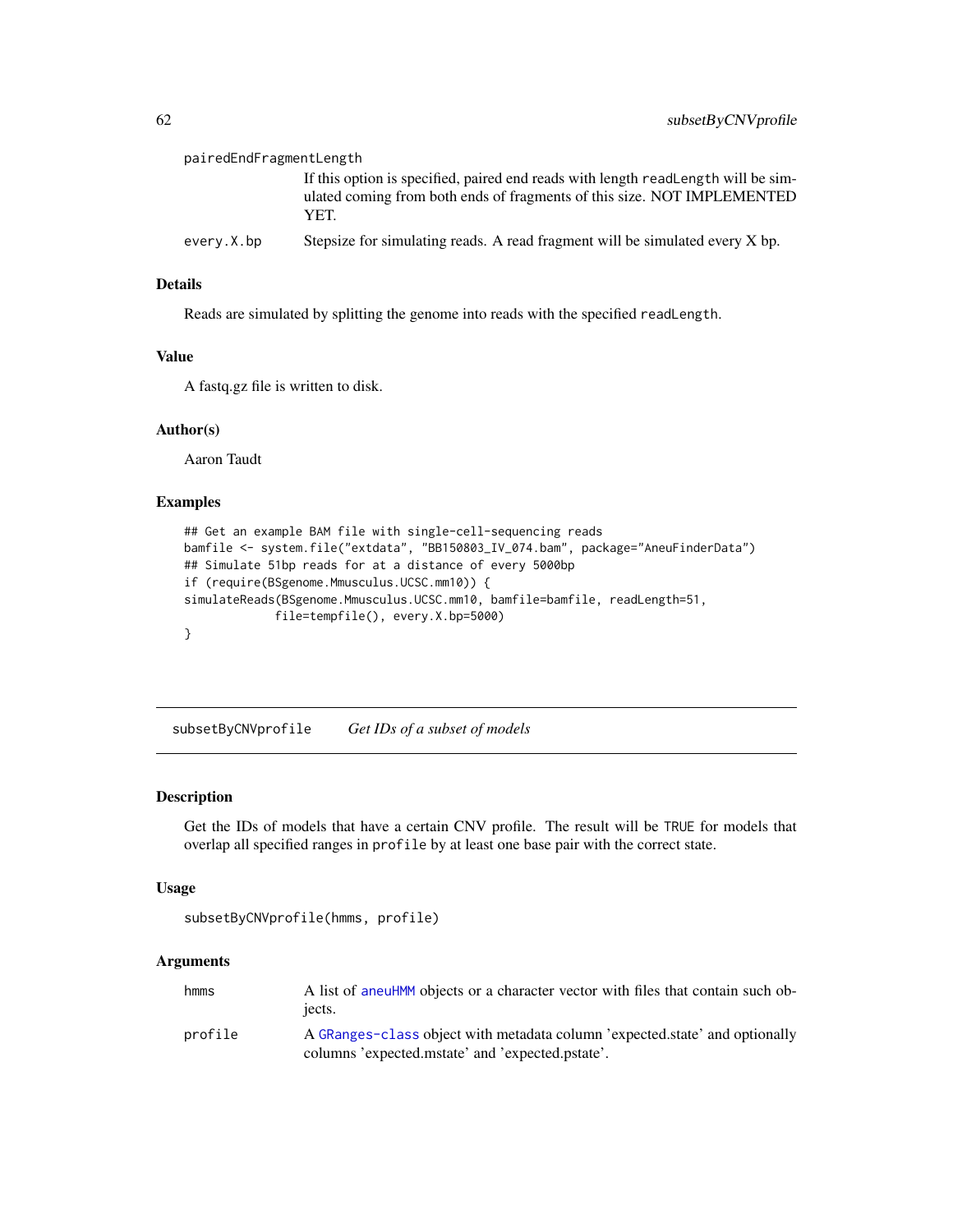#### <span id="page-62-0"></span>transCoord 63

## Value

A named logical vector with TRUE for all models that are concordant with the given profile.

#### Examples

```
## Get results from a small-cell-lung-cancer
lung.folder <- system.file("extdata", "primary-lung", "hmms", package="AneuFinderData")
lung.files <- list.files(lung.folder, full.names=TRUE)
## Get all files that have a 3-somy on chromosome 1 and 4-somy on chromosome 2
profile <- GRanges(seqnames=c('1','2'), ranges=IRanges(start=c(1,1), end=c(195471971,182113224)),
                  expected.state=c('3-somy','4-somy'))
ids <- subsetByCNVprofile(lung.files, profile)
print(which(ids))
```
transCoord *Transform genomic coordinates*

#### Description

Add two columns with transformed genomic coordinates to the [GRanges-class](#page-0-0) object. This is useful for making genomewide plots.

#### Usage

transCoord(gr)

#### Arguments

gr A [GRanges-class](#page-0-0) object.

#### Value

The input [GRanges-class](#page-0-0) with two additional metadata columns 'start.genome' and 'end.genome'.

<span id="page-62-1"></span>variableWidthBins *Make variable-width bins*

#### Description

Make variable-width bins based on a reference BAM file. This can be a simulated file (produced by [simulateReads](#page-60-1) and aligned with your favourite aligner) or a real reference.

#### Usage

```
variableWidthBins(reads, binsizes, stepsizes = NULL, chromosomes = NULL)
```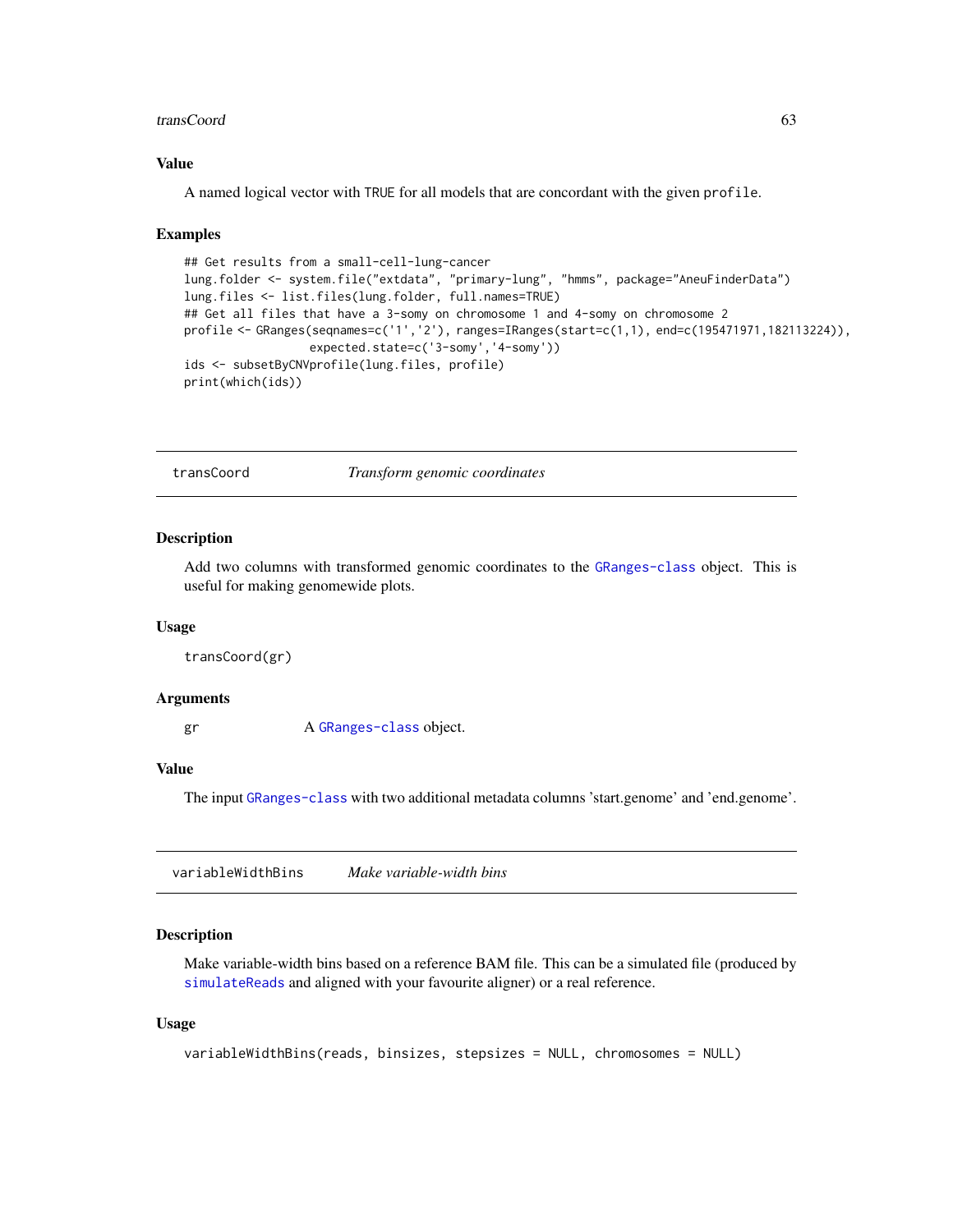#### <span id="page-63-0"></span>Arguments

| reads       | A GRanges-class with reads. See bam2GRanges and bed2GRanges.                    |
|-------------|---------------------------------------------------------------------------------|
| binsizes    | A vector with binsizes. Resulting bins will be close to the specified binsizes. |
| stepsizes   | A vector of step sizes in base pairs, the same length as binsizes.              |
| chromosomes | A subset of chromosomes for which the bins are generated.                       |

#### Details

Variable-width bins are produced by first binning the reference BAM file with fixed-width bins and selecting the desired number of reads per bin as the (non-zero) maximum of the histogram. A new set of bins is then generated such that every bin contains the desired number of reads.

## Value

A list() of [GRanges-class](#page-0-0) objects with variable-width bins. If stepsizes is specified, a list() of [GRangesList](#page-0-0) objects with one entry per step.

#### Author(s)

Aaron Taudt

#### Examples

```
## Get an example BED file with single-cell-sequencing reads
bedfile <- system.file("extdata", "KK150311_VI_07.bam.bed.gz", package="AneuFinderData")
## Read the file into a GRanges object
reads <- bed2GRanges(bedfile, assembly='mm10', chromosomes=c(1:19,'X','Y'),
                    min.mapq=10, remove.duplicate.reads=TRUE)
## Make variable-width bins of size 500kb and 1Mb
bins <- variableWidthBins(reads, binsizes=c(5e5,1e6))
## Plot the distribution of binsizes
hist(width(bins[['binsize_1e+06']]), breaks=50)
```
writeConfig *Write AneuFinder configuration file*

#### Description

Write an AneuFinder configuration file from a list structure.

#### Usage

writeConfig(conf, configfile)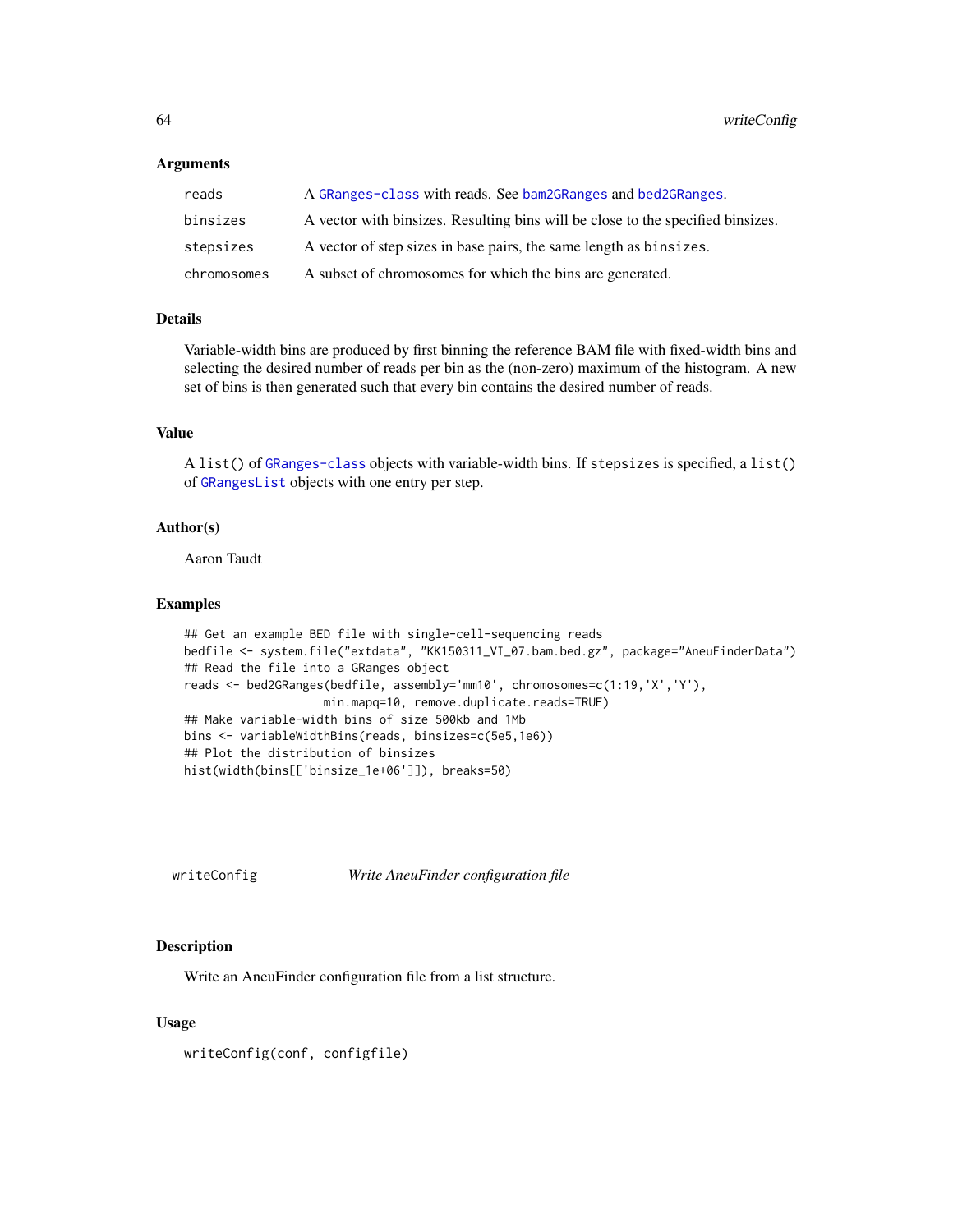#### <span id="page-64-0"></span>zinbinom 65

## Arguments

| conf       | A list structure with parameter values. Each entry will be written in one line. |
|------------|---------------------------------------------------------------------------------|
| configfile | Filename of the outputfile.                                                     |

## Value

NULL

## Author(s)

Aaron Taudt

zinbinom *The Zero-inflated Negative Binomial Distribution*

## Description

Density, distribution function, quantile function and random generation for the zero-inflated negative binomial distribution with parameters w, size and prob.

#### Usage

dzinbinom(x, w, size, prob, mu) pzinbinom(q, w, size, prob, mu, lower.tail = TRUE) qzinbinom(p, w, size, prob, mu, lower.tail = TRUE) rzinbinom(n, w, size, prob, mu)

| $\mathsf{x}$ | Vector of (non-negative integer) quantiles.                                                                                                                                     |
|--------------|---------------------------------------------------------------------------------------------------------------------------------------------------------------------------------|
| W            | Weight of the zero-inflation. $0 \le w \le 1$ .                                                                                                                                 |
| size         | Target for number of successful trials, or dispersion parameter (the shape pa-<br>rameter of the gamma mixing distribution). Must be strictly positive, need not<br>be integer. |
| prob         | Probability of success in each trial. $0 \leq prob \leq 1$ .                                                                                                                    |
| mu           | Alternative parametrization via mean: see 'Details'.                                                                                                                            |
| q            | Vector of quantiles.                                                                                                                                                            |
| lower.tail   | logical; if TRUE (default), probabilities are $P[X \le x]$ , otherwise, $P[X > x]$ .                                                                                            |
| p            | Vector of probabilities.                                                                                                                                                        |
| n            | number of observations. If $length(n) > 1$ , the length is taken to be the number<br>required.                                                                                  |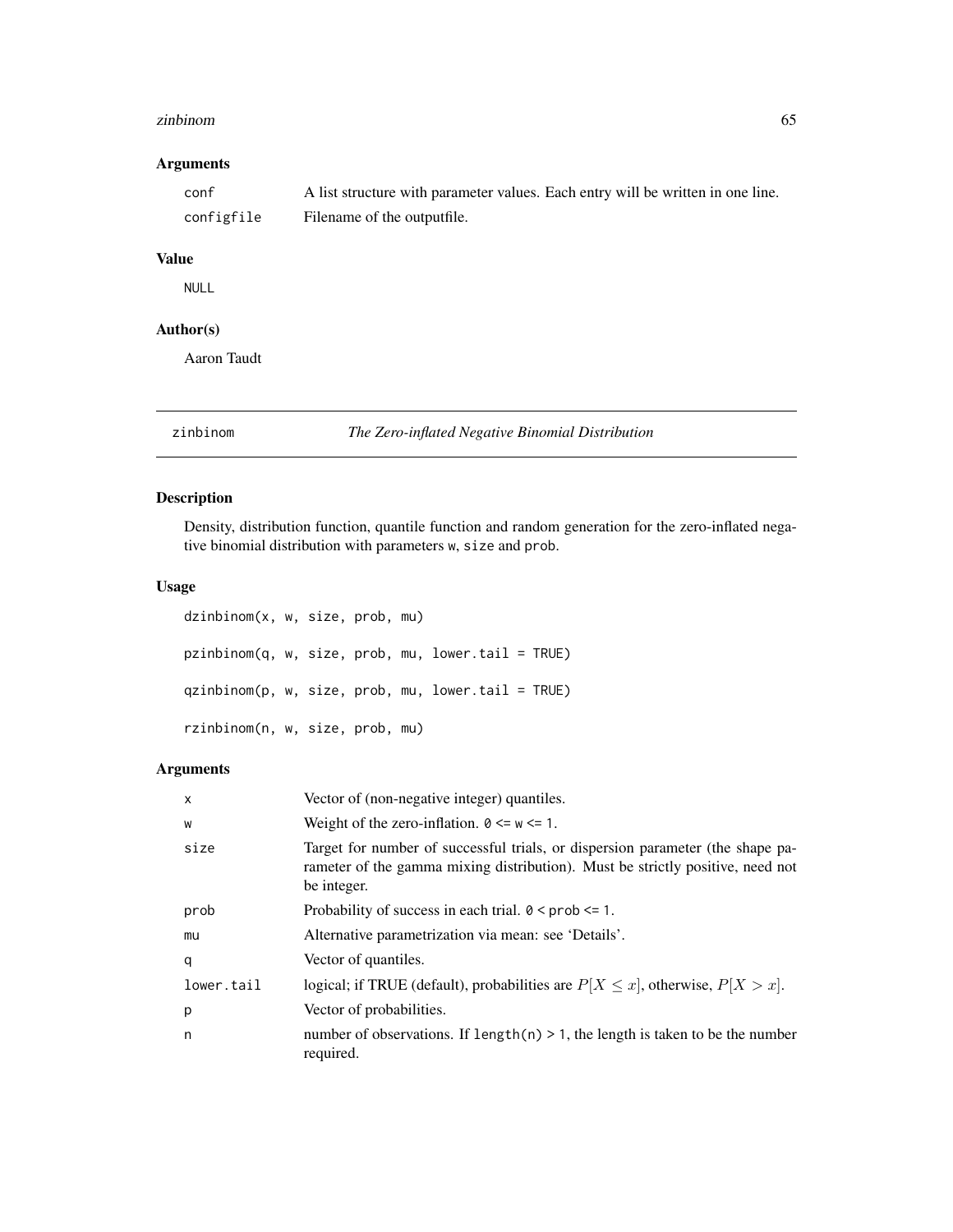## <span id="page-65-0"></span>Details

The zero-inflated negative binomial distribution with  $size = n$  and  $prob = p$  has density

$$
p(x) = w + (1 - w) \frac{\Gamma(x + n)}{\Gamma(n)x!} p^{n} (1 - p)^{x}
$$

for  $x = 0, n > 0, 0 < p \le 1$  and  $0 \le w \le 1$ .

$$
p(x) = (1 - w) \frac{\Gamma(x + n)}{\Gamma(n)x!} p^{n} (1 - p)^{x}
$$

for  $x = 1, 2, ..., n > 0, 0 < p \le 1$  and  $0 \le w \le 1$ .

## Value

dzinbinom gives the density, pzinbinom gives the distribution function, qzinbinom gives the quantile function, and rzinbinom generates random deviates.

## Functions

- dzinbinom: gives the density
- pzinbinom: gives the cumulative distribution function
- qzinbinom: gives the quantile function
- rzinbinom: random number generation

## Author(s)

Matthias Heinig, Aaron Taudt

#### See Also

[Distributions](#page-0-0) for standard distributions, including [dbinom](#page-0-0) for the binomial, [dnbinom](#page-0-0) for the negative binomial, [dpois](#page-0-0) for the Poisson and [dgeom](#page-0-0) for the geometric distribution, which is a special case of the negative binomial.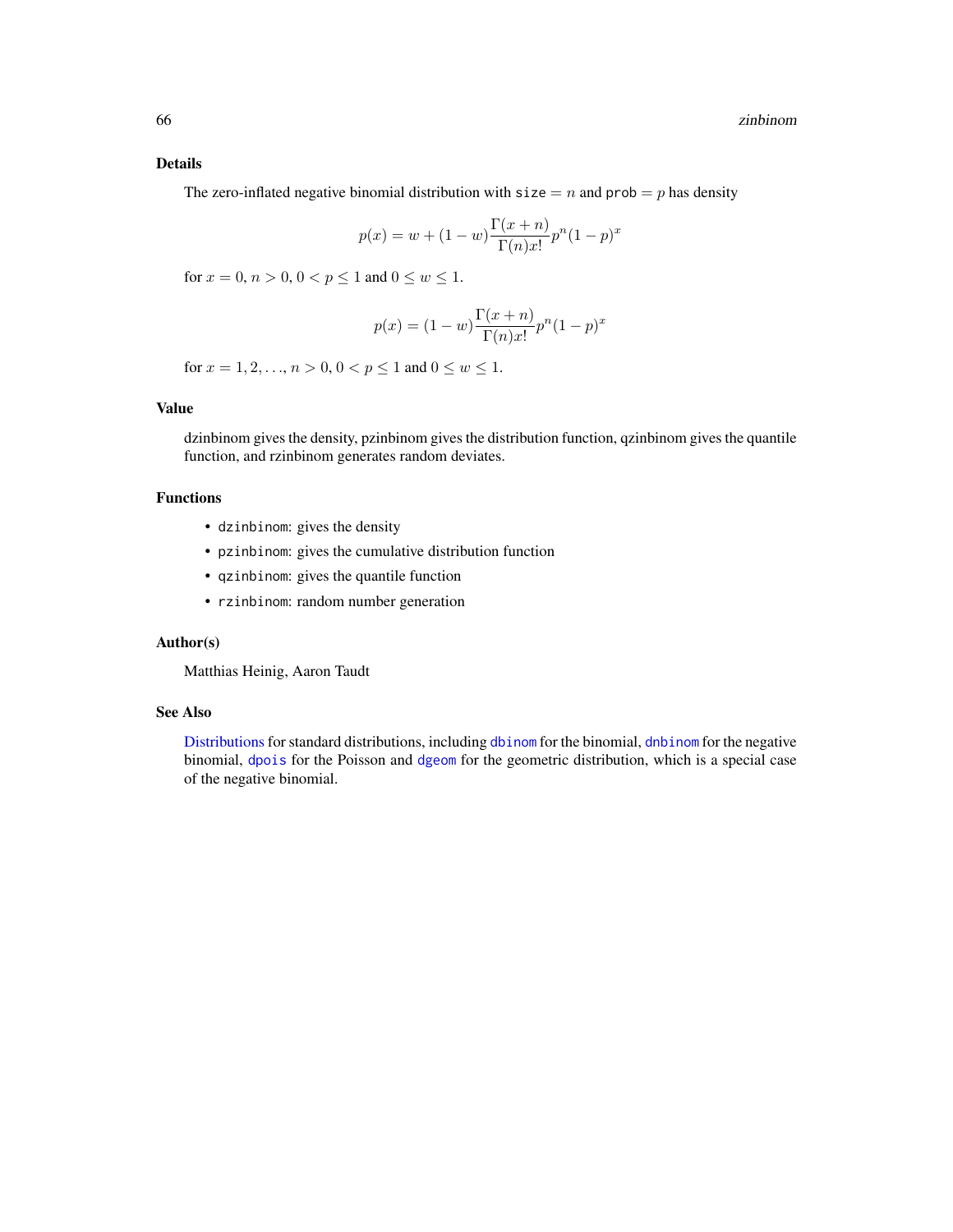# <span id="page-66-0"></span>**Index**

aneuBiHMM, [4,](#page-3-0) *[14](#page-13-0)*, *[19](#page-18-0)*, *[24](#page-23-0)*, *[34](#page-33-0)*, *[36](#page-35-0)*, *[39](#page-38-0)*, *[49](#page-48-0)*, *[51](#page-50-0)*, *[58](#page-57-0)*, *[60,](#page-59-0) [61](#page-60-0)* AneuFinder, *[4,](#page-3-0) [5](#page-4-0)*, *[7](#page-6-0)*, *[49](#page-48-0)*, *[52](#page-51-0)* AneuFinder *(*AneuFinder-package*)*, [3](#page-2-0) Aneufinder, *[3](#page-2-0)*, [5,](#page-4-0) *[16](#page-15-0)* AneuFinder-package, [3](#page-2-0) aneuHMM, [7,](#page-6-0) *[11](#page-10-0)[–13](#page-12-0)*, *[18,](#page-17-0) [19](#page-18-0)*, *[22–](#page-21-0)[24](#page-23-0)*, *[26–](#page-25-0)[29](#page-28-0)*, *[32](#page-31-0)*, *[34](#page-33-0)[–36](#page-35-0)*, *[38](#page-37-0)*, *[40,](#page-39-0) [41](#page-40-0)*, *[44](#page-43-0)*, *[48,](#page-47-0) [49](#page-48-0)*, *[51,](#page-50-0) [52](#page-51-0)*, *[54](#page-53-0)[–57](#page-56-0)*, *[59](#page-58-0)*, *[62](#page-61-0)* annotateBreakpoints, [8](#page-7-0)

bam2GRanges, [9,](#page-8-0) *[16](#page-15-0)*, *[64](#page-63-0)* bamsignals, *[6](#page-5-0)*, *[16](#page-15-0)* bed2GRanges, [10,](#page-9-0) *[16](#page-15-0)*, *[64](#page-63-0)* bi.edivisive.findCNVs, [11](#page-10-0) biDNAcopy.findCNVs, [12](#page-11-0) biHMM.findCNVs, [12](#page-11-0) bin the data, *[5](#page-4-0)* binned.data, [14,](#page-13-0) *[24,](#page-23-0) [25](#page-24-0)*, *[52,](#page-51-0) [53](#page-52-0)*, *[56,](#page-55-0) [57](#page-56-0)* binning, *[14](#page-13-0)*, [14](#page-13-0) binReads, [14](#page-13-0) blacklist, [16](#page-15-0) breakpointColors *(*colors*)*, [21](#page-20-0) BSgenome-class, *[61](#page-60-0)*

clusterByQuality, [17,](#page-16-0) *[42](#page-41-0)* clusterHMMs, [19](#page-18-0) collapseBins, [20](#page-19-0) colors, [21,](#page-20-0) *[37](#page-36-0)* compareMethods, [22](#page-21-0) compareModels, [23](#page-22-0) consensusSegments, [24](#page-23-0) correctGC, [24](#page-23-0) cowplot, *[42](#page-41-0)* cutree, *[42](#page-41-0)*

dbinom, *[66](#page-65-0)* density, *[35](#page-34-0)*, *[44,](#page-43-0) [45](#page-44-0)* dgeom, *[66](#page-65-0)* Distributions, *[66](#page-65-0)*

distributions, profiles and karyograms, *[5](#page-4-0)* DNAcopy, *[6](#page-5-0)*, *[31](#page-30-0)*, *[34](#page-33-0)* DNAcopy.findCNVs, [26](#page-25-0) dnbinom, *[66](#page-65-0)* dpois, *[66](#page-65-0)* dzinbinom *(*zinbinom*)*, [65](#page-64-0)

e.divisive, *[6](#page-5-0)*, *[11](#page-10-0)*, *[26,](#page-25-0) [27](#page-26-0)*, *[31](#page-30-0)*, *[33,](#page-32-0) [34](#page-33-0)* edivisive.findCNVs, [26](#page-25-0) emControl, *[18](#page-17-0)* estimateComplexity, [27](#page-26-0) export, [28](#page-27-0) exportCNVs *(*export*)*, [28](#page-27-0) exportGRanges *(*export*)*, [28](#page-27-0) exportReadCounts *(*export*)*, [28](#page-27-0)

fetchExtendedChromInfoFromUCSC, *[6](#page-5-0)*, *[10](#page-9-0)*, *[15](#page-14-0)*, *[17](#page-16-0)*, *[35](#page-34-0)*, *[50](#page-49-0)* filterSegments, [29](#page-28-0) find copy-number-variations, *[5](#page-4-0)* findCNVs, *[7](#page-6-0)*, *[22](#page-21-0)*, [30](#page-29-0) findCNVs.strandseq, *[4](#page-3-0)*, [32](#page-31-0) findHotspots, [34](#page-33-0) fixedWidthBins, *[14,](#page-13-0) [15](#page-14-0)*, *[17](#page-16-0)*, [35](#page-34-0)

genomewide heatmaps, *[5](#page-4-0)* GenomicRanges, *[15](#page-14-0)* getBreakpoints, *[8](#page-7-0)*, [36,](#page-35-0) *[60](#page-59-0)* getDistinctColors, [37](#page-36-0) getQC, *[18](#page-17-0)*, [38](#page-37-0) getSCEcoordinates, [39](#page-38-0) ggplot, *[25](#page-24-0)*, *[40](#page-39-0)*, *[42](#page-41-0)*, *[51](#page-50-0)[–54](#page-53-0)*, *[56,](#page-55-0) [57](#page-56-0)* GRanges-class, *[4](#page-3-0)*, *[7,](#page-6-0) [8](#page-7-0)*, *[11,](#page-10-0) [12](#page-11-0)*, *[14](#page-13-0)*, *[26,](#page-25-0) [27](#page-26-0)*, *[30](#page-29-0)*, *[33](#page-32-0)* GRangesList, *[13](#page-12-0)*, *[16](#page-15-0)*, *[36](#page-35-0)*, *[43](#page-42-0)*, *[49](#page-48-0)*, *[53](#page-52-0)*, *[64](#page-63-0)*

heatmapAneuploidies, [40](#page-39-0) heatmapGenomewide, [41,](#page-40-0) *[42](#page-41-0)* heatmapGenomewideClusters, [42](#page-41-0)